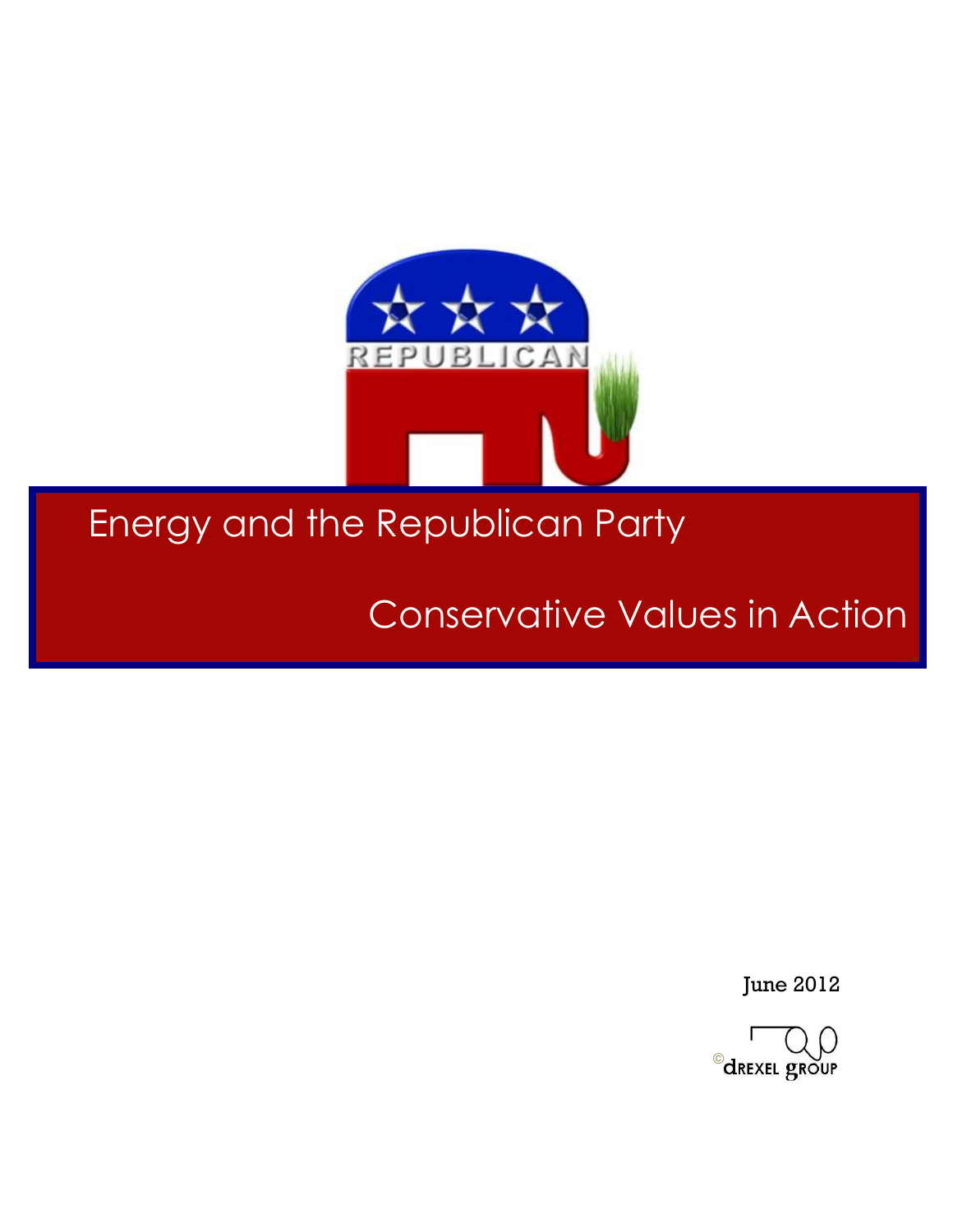#### executive summary

The current American Energy Paradigm exists in opposition to core conservative values. The century-old paradigm-ostensibly gasoline powered automobiles and the national electrical grid comprised of regional power plants and transmission lines—is a common theme in America's common problems:

- U.S. Foreign policy is inconsistent and significantly motivated by maintaining access to oil rather than promoting global political self-determination;
- Our national security is threatened by the vulnerability of the national electrical grid from terrorists and space weather. Additionally, our military bases have little capability to operate in the absence of the grid;
- The Department of Defense is spread thin and our troops are put in harm's way securing access to oil;
- The U.S. economy is in dire need of manufacturing jobs, undermining U.S. economic strength and the American family;
- Small businesses and conglomerates alike struggle to turn a profit while infrastructure costs from transportation and utilities continue to rise; and,
- Family budgets are strained by high gas and utility prices, which also put inflationary pressures on the products we buy, further limiting spending power.

Though there is little discussion about it in Republican circles, the current American Energy Paradigm is inconsistent with core conservative values: it does not reflect our respect for human dignity; perpetuating it does not display prudence; maintaining it is often unjust; and its existence accelerates the growth of'centralized'governmental'power'and' the'influence'of'large'corporations.' 'Yet' the GOP has largely ignored energy as a focal point for the party, ceding the issue to the Democrats who traditionally link energy policy to climate change.

The confluence of American woes and the decidedly un-conservative impacts of the American Energy Paradigm has created an opportunity for the Grand Old Party to reassert its belief in core conservative values, while simultaneously advocating' policies that will improve the lives of present and future citizens.

The goals of this report are to:

- 1. Define a conservative point of view on energy in America;
- 2. Focus GOP creativity on energy solutions that match our values;
- 3. Engage and inspire the GOP around energy; and,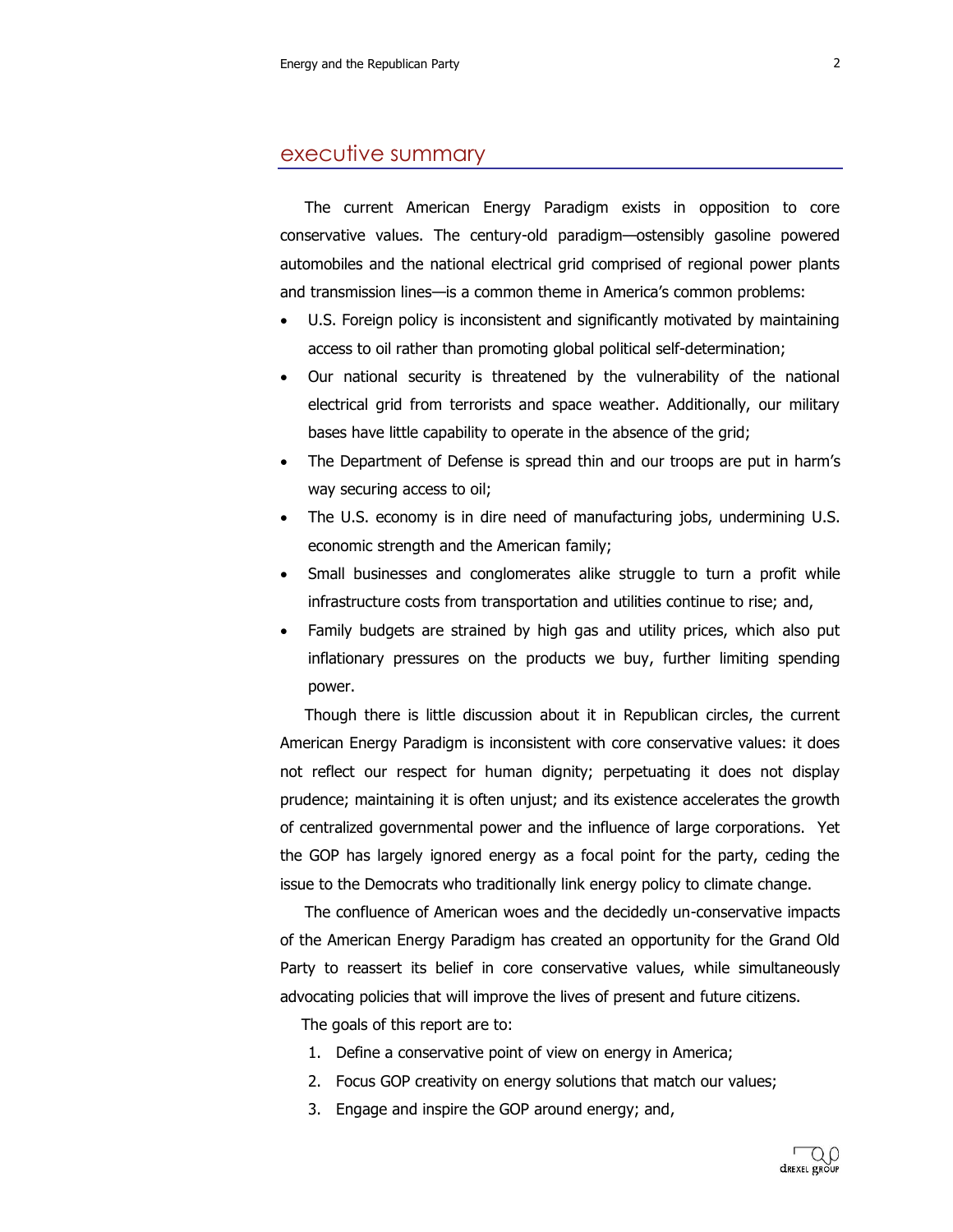4. Link conservative values and energy use, for today and tomorrow.

And to do all these things in the belief that the development of a comprehensive Republican energy policy, consistent with conservative values, best meets the future needs of America and her citizens.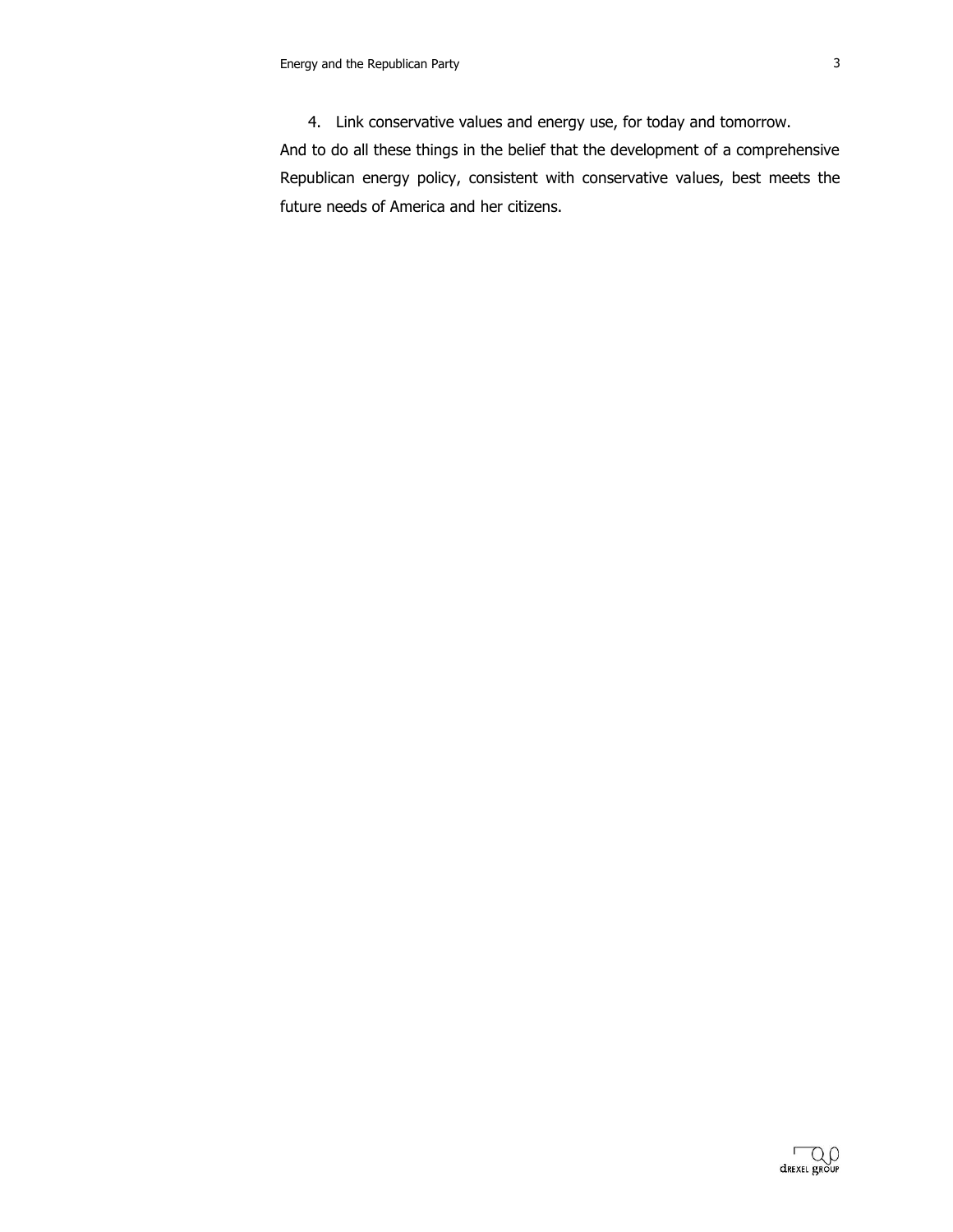# table of contents

| <b>Introduction</b>                    | 5              | Focus on Values                            | 30 |
|----------------------------------------|----------------|--------------------------------------------|----|
| Who Is the Republican Party            | 6              | Be Personal and Relevant                   | 31 |
| <b>History of Conservative Thought</b> | $\overline{7}$ | The Tea Party                              | 31 |
| <b>Some Conservative Values</b>        | 8              | <b>How Americans Win</b>                   | 34 |
| Energy in America: Trend Analysis      | 11             | Oil: Prices and Crisis                     | 35 |
| <b>National Security</b>               | 12             | Energy Matters (Climate Change<br>Doesn't) | 36 |
| Foreign Policy                         | 14             | <b>Instruments of Inertia</b>              | 37 |
| Support for the Troops                 | 16             | <b>Jobs</b>                                | 39 |
| The Economy                            | 18             | Change is Expensive                        | 39 |
| <b>Business Profitability</b>          | 20             | Change Takes Time                          | 40 |
| <b>Community Living</b>                | 22             | <b>Subsidies</b>                           | 40 |
| America the Beautiful                  | 24             | Media                                      | 41 |
| <b>Biblical Stewardship</b>            | 24             | Democrats                                  | 42 |
| Outdoorsmen                            | 27             | Conclusion                                 | 42 |
| <b>Eminent Domain</b>                  | 28             | Appendix I: Pondering the Future           | 44 |
| How Republicans Can Win                | 29             | Appendix II: Compromise and the            |    |
| Seize the Political Momentum           | 29             | <b>American Political System</b>           | 48 |
|                                        |                | <b>End Notes</b>                           | 49 |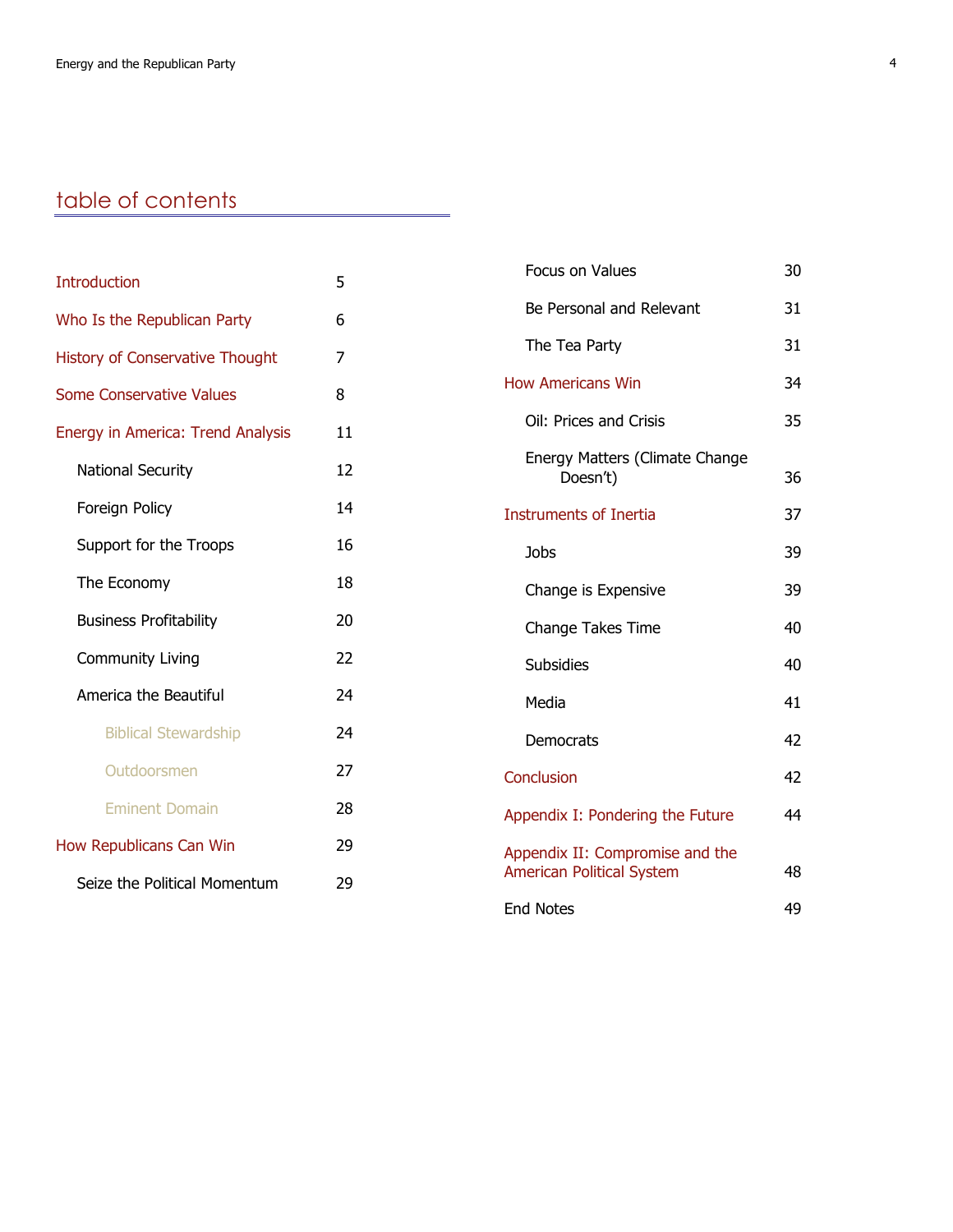#### introduction

Over the last four centuries each leading global economic power has ridden an emergent fuel resource into supremacy: Holland in the  $17<sup>th</sup>$  century with wind and hydro power; Britain in the  $18<sup>th</sup>$  and  $19<sup>th</sup>$  century with abundant coal; and in the last century, the United States with oil. In fact, it's not hyperbole to say that America was propelled to prominence in the  $20<sup>th</sup>$  century by our use of oil and electricity.<sup>1</sup>

The downside so far has been that each country able to seize a unique energy opportunity has lacked the wherewithal to manage the next one. One generation's innovations became a later generation's entrenchments. The infrastructure created by these successes eventually became economic obstacles to progress.<sup>2</sup>

Does this have to be the American destiny? Maybe. Today in America:

- High gas and utility prices strain family budgets-preventing more family fun and investing for the future.
- Communities reflect the "ability" to commute, not the desire to commune.
- The U.S. has lost numerous manufacturing sectors, leaving many to work at jobs until a better one comes along instead of having careers and professional stability. Furthermore, rising middle-class unemployment may be having a deleterious effect on the institution of marriage as economic struggles pull marriages apart and unemployed men are increasingly unattractive potential marriage partners for women.'
- Small businesses and global conglomerates struggle to turn profits under the weight of mounting infrastructure costs.
- America's wilderness and its wildlife, where Americans turn for a moment's respite, are being erased by electrical wires and mining.
- The U.S. is funding both sides of the war on terror-paying billions of dollars in oil revenues to hostile countries that will recycle those revenues to attack American troops and America at large. The U.S. is funding the very threat America opposes.
- Utility bills increase on average 7% a year, and yet Americans remain vulnerable, through no fault of their own, to power outages.

The wasteful and thoughtless use of energy is the common theme that runs through our common struggles.

The American narrative has never been a biography, told in the past tense, laying claim to deeds done by our ancestors. The American narrative has always been a hypothesis-a wonder filled expression of possibility, to be proved daily by the combined expression of our pursuit of the American Dream. The American narrative is always the story of tomorrow.

Tom Brokaw's book The Greatest Generation is not an eternal declarative. It is a gauntlet waiting for the confluence of events and an awakened generation of Americans, once again united by a common cause, in this case managing the next energy opportunity, to ensure America's preeminent global position.

America's wasteful use of energy can no longer be viewed as just a political or scientific debate that requires resolution through study or legislation. The American energy orgy, as it is today, is a common enemy to our country, to our families, and to our dreams.'

Ending our thoughtless production of energy is now the most pro-American, patriotic issue of our time.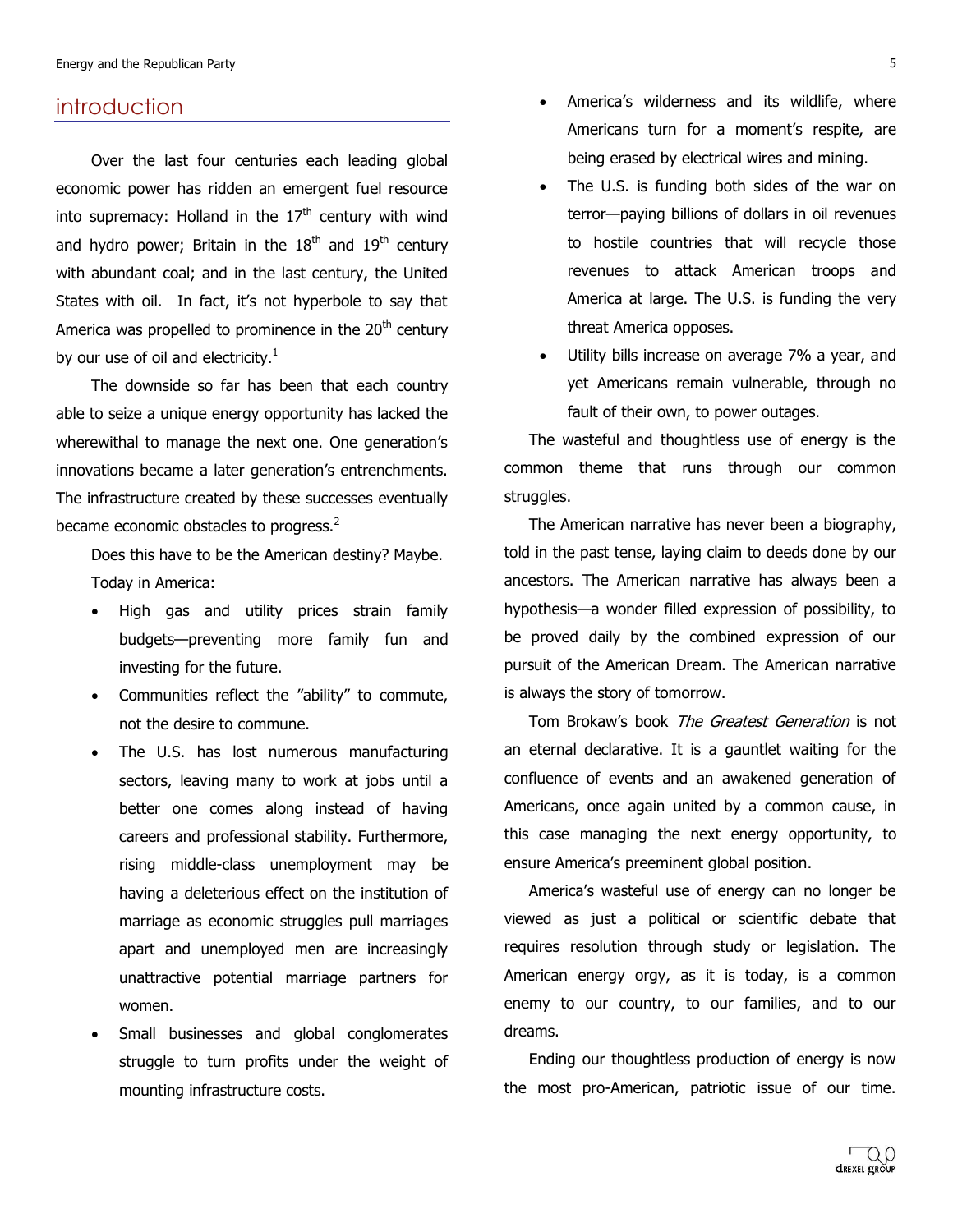#### Energy and the Republican Party 6 and the Republican's Party 6 and the Republican's Party 6 and the Republican Party 6 and the Republican Party 6 and the Republican Party 6 and the Republican Party 6 and the Republican Par

Americans must sever their ties to America's energy paradigm because, though it will be painful, doing so is in keeping with America's most cherished values.

To where, then, shall Americans look for answers? For years, Democrats have been advancing the issue of global climate change and have been leaders in proposing energy legislation to mitigate emissions. However, this singular focus, particularly when combined with the fact that a significant number of Americans are skeptical about the veracity of climate science and/or the impact of humans on it, has limited the potential of proposals from Democrats.

The Republican Party has eschewed engagement on effective energy legislation for two reasons. First, the party is the home for many climate change skeptics who doubt the science, don't conclude there is a sense of urgency, and/or object to government being the driving force behind change. Secondly, the proposals from the Democrats are inconsistent with Republican ideas of governance.

It is the Republicans, then, with the greatest potential to catalyze constructive changes in America's use and production of energy. If the energy discussion is decoupled from "climate-change," and the links between energy and traditional conservative values can be made, then perhaps an inspiring vision for a New American Energy Paradigm can be put forth that promotes American exceptionalism for the next century, while the Republican Party spearheads these changes with policies that are rooted in addressing the personal and immediately relevant needs of American families and businesses. Additionally, by pursuing energy policies that are consistent with traditional Republican core values, the GOP can reiterate and emphasize those values through their actions to a skeptical and cynical electorate.

# *M* ho is the republican party? w

Like any organization, the Republican Party is a group of unique and complicated individuals who have, for a variety of reasons, chosen to identify themselves with a political party that supports American conservatism. Two problems emerge from that broad definition. First, because individuals are unique and complicated, there are a multitude of competing interests, as varied and numerous as the membership itself. Speaking to a Republican farmer from Iowa would be a very different experience than speaking to a Republican Wall Street banker. Addressing diverse and sometimes opposing viewpoints in the same audience presents significant challenges. Doing so requires use of common' language' and' shared' values' that' transcend' individual interests.

This illuminates the second problem. There is no agreed upon body of dogma that defines American conservatism, at least not as a part of a commonly used lexicon or expression of values. In  $A\text{in}'t$  My America, author Bill Kauffman describes the "values once associated with Conservatism-decentralism, liberty, economy in government, religious faith, familycenteredness, parochialism, smallness."<sup>3</sup>

Defining the GOP, though, can be simplified by thinking in the aggregate. If addressing a gathering of Republicans in a single group, many of the audience's self-interests are likely to be checked at the door as the group assumes the larger task of developing and manifesting consensus on objectives and means. This simpler definition-thinking of the Republican Party as a single group rather than a collection of individualsprovides the best hope for defining a group need, though care must be given to avoid generalizations that reflect personal biases. Consequently, it is best to speak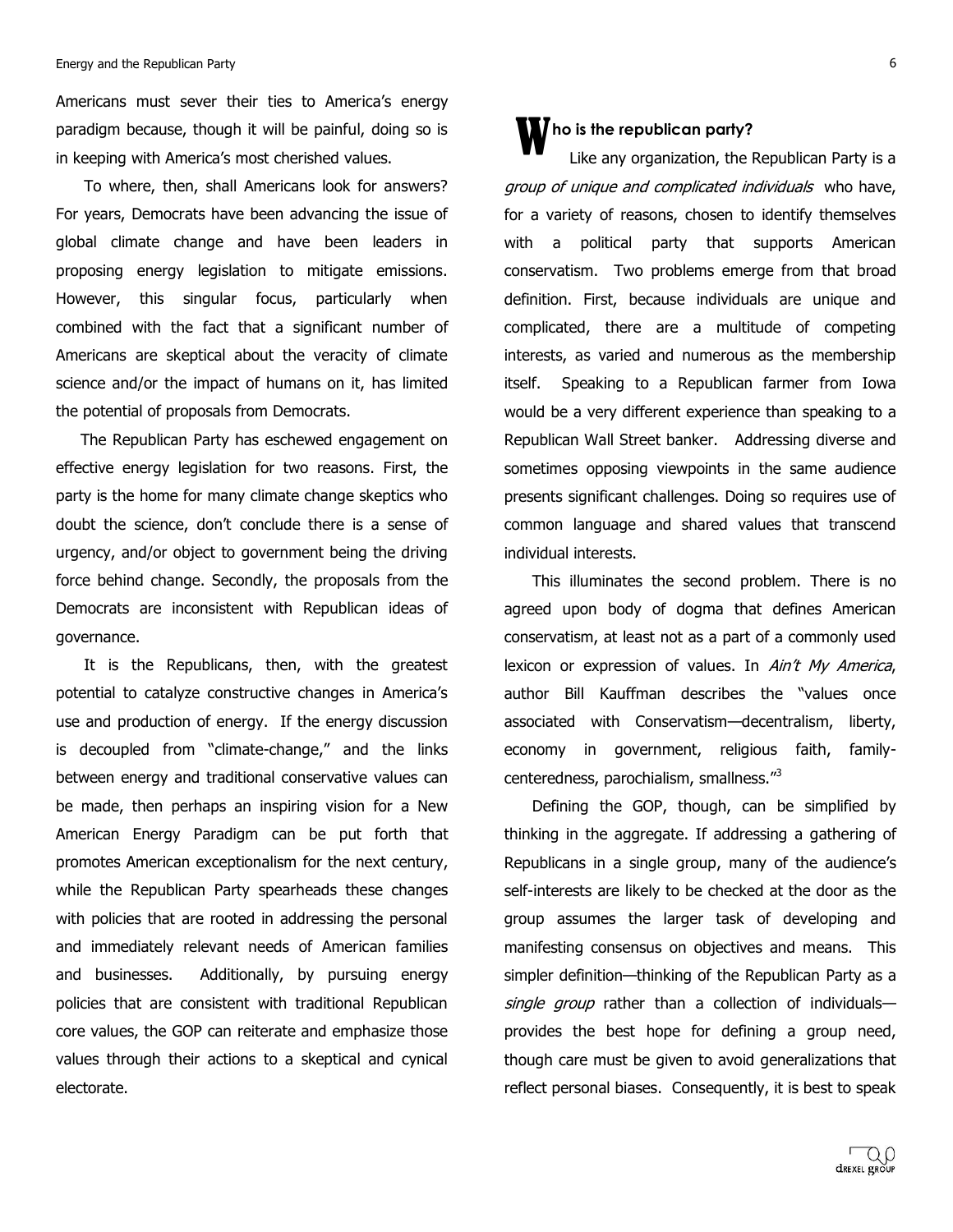Energy and the Republican Party 7 and the Republican's Party 7 and 2008. The energy and the Republican Party 7 and 2008. The energy and the Republican Party 7 and 2008. The energy and the Republican Party 7 and 2008. The e

about core values, rather than specific means of reflecting those values, since those means are more likely to illuminate differences rather than promote Party cohesion.

**istory of conservative thought**<br>
To take such a section tit To take such a section titled the "History of Conservative Thought" and reduce its content to a few pages is foolhardy in the extreme. However, a brief timeline helps to illuminate potential areas of commonality.

The Republican Party was born in the anti-slavery movement in the 1860s, seeing slavery as a great evil, and with the Democratic Party primarily seeking to

stop. If one man says it does not mean a negro, why not say it does not mean some other man?"<sup>5</sup>

Half a century later, Theodore Roosevelt brought something new to Republican politics: an emphasis on environmental stewardship. He wrote, in 1915, "Fertile plains, every foot of them tilled, are of the first necessity; but great natural playgrounds of mountain, forest, cliff-walled lake, and brawling brook are also necessary to the full and many-sided development of a fine race.<sup>"6</sup> Roosevelt was a firm believer in the importance of conserving our national resources-our land-for future generations. These were sentiments established by Edmund Burke, the English statesmen often' referred' to' as' the' founder' of' modern'

# Lincoln gave voice to the idea that there are higher moral truths that need attending.

perpetuate the practice. Former George W. Bush speechwriter Michael Gerson writes, in Heroic Conservatism, "Another side in the argument [on slavery] was taken by Senator Stephen Douglas, Lincoln's political rival. He used his skills to defend 'popular sovereignty,' which he defined bluntly: 'We must allow the people to decide for themselves what is good or evil.' Douglas believed that each state and territory should determine the status of slavery within its borders. 'I care more for the great principle of selfgovernment, the right of the people to rule, than I do for all the Negroes in Christendom.' The majority would determine morality."<sup>4</sup>

Lincoln opposed Douglas's pandering saying, "I should like to know if taking this old Declaration of Independence, which declares all men are created equal upon principle, and making exceptions to it, where it will

conservatism, and one day to be echoed in the words of Barry Goldwater, often regarded as the father of the conservative' movement' in' whose' shadow' the' GOP' moves today. Goldwater wrote in The Conscience of a Majority, "While I am a great believer in the free enterprise system and all that it entails, I am an even stronger believer in the right our people to live in a clean and pollution-free environment. $"$ 

The ideas of environmental stewardship were deeply connected to the conservative principles of prudence and being faithful to enduring moral truths, namely that citizens must be faithful stewards of the gifts they've been given, and they must protect those gifts so they may be bequeathed to future generations.

Russell Kirk's 1953 book, The Conservative Mind, gave new voice to Burke's ideas, and expounded on them, developing six canons of conservatism: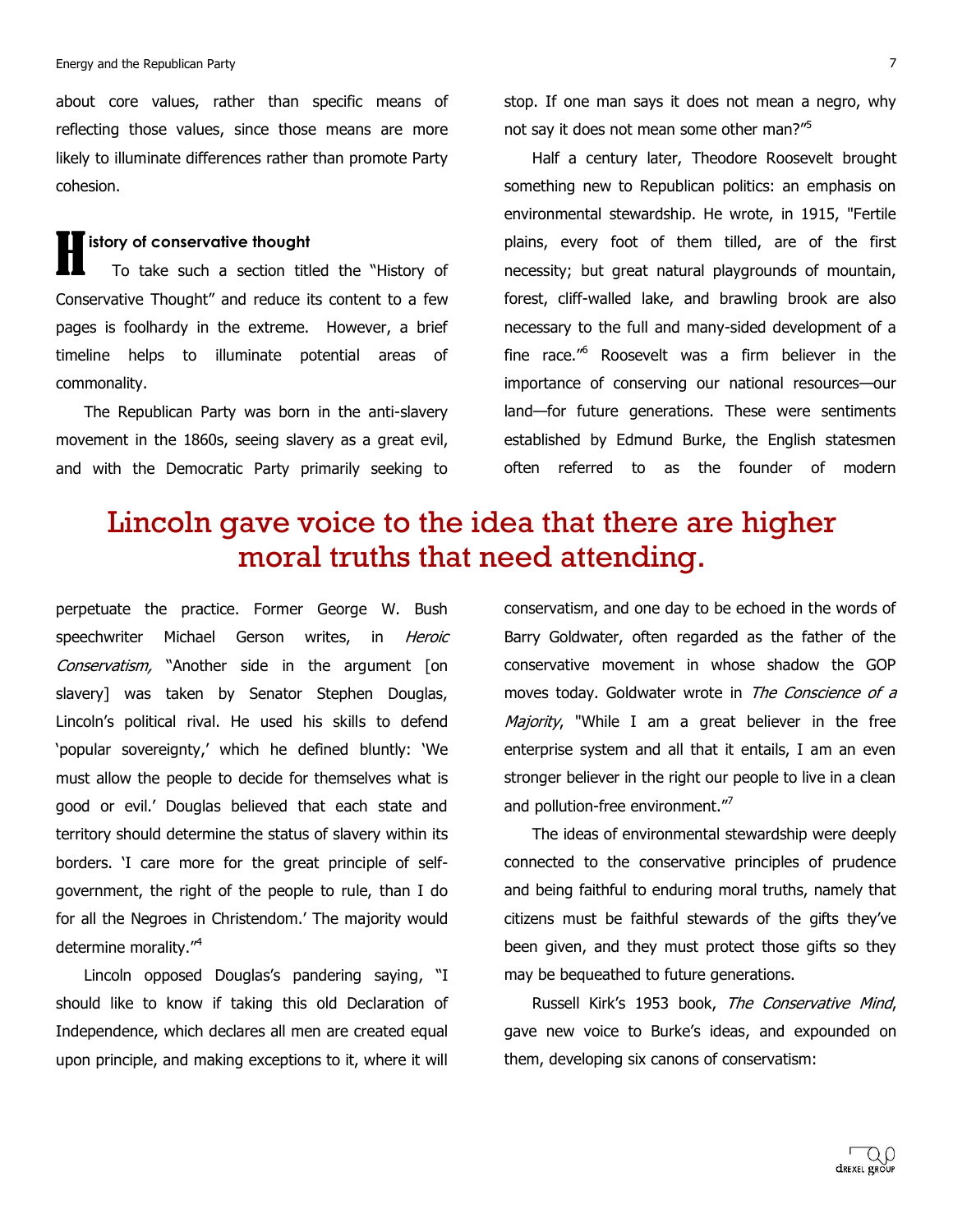- 1. A belief in a transcendent order, which Kirk described variously as based in tradition, divine revelation, or natural law;
- 2. An affection for the "variety and mystery" of human existence:
- 3. A conviction that society requires orders and classes that emphasize "natural" distinctions;
- 4. A belief that property and freedom are closely linked;
- 5. A faith in custom, convention, and prescription; and,
- 6. A recognition that innovation must be tied to existing traditions and customs, which entails a respect for the political value of prudence.<sup>8</sup>

It's hard to see in modern politics how these canons have been applied, and they are seldom given voice. Kirk's language is transcendent—his ideas the result of years of reflection and study. Only a minority of Republicans today, on K Street or Main Street, could be ample apologists for them. But they keep resurfacing, at least by implication, in conservative thinking. Recent apologists include S.E. Cupp and Brett Joshpe, who defend and promote them as conservative cornerstones in their 2008 book, *Why You're Wrong About the Right.*<sup>9</sup> Kirk's words, while slumberous, remain a part of the conservative culture, and endure as a place to begin creating a common language.

Goldwater's conservatism gave rise to the modern conservative era, but, ultimately, he was marginalized by unpopular political decisions he felt were consistent with American values—not unlike Stephen Douglas. He voted against the Civil Rights Act in 1964 based on his interpretation that two aspects of it were unconstitutional. His conviction was political suicide, though one must admire his adherence to his values, if

not his conclusions. But the fact remains that Goldwater promoted conservative environmental stewardship principles, and advocated for an unobtrusive federal government. This latter battle cry still echoes clearly in today's Tea Party Movement.

Ronald Reagan's presidency, in the minds of many Republicans, remains the high-water mark for modern conservatism, with its rhetoric directed at a strong national defense, decreased taxes, and opposing communism by advancing the moral superiority of democratic capitalism.

In many ways, Reagan's presidency separates the traditional' conservatism, extending' from' Burke' to' Goldwater, from the conservatism we see on TV today. Rod Dreher, the author of Crunchy Cons, says of the latter, "Conservatism has become associated chiefly with free-market triumphalism, tax-cutting, nationalism, and a moralism that is rarely connected to a more holistic understanding of what life in families and communities should be about. $110$  For all practical considerations, this is the conservatism that informs Republican thought today. Little time is given to addressing the moral authority and compassion of traditional conservatism. Some of the *policies* that emerged from conservatism have now become values in and of themselves, rather than understanding that those policies were simply the means of living out the conservative mindset.

#### some conservative canons

Conservatism is not an immutable body of dogma. It is as diverse as the people who claim it as their own. However, there are some consistent tenets that seem to span the infinite number of credible ideologies within conservative thinking that have brought me to the following synthesis. In order to avoid assuming universal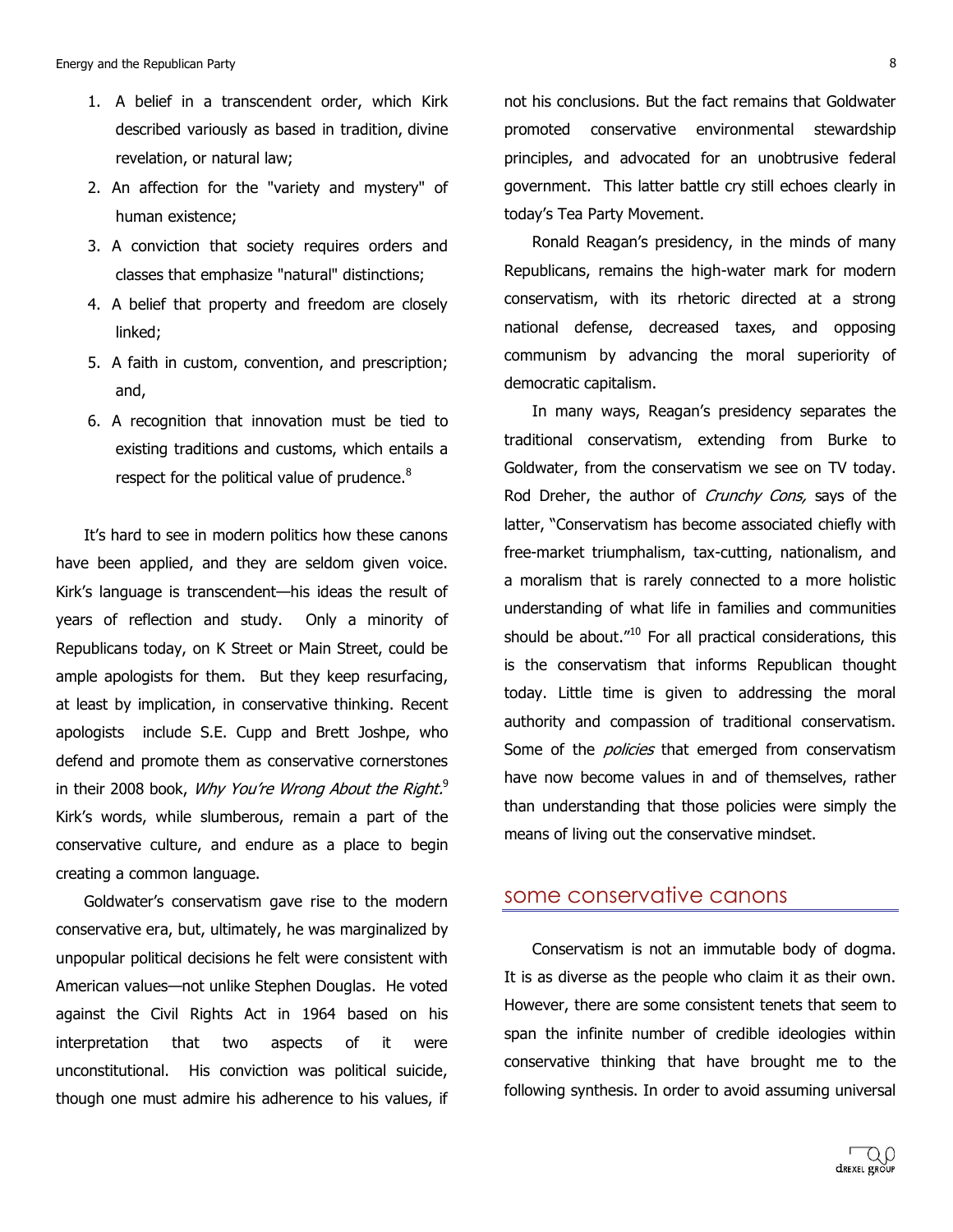acceptance of these values, I will present them in the first person to reflect that these are my own conclusions, though such a disclaimer cannot absolve me from accusations of presumption.

First, and foremost, is the belief in the **dignity of human life.** Thomas Jefferson made this the absolute cornerstone of America and her political system by declaring, "All men are created equal, that they are endowed by their creator with certain unalienable rights, that among these are Life, Liberty and the pursuit of Happiness." All human life has equal worth. No life is worth more than another. Some individuals may achieve more, or acquire more, throughout their lives, but each human life is possessed of dignity that should be cherished and valued. The dignity of human life requires that it should never be in involuntary servitude to any other person or power. This we call **liberty**, which is the means by which human dignity is respected and maintained.

With that in mind, my second canon of conservatism is **sacrifice**. Given the importance on human life, when one individual selflessly gives up his life-either literally through death for another, or through a life of service to others-that sacrifice should be honored. Conservatives esteem the service of America's men and women in the military because they have voluntarily given their lives in service to the nation, and knowingly put themselves in a position where that sacrifice may cost them their life. And I hold in the highest regard Medal of Honor recipients who took their sacrifice to the realm of the divine. Likewise, there is a common respect for the life of Jesus, who lived a life of service, and made the ultimate sacrifice in its pursuit.

The means by which conservatives live this canon is by committing to participating in voluntary social structures and communities such as family, friends and

neighbors, not in the pursuit of selfish interests but in the service of others. These traditional relationships are the foundation of the American social structure. These are the "greater goods" to which we make personal sacrifices every day.

My third canon of conservative thinking is **prudence**. This is a word infrequently used today, but it encompasses much: self-discipline, shrewd personal conduct, good judgment in the use of resources, and caution.

The concept of investment applies here as well. To invest, you must have acquired something tangible, you must have protected that asset, and you must be willing to put it at risk in order to grow it into something more. But such risks are taken wisely, not carelessly. To not invest at all is to stagnate and whither. To invest recklessly is to eschew our responsibilities in the future. Neither is prudent.

Prudence reminds us that there is a debt owed to those' who' have' come' before' us, and' there is' a' responsibility to our descendants. Nothing can be consumed today without acknowledging that its present existence is the result of a previous investment, either by others, or by our own labors. And our present consumption prevents future use of the same. These attitudes' can' be' referred' to' as' **thanksgiving** and' **stewardship.**

As a corollary, conservatives value customs, conventions and continuity. Not as a way to "preserve" the past but rather as an acknowledgment that there is no need to reinvent the wheel. What worked yesterday is a good starting point for today. It is not the means, per se, that conservatives seek to perpetuate, but rather the values that have endured the test of time.

Related to both human dignity and prudence, and so not its own canon, is **peace**. Never should a human life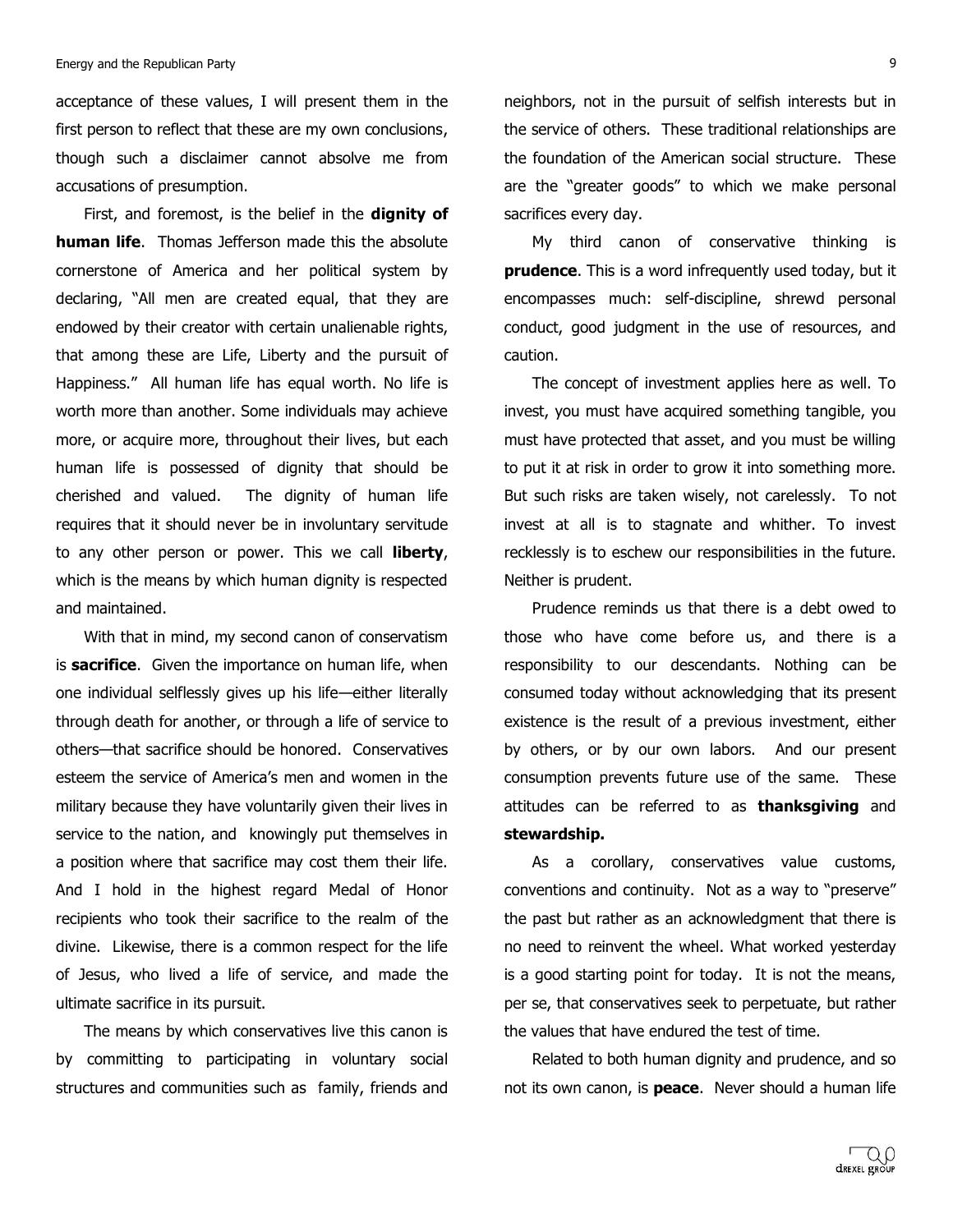be thrown haphazardly into harm's way. The defense of our'values requires the voluntary sacrifice of some lives, but never should government or citizens be cavalier about such actions. In fact, with so much at stake, the extreme exercise of prudence ought to be the expectation.

America has a history of finding peace through strength. Prudence dictates that we are cautious, and caution impels us to preparation. In this case we shrewdly deploy the resource of those service-minded members of our military. But we avoid foreign entanglements that unnecessarily risk American lives, not disrespecting the dignity of their life, but prudently caring for those soldiers who have offered so much to their country. We must be faithful stewards of their willingness to sacrifice. Honoring the troops means safeguarding their spirit of sacrifice.

A fourth canon of conservatism is justice, which might also be referred to as accountability. People are responsible for their choices, and there are natural consequences for all things. Hard work is rewarded. Sloth is impugned. It dignifies human life when people are able to keep what they have earned. As such, property and liberty are closely related.

Conservatives tend to believe there is an enduring moral order passed through families, traditions and conventions that establishes the basic premise of right and wrong. We trust these enduring moral orders to illuminate their path.

The **rule of law** is an important aspect of justice. Society and tradition decide on certain social norms, and living within those norms demonstrates respect for others. To violate those laws is to minimize the importance of others and to disrespect humanity. Those who choose to violate the law are choosing to remove themselves from society. Behaviors have consequences: both positive and negative.

Consequently, people receive justice when they are held accountable for their decisions and behavior. If people misbehave and are not punished, there is no justice. If people work diligently and are denied the fruits of their labor, they too are denied justice.

As a result, conservatives believe in **capitalism**. Russell Kirk, the author of The Conservative Mind, said "Getting and spending are not the chief aims of human existence; but a sound economic basis for the person, the family, and the commonwealth is much to be desired. To be able to retain the fruits of one's labor; to be able to see one's work made permanent; to be able to bequeath one's property to one's posterity; to be able to rise from the natural condition of grinding poverty to the security of enduring accomplishment; to have something that is really one's own." $^{11}$ 

The fifth and final canon is **restraints on power**. Wherever and whenever possible, power should be kept in the hands of private persons and local institutions. The concept of subsidiarity (never should a higher agency do what a smaller or private agency can do as well or better) should be a fundamental principle. The government' should' avoid' interference' in' economic' markets in a way that distorts those markets.

Our founding fathers established two governments. The first, under the Articles of Confederation in 1776, was designed to minimize the power of the federal government. The fact that such a government was established first reflects the initial inclinations of the Founders to keep power away from the federal government.

Too weak to effectively lead the united colonies, the Founders hit delete on Government  $v$  1.0 and gathered in Philadelphia in 1787 to write the code for  $v$  2.0. We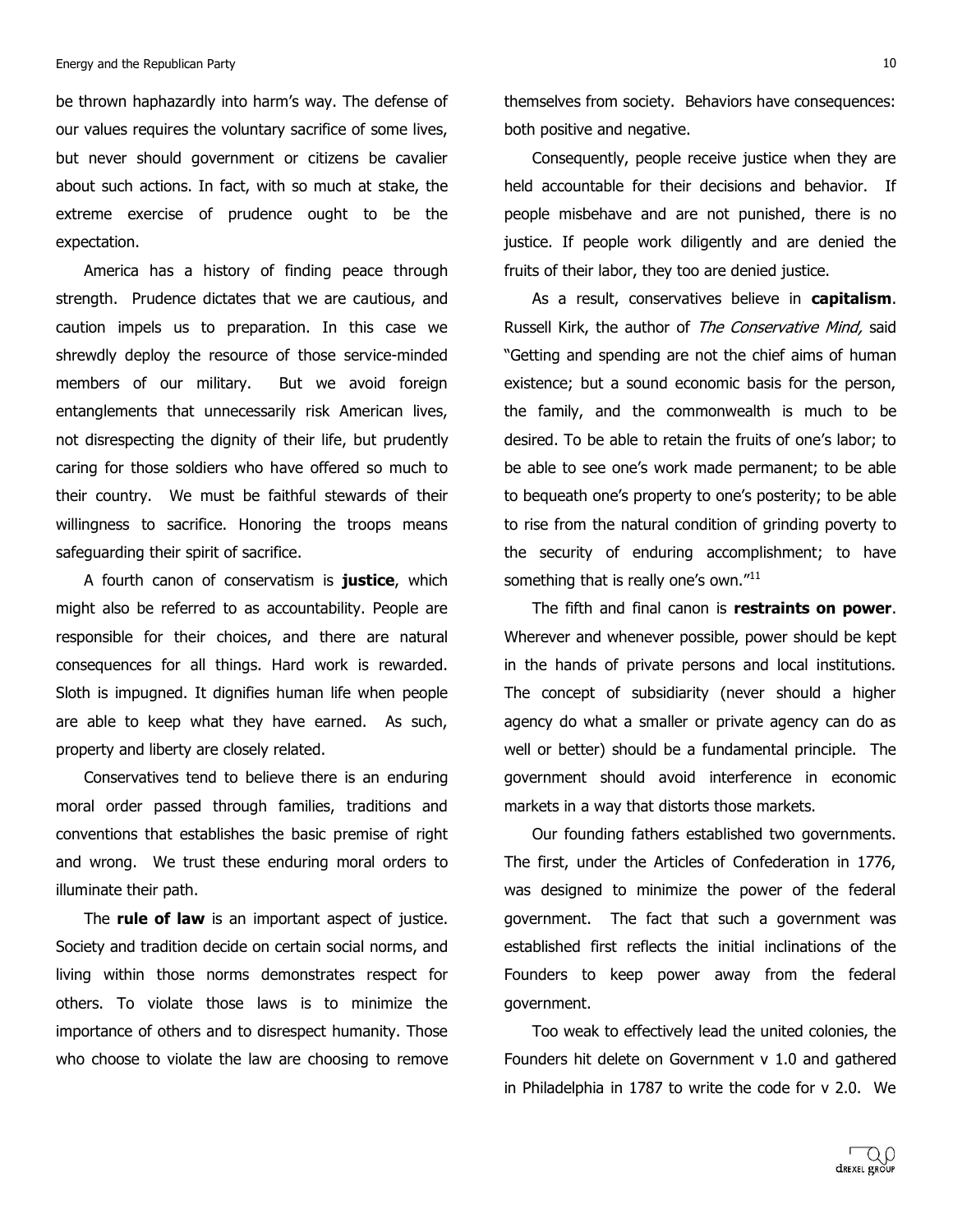must conclude, as they did, that there is a greater role required for the federal government than our libertarian prejudices suggest, but its powers should be restrained whenever possible. The Founders gave the Congress' the power of the purse to constrain the authority of the executive branch. Likewise, in the American Constitutional Democracy, one means available to Americans to constrain the reach of the federal government and limit the global reach of our military is to limit the federal purse by keeping taxes low.

Lastly, stemming from several canons, is **charity**. Charity entails a voluntary sacrifice and an acknowledgement that some are less fortunate than others. The conservative belief in natural consequences is not a heartless justification for economic and social

perpetuate the American dream for generations to come.

Thinking towards new ideas, Kirk wrote, "Rejecting things out of hand makes for a rejection of truths that are otherwise hidden. Digging deep enough, we find ideas that ultimately converge, even when, on the surface, they contradict each other."<sup>12</sup>

### energy in america: trend analysis

When moments of change present themselves, people's minds begin to open to new possibilities. The current' American' malaise' has' been' a' drain' on' the' American spirit since 9/11. The Greek mathematician Archimedes once said, "Give me a lever long enough,

# America is best served when the legacy of conservatism is doing what is *right*, not merely what is *prescribed*.

Darwinism. Justice, though canonical, is yet subservient to respecting the dignity of human lives through sacrificial giving and thanksgiving.

Despite a prejudice to see these values endure, it is critical to note the importance of the need for change over time. Change is consistent with the five canons described above. Actions create reactions and those reactions create change. "Investment" hopes that the nature of change will be growth, but understands it may be depreciation. Our ancestors bequeathed their legacies to us and we conserved the best parts, applying them to a new world, and transmitting those to our children who will do the same. Our objective is "conservation," not "preservation." The goal of conservatives is not to remake America in the image of Colonial Williamsburg, but to take all that is exceptional about America today founded in the wisdom of our national journey-and

and a fulcrum on which to place it, and I shall move the world." The confluence of economic, social and political woes surrounding the American Energy Paradigm has produced such a mechanism. It will take political and commercial leadership, and innovation, to act as a lever to shift the American Energy Paradigm into an enduring system for the centuries to come. The fulcrum on which such a lever is placed is the "impetus for change," either as a result of citizen insistence, or as a result of a great crisis. Yet the lever and fulcrum do not operate in a vacuum. "Work" must be done to use the lever as an irresistible force, reducing the proverbial "immovable object" to an easily muted concept. The source of that work is the focus of this report.

The importance of energy in the lives of Americans cannot be overstated. In fact, the ubiquity of energy consumption in America means that in virtually every important issue facing Americans, there is an energy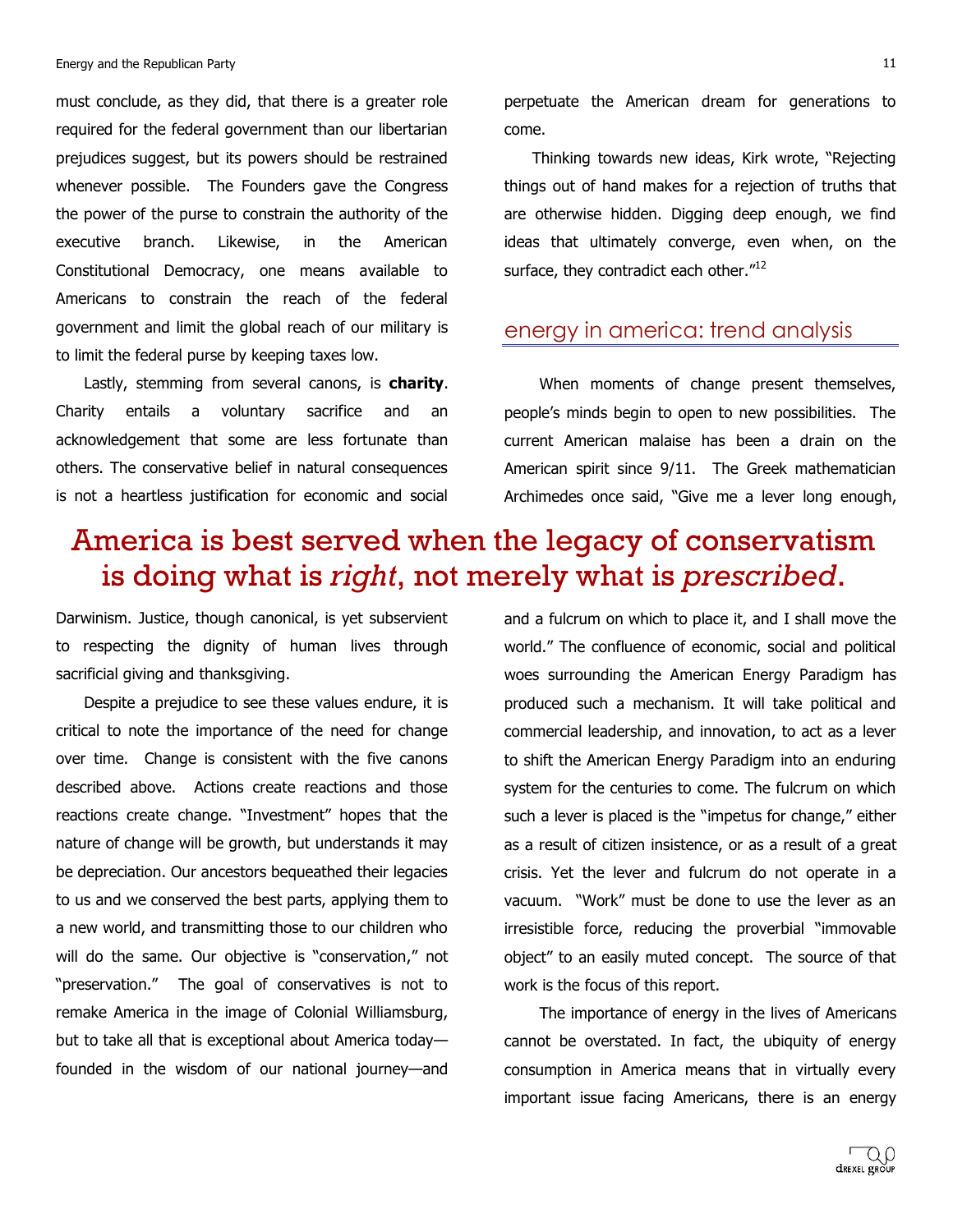component. Families need financial relief. The unemployed need jobs. Businesses need to turn profits. The economy is vulnerable to oil price spikes. American leadership needs leverage in foreign policy. Our national security needs to be strengthened both militarily and economically. Our troops need to have their sacrifices respected. America's natural resources are being consumed with little regard for future generations. American land needs to be protected for recreational activities and future agricultural uses. Taken together, these issues ought to foster an atmosphere of receptivity for the challenge of creating a New American Energy Paradigm.

# **!!!!!!!ational Security** N

In the global war on terror, we are funding both sides of the conflict. U.S. dependence on Persian Gulf oil is only 18 percent of our 11.8 million barrels of imported oil, or about 2.1 million barrels of oil per day. At \$95 per barrel, about \$73 billion per year flows into the coffers of Middle Eastern governments, most of which are strategically unstable at best. Several of these

Relations report of an Independent Task Force on Terrorist Financing, Osama bin Laden and his men have been able to accumulate millions of dollars using legitimate businesses such as charities, nongovernmental organizations, mosques, banks and other financial institutions to help raise and move their funds. $^{\prime\prime13}$ 

According to Terrence Jeffrey, "John McCain made virtually the same argument in December [of 2007] in his own energy speech. 'Al-Qaida must revel in the irony that America is effectively helping to fund both sides of the war they caused,' he said. 'As we sacrifice blood and treasure, some of our gas dollars flow to the fanatics who build the bombs, hatch the plots, and carry out attacks on our soldiers and citizens. Iran made over \$45 billion from oil sales in 2005, and it is the No. 1 state sponsor of terrorism."<sup>14</sup>

Not only does the U.S. purchase of oil fund terrorism, oil infrastructure is a high-priority, high-reward target for terrorists. General James Conway, the Commandant of the U.S. Marine Corps, confirms, "When we killed bin Laden, we saw oil tanker designs on his work desk. $"15$ 

# General James Conway, the Commandant of the U.S. Marine Corps, confirms, "When we killed bin Laden, we saw oil tanker designs on his work desk."

countries, chief among them Saudi Arabia (accounting) for two-thirds of our Middle East imports), directly support terrorism. In fact, the classified portion of the 9/11 Report makes direct connections between Saudi Arabia and the terrorist hijackers. Additionally, the Institute for the Analysis of Global Security notes, "Individuals and charities from the Persian Gulf-mainly from Saudi Arabia-appear to be the most important source of funding for terrorist organizations like Al-Qaeda. According to an October 2002 Council on Foreign

Even if the U.S. bought no oil from the Middle East, the money would still flow in that direction. The global oil market is a crude game of whack-a-mole. If the United States replaced its Persian Gulf purchases with more oil from Canada and Mexico, for example, whoever was previously buying those barrels of oil from Canada and Mexico would have to purchase elsewhere. Because the global oil supply is constrained by capacity and OPEC policies, those buyers would have little choice but to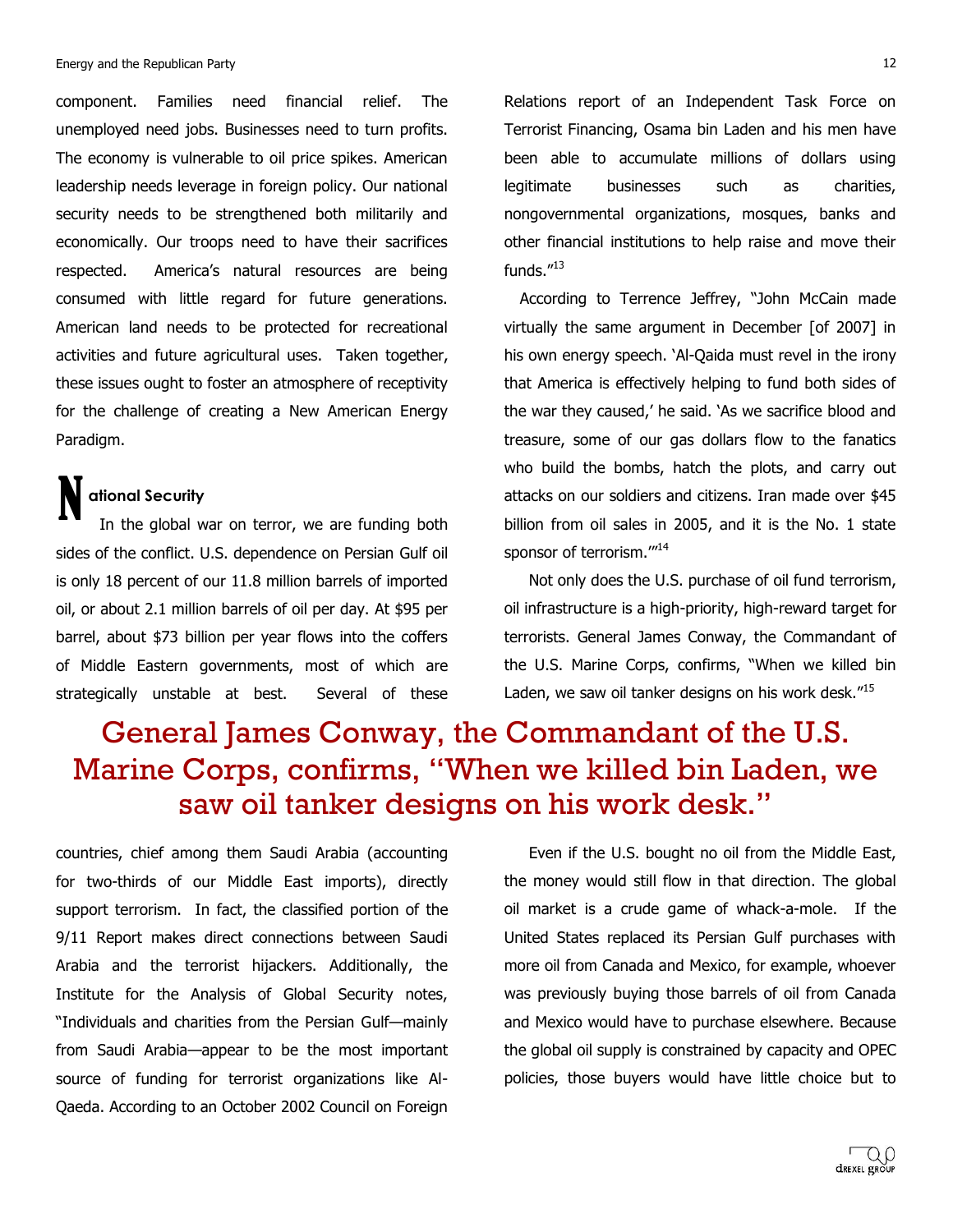turn to where the U.S. used to get is oil; namely the Middle East.

For now, the global oil supply is secure, but only because producers have self-interest in making it so. In 1776, Adam Smith wrote in The Wealth of Nations, "It is not from the benevolence of the butcher, the brewer, or the baker that we expect our dinner but from their regard for their own self-interest. $^{\prime\prime 16}$  Similarly, it is not due to the benevolence of the world's oil suppliers that we get our oil, but from their regard for their own interests. Our oil supply is secure not because our government threatens to use force against those who would make it insecure, but because the world's oil suppliers want to make money.

U.S. oil consumption is not the only energy threat to our national security. The U.S. electrical transmission grid is a significant point of vulnerability as well. Because the electrical grid is so massive and connected across the nation, we have seen how even minor glitches can have devastating impacts. In 2003, an ice-covered tree fell on power lines in Ohio, and shut off power to the Northeast affecting 45 million people. In the summer of 2011, an electrical worker in Arizona switching out a capacitor accidentally caused a power outage for six million people in southern California.

The Government Accounting Office reported in 2009 that 31 of the Department of Defense's 34 most critical bases around the world rely on commercial electrical power grids.<sup>17</sup> The report goes on to say, that during the GAO's survey of these installations, "at least 24 of the 34 most critical assets experienced some electrical power disruptions-lasting up to seven days-during the threeyear period from January 2006 through December 2008, and the missions supported by three of those critical assets were adversely impacted by electrical power disruptions". $^{18}$  A 2008 report by the Defense Science

Board Task Force reports that the commercial electrical grid is "brittle, increasingly centralized, capacitystrained, and largely unprotected from physical attack, with little stockpiling of critical hardware".<sup>19</sup>

Additionally, the commercial electrical grid is vulnerable to cyber-attack, solar flares, and electromagnetic pulse. With the United States pursuing "smart grid" technology in which computers and the internet are increasingly involved in the delivery of electrical power in order to improve efficiency and make cheaper, nighttime, power available to customers, this creates an ever growing number of points of attack for cyber terrorists.

Space weather, or solar flares, is also a growing threat. For example, according to the National Earth Science Teachers Association, "On March 13, 1989, at 2:44 am, a transformer failure on one of the main power transmission lines in the Hydro Quebec system precipitated a catastrophic collapse of the entire power grid. The string of events that produced the collapse took only 90 seconds from start to finish. There was no time for any meaningful intervention. The transformer failure was a direct consequence of ground-induced currents from a space weather disturbance high in the atmosphere. Six million people lost electrical power for nine or more hours".<sup>20</sup>

Solar storms tend to run on an eleven-year cycle, with the last period of maximum solar activity being in 2001. A calculator is not needed to figure out that the next expected period of maximum solar activity is just around the corner. With new technology, the intensity of space weather can be more accurately forecast. These technologies have lead Mausumi Dikpati, a solar scientist at the National Center for Atmospheric Research, to predict that the 2012 solar cycle is likely to be 30-50% more intense than the one in 2001. $^{21}$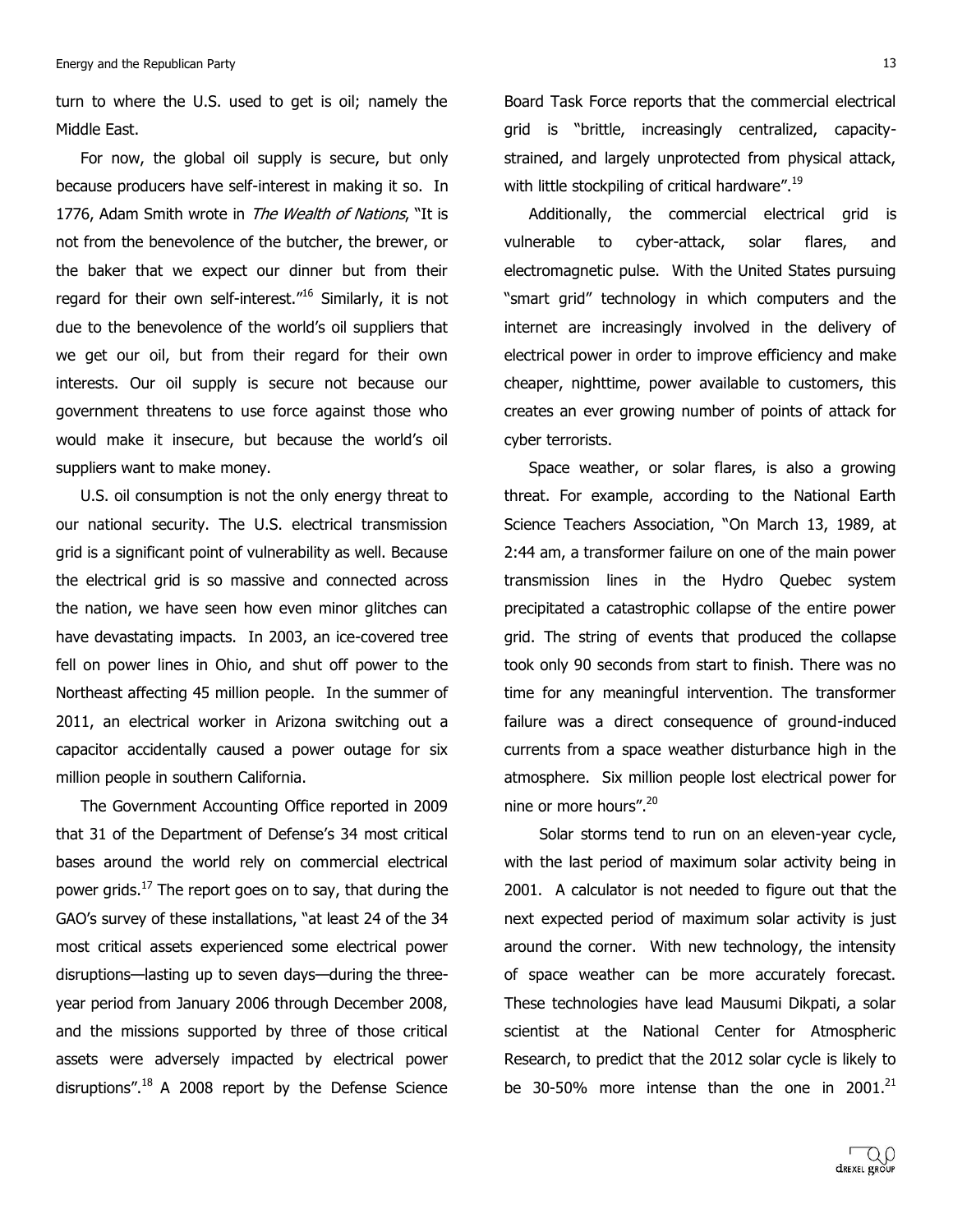Whether that dire prediction proves true or not, the National Academy of Sciences reported in 2009 that any future solar storm, similar to one documented from 1859, could take years to recover from, since commercial' grade' transformers' are' manufactured' overseas, have long lead times (up to a year), and there are virtually none "in stock" if failures occur. The report describes such an event this way: "Impacts would be felt on interdependent infrastructures with, for example, potable water distribution affected within several hours; perishable foods and medications lost in 12-24 hours; immediate or eventual loss of heating/air conditioning, sewage disposal, phone service, transportation, fuel resupply and so on. Banks might close, and trade with other countries might halt. Emergency services would be strained, and command and control might be lost."<sup>22</sup>

The net effect is that the massive, global, interconnected systems of oil production and delivery, and electrical power generation and delivery, have made individual Americans more vulnerable than ever to catastrophic effects outside of our control.

Where conservatives wish to limit the reach of power and government, we have become intrinsically enslaved to a transportation system and electrical system that (quite literally) puts power in the hands of the federal government and global business conglomerates whose objectives of profit and perpetuating the paradigm supersede citizen concerns. This is a situation that conservatives ought to find untenable. Prudence is seldom a factor in our thinking about the situation as it stands today. While the current paradigm has some obvious advantages, perpetuating it into the next century must be done freely acknowledging the vulnerabilities we are creating while we avoid the costs and hardships of change. The thoughts of Adam Smith

from The Wealth of Nations might deserve careful reflection.<sup>,</sup> "Defense is superior to opulence."<sup>23</sup>

# **1** oreign Policy<br>George Was

George Washington is often credited with encouraging the United States to avoid foreign entanglements in his farewell address. These specific words he did not pen. Though the misattributed quote may be a fair synopsis of thoughts he did record: "The duty of holding a neutral conduct may be inferred, without anything more, from the obligation which justice and humanity impose on every nation, in cases in which it is free to act, to maintain inviolate the relations of peace and amity toward other nations. $^{1/24}$  Unfortunately, today's U.S. foreign policy is unquestionably more influenced by the Carter Doctrine than the ancient dictation of our first Commander in Chief.

In 1980, President Jimmy Carter declared the United States would use whatever means necessary, including military force, to defend its interests in the Middle East, and our interests in the Middle East (with apologies to Israel) are singular: oil. This has not only affected U.S. foreign policy, it has affected the perception of conservatism.

Throughout the pages of history, chronicling the conservative narrative, is a consistent anti-war theme reflecting the values mentioned above (and to be discussed in greater detail below), and President Washington's suggestion that we keep our hands out of other countries' cookie jars. Five of the last eight presidential terms, since Carter's proclamation, have been served by Republicans, leaving them mostly responsible for applying the Carter Doctrine. While the history of the GOP may be decidedly anti-war, America's insatiable need for oil, and our national belief that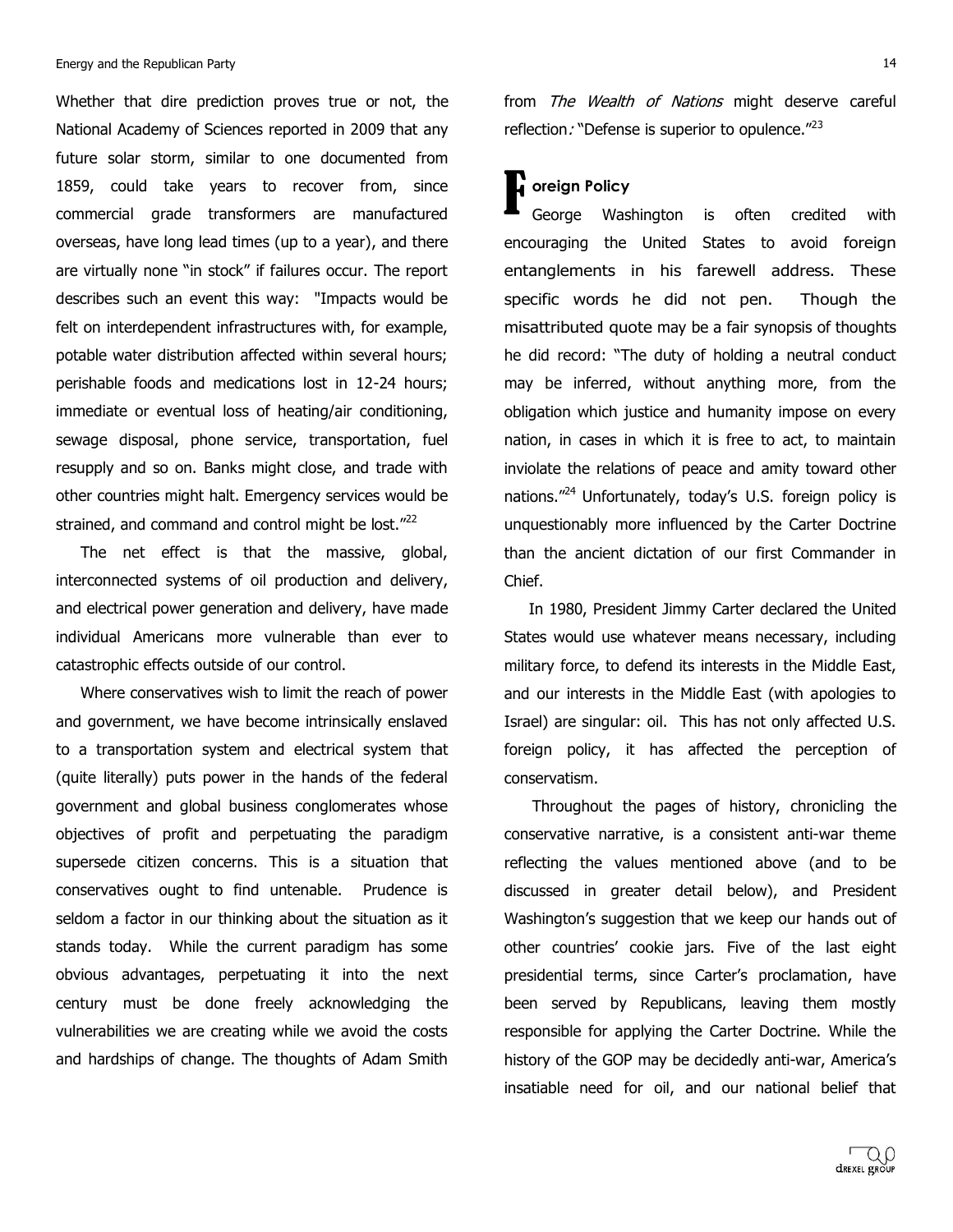gaining access to it, wherever it may be found, is our "right," has forced the United States into several wars. This has altered (hopefully temporarily) the perception of Republicans-now seen as warmongers and imperialists.

Authenticity and transparency would be the best defense against those perceptions. Employing those tools would require only that our national government explicitly state, "Yes, this is a war for oil." Yet despite the Carter Doctrine's historical veracity, no President employing it has had the temerity to utter those words. War justifications have been several, and have attempted to invoke "higher values" (such as the search for weapons of mass destruction, or liberating the Kuwaiti people) downplaying the strategic importance of oil in foreign policy decision making. Over time, this has eroded the historical culture of conservative antiimperialism and peace, morphing how present-day Republicans feel, vote and view America's place in the world.

In 2010, the U.S. consumed about 19.1 million barrels of oil per day. Of that, we imported 11.8 million barrels per day, or 62 percent of our oil needs.<sup>25</sup> Of our imported oil, about one-third comes from Canada and Mexico. Surprisingly, only 18 percent of our imported oil comes from the Persian Gulf.<sup>26</sup> However, because so much of the rest of the world oil supply comes from the Persian Gulf, disruptions in the flow of oil from the region would have catastrophic effects on global supply and worldwide pricing.

In 1990 the United States conducted Operations Desert Shield and Desert Storm to prevent Iraqi dictator Saddam Hussein from acquiring Kuwaiti oil reserves. Author Kevin Phillips recalls that, "When President George H.W. Bush [1990] mobilized American forces, he commented matter of factly that 'our jobs, our way of life, our own freedom and the freedom of friendly countries around the world would all suffer if control of the world's great oil reserves fell into the hands of Saddam Hussein.<sup>,27</sup> Moreover, Secretary of Defense Dick Cheney argued that if Hussein got control of Kuwait, he would be 'in a position to be able to dictate the future of worldwide energy policy, and that gave him a stranglehold on our economy.'"<sup>28</sup>

In the wake of 9/11, the George W. Bush administration orchestrated the invasion of Iraq. The public justification was that the effort was to oust Hussein and eradicate Iraqi weapons of mass destruction. Yet the U.S. military's first objectives were to secure oil fields, refineries and ports-objectives indicating that securing Iraqi oil fields may have been the primary priority.

Despite four decades of repeated White House rhetoric that we need to reduce our dependence on Middle Eastern oil, U.S. foreign policy makers remain



handcuffed by our vital need for oil. When considering sanctions or military actions against Iran for pursuing weapons grade nuclear capabilities, the U.S.

must always keep in mind that Iran has the ability to not only remove their oil from the global market, but to disrupt the movement of oil tankers through the Straits of Hormuz.

As noted above, the 9/11 Report documented direct links between the terrorists and the government of Saudi Arabia. However, on December 29, 2011, the Obama administration announced that it would sell \$30 billion worth of F-15s to the Royal Saudi Air Force.<sup>29</sup> In public, the Saudi regime is a key U.S. ally in the Middle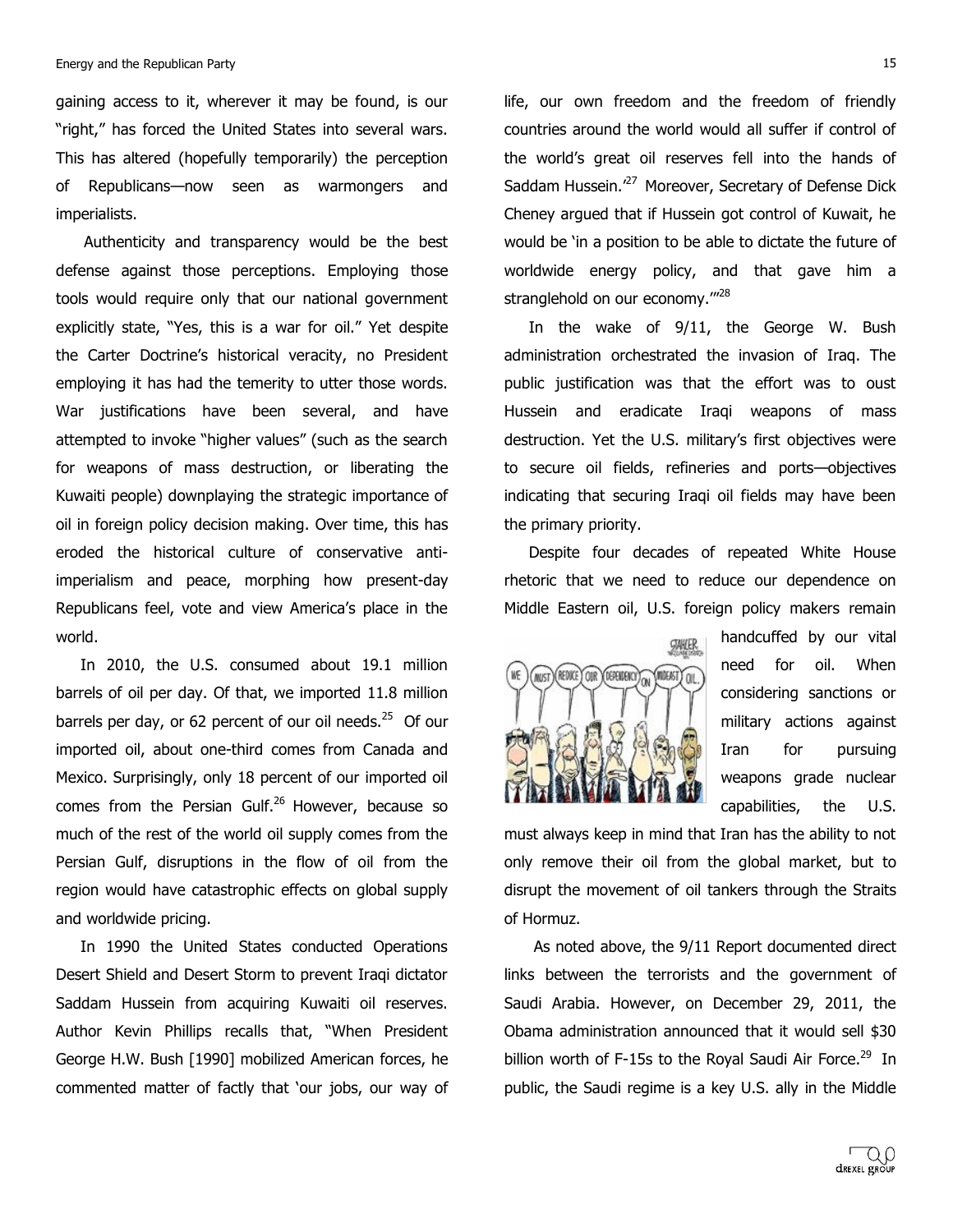East, and there are certain benefits to maintaining that relationship. Yet those reasons stem from the critical role of oil in the U.S. and global economy. Absent those justifications, the F-15 deal is nothing more than rewarding America's enemies, and is hardly indicative of conducting foreign policy from a position of strength.

American strategic oil interests in the Persian Gulf have pushed an emerging power like China to look elsewhere for oil to avoid coming in conflict with the United States. China has been increasing its investments in Africa (China gets more oil from Angola than from Saudi Arabia $30$ <sup>30</sup>.), and has for years been trading with Sudan, unfazed by the civil war taking place within. The U.S., on the other hand, has been pressured to be more responsive to Sudanese genocide, but has been limited in its ability to act because doing so would infringe on Chinese oil interests in the region. Securing America's Future Energy (SAFE), a Washington-based think tank on energy, published a report in September of 2008 concluding, "Oil dependence undermines national security and the conduct of foreign policy by limiting U.S. strategic flexibility, strengthening foreign adversaries, and exacerbating geopolitical competition for resources."31

None of this is terribly surprising, though cynics, optimists, pessimists and realists could tarry for hours over the causes and effects. The British scholar E.H. Carr wrote in The Twenty Year's Crisis, 1919-1939, "Whatever moral issues may be involved, there is an issue of power which cannot be expressed in terms of morality. $\frac{m}{32}$  Americans are rightly proud of being stewards of the world's longest-running democracy. Its citizens hope to echo Jefferson's manifesto into the far corners of the world. Yet the practical realities of  $21<sup>st</sup>$ Century geo-politics resist the moral ascendancy of U.S. foreign policy. Robert Kaplan, writing about University of

Chicago professor and noted author and political scientist, John Mearsheimer, in the February 2012 issue of The Atlantic, notes that Mearsheimer "thinks that while states rightly yearn for values-based foreign policy, the reality of the anarchic international system forces them to behave according to their own interests. $133$ And nowhere are the political realities of  $21<sup>st</sup>$  Century' geo-politics more apparent than in the global petroleum trade.

For decades the U.S. has been called upon to use its military and economic might to defend and promote liberty around the world. Conservatives, respecting human'dignity and valuing personal liberty, ought to be champions of these international struggles for human rights. The extent to which the U.S. should be involved may be debatable, but there is no doubt that currently U.S. foreign policy is more often quided by self-interest than motivated by promoting the "higher values" of conservatism that prioritize the advancement of liberty and the promotion of political self-determination for citizens of emerging nations. The U.S. should always pursue those policies that are in our best interests (what nation doesn't?), but it would be best if U.S. foreign policy makers were not handcuffed in developing effective policy by having access to global oil as serious strategic limitation.

**S** upport for the Troops<br>
If peace is indeed If peace is indeed a cherished means of demonstrating prudence and a respect for human dignity, the current U.S. energy paradigm does little to promote it. In pursuing the Carter Doctrine for the last thirty years, U.S. presidents continue to send America's sons and daughters to war for what amounts to personal convenience for Americans. Kevin Phillips remarks, "Voters have come to expect cheap gasoline, electricity

**CREXEL PROU**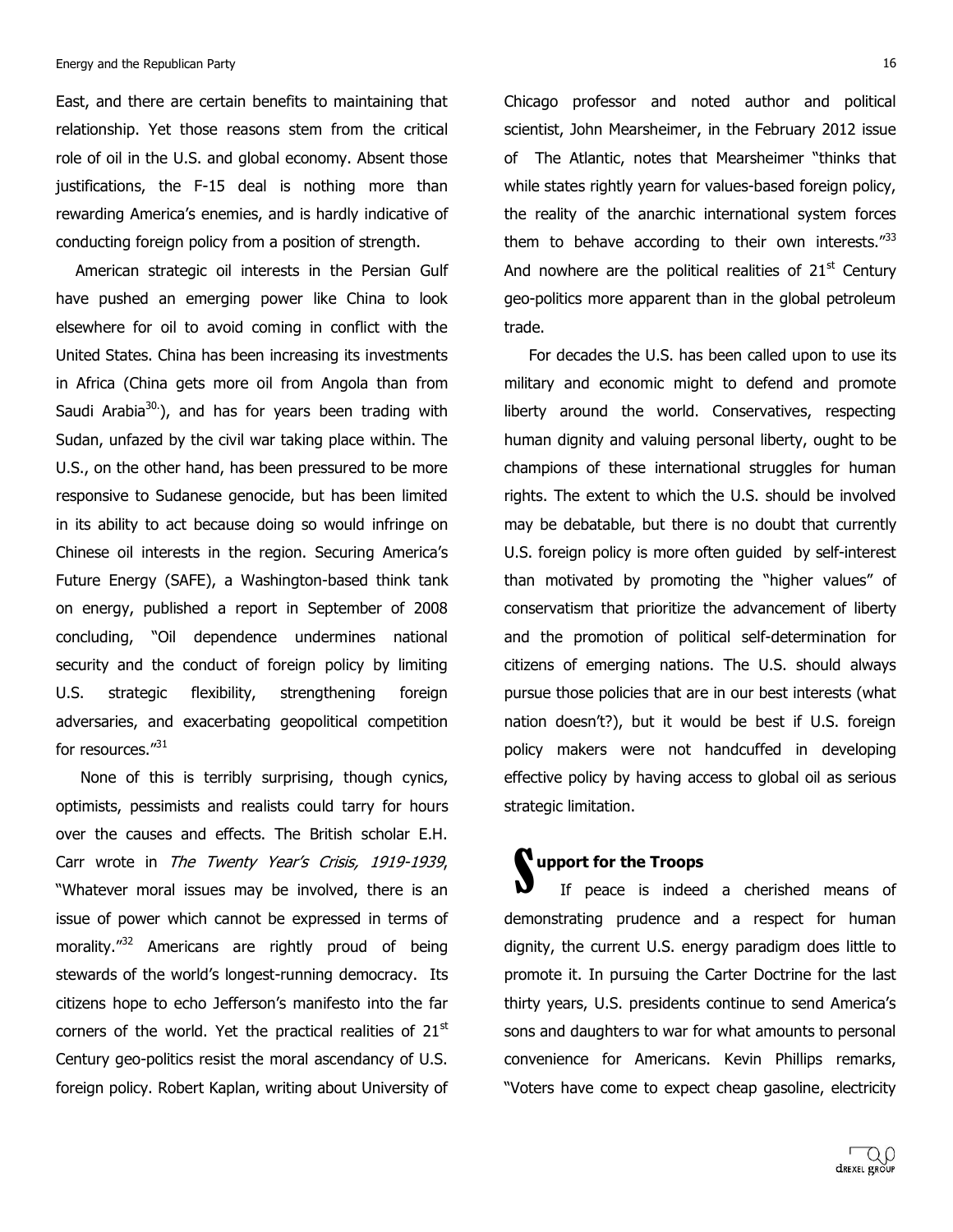and gas and oil heating—as well as the comfort, mobility and personal independence that hydrocarbons facilitate."<sup>34</sup>

The use of our military troops has clearly been required to keep the machine in motion. However, doing so reflects the attitude that keeping oil prices low is more important than the lives of our servicemen. We are willing to risk our blood and treasure in a reckless manner to maintain the status quo, and this has certainly been born out in U.S. military actions in the Middle East over the last two decades.

Another telling development in the willingness of the U.S. government to put our troops in harm's way for oil interests was the creation of the United States Africa Command (AFRICOM). Until its establishment in February, 2007, military operations in the region fell under U.S. Central Command. However, with the growing awareness that the U.S. would benefit from decreasing reliance on oil from the Persian Gulf, and the reality that U.S. demand for oil would continue to increase, new oil markets became increasingly important.

In 1999, Exxon Vice-President Harry Longwell pointed the way: "Considering the discoveries we've already made [in West Africa] and the potential for more, we expect that future operations in Africa will account for a significant portion of Exxon's worldwide production."35

Michael Klare and Daniel Volman provide additional background. "A high-level body appointed by President Bush in February 2001, the National Energy Policy Development Group (NEPDG) was chaired by Vice President Dick Cheney, and its final document is often referred to as the 'Cheney Report.' The Cheney Report highlighted Africa's potential to supply an everincreasing share of the America's energy needs. 'West

Africa is expected to be one of the fastest-growing sources of oil and natural gas for the American market,' the report states. Moreover, 'African oil tends to be of high quality and low in sulfur, making it suitable for stringent refined product requirements."<sup>36</sup>

In his 2006 State of the Union address, President Bush announced that the U.S. would "replace more than 75% of our oil imports from the Middle East by 2025. $137$ 

With the Cheney Report in mind and newly established geo-strategic objectives announced, President Bush established AFRICOM. While public statements surrounding its establishment focus on terrorism—the politically palatable raison d'être securing African oil seems to be the more important motivation. In an interview with Wall Street Journal writer Greg Jaffe, General Charles Wald, the Deputy Commander of U.S. forces in Europe said, "A key mission for U.S. forces [in Africa] would be to insure that Nigeria's oilfields, which in the future could account for as much as 25 percent of all U.S. oil imports, are secure."38

Lest we be inclined to point fingers solely at President George W. Bush, President Obama is also strengthening strategic ties to African oil. The Obama Administration's first National Security Strategy, issued in 2010, stresses the need to "embrace effective partnerships" on the [African] continent, highlighting a number of priorities, including "access to open markets, conflict prevention, global peacekeeping, counterterrorism, and the protection of vital carbon sinks."<sup>39</sup>

Rather than using the awareness of "a need to decrease reliance on Middle Eastern oil" as an impetus for innovative systemic change at home, the federal government' seems' determined' to' eschew' the' conservative values of prudence and a respect for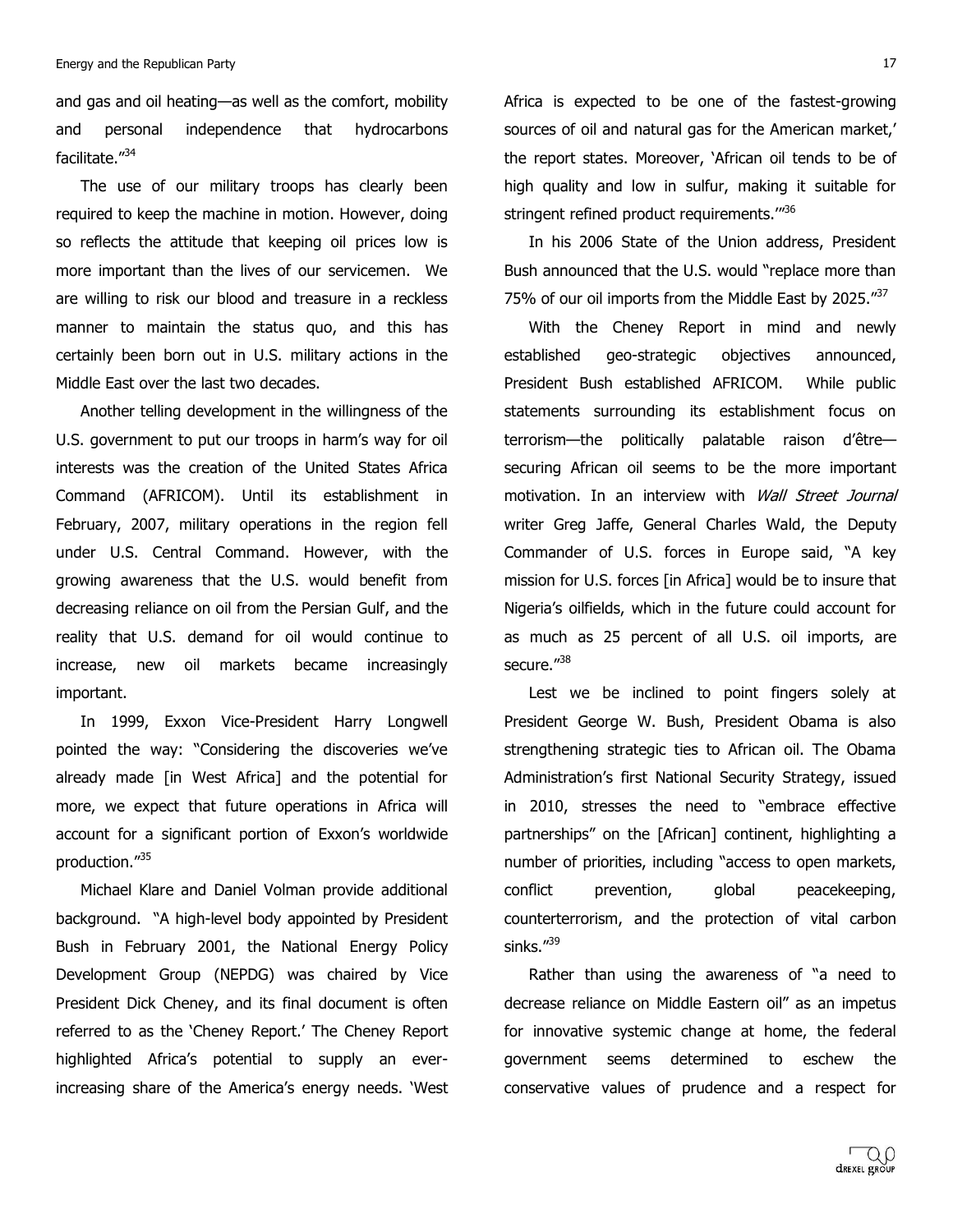human life by being poor stewards of the voluntary service of military members.

# **The Economy**<br>The 2008 R

The 2008 Republican Party Platform has this to say about energy: "All sources of domestic energy should be made available and artificial constraints on infrastructure, including costly environmental regulations, removed."

Yet, the use of the Department of Defense to protect and defend the free flow of oil amounts to a direct financial subsidy to the oil industry. (This is in addition to the more than \$2.82 billion in direct subsidies U.S. oil companies added to their balance sheets in  $2010.$ )<sup>40</sup> Oil companies reap the direct benefits from militarily-secured lines of distribution while the American taxpayer foots the bill through taxation to support rapidly growing defense budgets. According to the Center for Naval Analysis, in 2010 the U.S. spent \$74 billion protecting oil in the Middle East alone.<sup>41</sup> At a time when trillion dollar annual budget deficits are increasingly difficult to justify, extraordinary expenses to perpetuate a problematic paradigm seem particularly profligate.

Clearly, any lengthy discussion on the economic ramifications of U.S. energy policy could be a book unto itself. With that in mind, a brief discussion of areas of economic importance will have to suffice.

The U.S. is in critical need of new, vibrant manufacturing sectors, and pursuit of a New Energy Paradigm has the potential to do just that. "The Green' Energy Economy," says Hal Harvey, a Stanford engineer and a member for the first Bush administration, "is a \$5 trillion business and if we fail to be serious players in the new energy economy, the costs will be staggering to this country. $142$  Over the last fifty years, the U.S. has increasingly become a service-economy as opposed to a manufacturing economy. Manufacturing output now accounts for only 13 percent of GDP.<sup>43</sup>

The U.S. still ranks as the first or second largest producer of manufactured goods in the world,<sup>44</sup> depending on what statistics you read. However, most of the gains in productivity over the last 50 years have come as a result of mechanization—replacing low-wage, unskilled workers with automation. At the end of the first decade of the  $21<sup>st</sup>$  Century, the United States had lost over six million manufacturing jobs-about one out of every three. Though the American population has doubled since the end of the Great Depression, today there are about as many workers employed in manufacturing as there were some  $70$  years ago.<sup>45</sup>

Since the end of the Cold War in 1989, and the advent of globalization, a nation's strength is determined less by its military might and more by its economic power. Now, more than ever before, economic security  $is$  national security. As the U.S. looks to retain its place as a global superpower, ensuring the strength of our economy is critical. Doing so also provides opportunities for Americans to work, a fundamental component of respecting human dignity, as well as providing opportunity for just rewards for just labors.

The loss of manufacturing jobs may be having a fascinating, though harmful, effect on the institution of marriage. Kate Bolick writes in The Atlantic, "The erosion of the traditional marriage and family structure has played out most dramatically among low income groups, both black and white. According to the sociologist William Julius Wilson, inner city black men struggled badly in the 1970s, as manufacturing plants shut down or' moved' to' distant' suburbs.' These' men' naturally' resented their downward mobility, and had trouble making the switch to service jobs requiring a different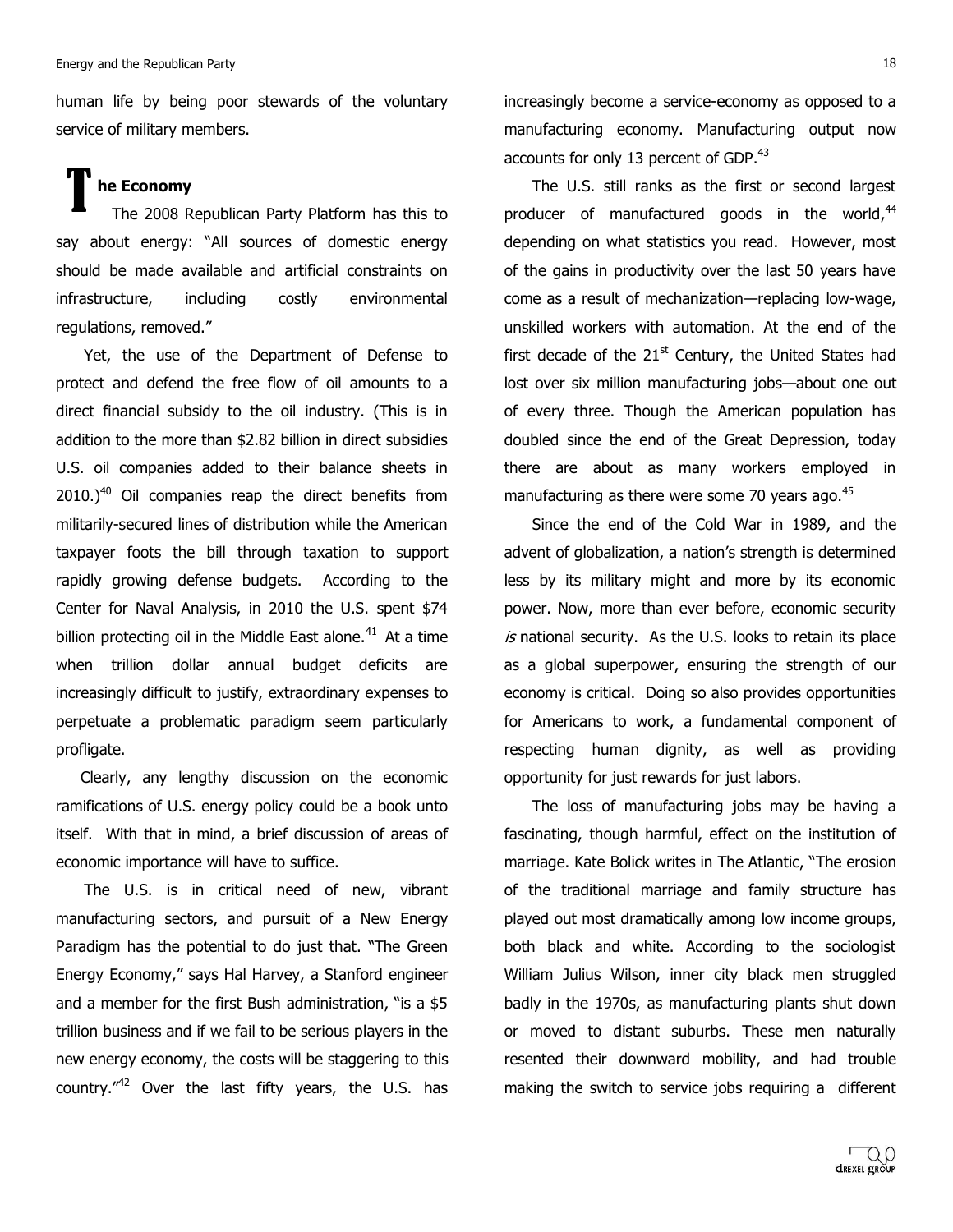style of self-presentation. The joblessness and economic insecurity that resulted created a host of problems and made many men altogether unmarriable. Today, as manufacturing jobs disappear nationwide (American manufacturing shed about a third of its jobs during the first decade of this century), the same phenomenon may be under way, but on a much larger scale."<sup>46</sup>

Despite America's strong manufacturing output, the U.S. trade deficit continues to grow, and "petroleum imports are the largest single contributor to the U.S. trade deficit. In 2010, the U.S. imported more than nine million barrels of petroleum and petroleum products per day, valued in excess of \$300 billion.<sup>"47</sup> This trade imbalance undermines the value of the U.S. dollar. While the dollar remains the global reserve currency, demand remains artificially high, propping up the dollar's value. However, the lack of manufactured goods available for export decreases the real value of the dollar, putting the U.S. in a precarious situation should the global economy ever decide to replace the dollar as the global reserve currency with a "basket of currencies," as has been bandied about now for several years.

As corporations, both big and small, look to shed overhead, energy efficiency becomes increasingly important. Conservatives can advocate for energy efficiency for businesses on the grounds that, by making businesses more profitable, new jobs are created, wages rise, and consumer confidence grows. To reiterate Kirk's words, "Getting and spending are not the chief aims of human existence; but a sound economic basis for the person, the family, and the commonwealth is much to be desired."<sup>48</sup>

Any modern economy (and the U.S. is no exception) is adversely affected by high energy prices. In a link that should come as no surprise, "each of the last five major

downturns in global economic activity has been immediately preceded by a major spike in oil prices."<sup>49</sup>



Changes to the American Energy Paradigm should occur with the goal of easing the burden on American family budgets. With gas prices hovering between \$3.00 and \$4.00 a gallon, fuel costs—which are non-discretionary in most American families-soar, and take money away from other categories such as retirement savings, college savings, and discretionary spending. In fact, rising oil prices and utility rates affect everything that is made and transported within the U.S., adding inflationary pressures to all goods and services. Thus, driving those costs down through changes to our energy paradigm increases the robustness of the U.S. economy in a myriad of ways.

Overall, the United States is lagging behind in the development of new energy technologies. China leads the world in solar panel manufacturing (despite also leading the world in the erection of new coal-fired plants). Germany, never known for its sunny climate, is a global leader in solar panel deployment. Spain is the world's leader in wind power. Here at home, where musicals laud Oklahoma's blustery days, only one of the three largest wind farms in the country is American

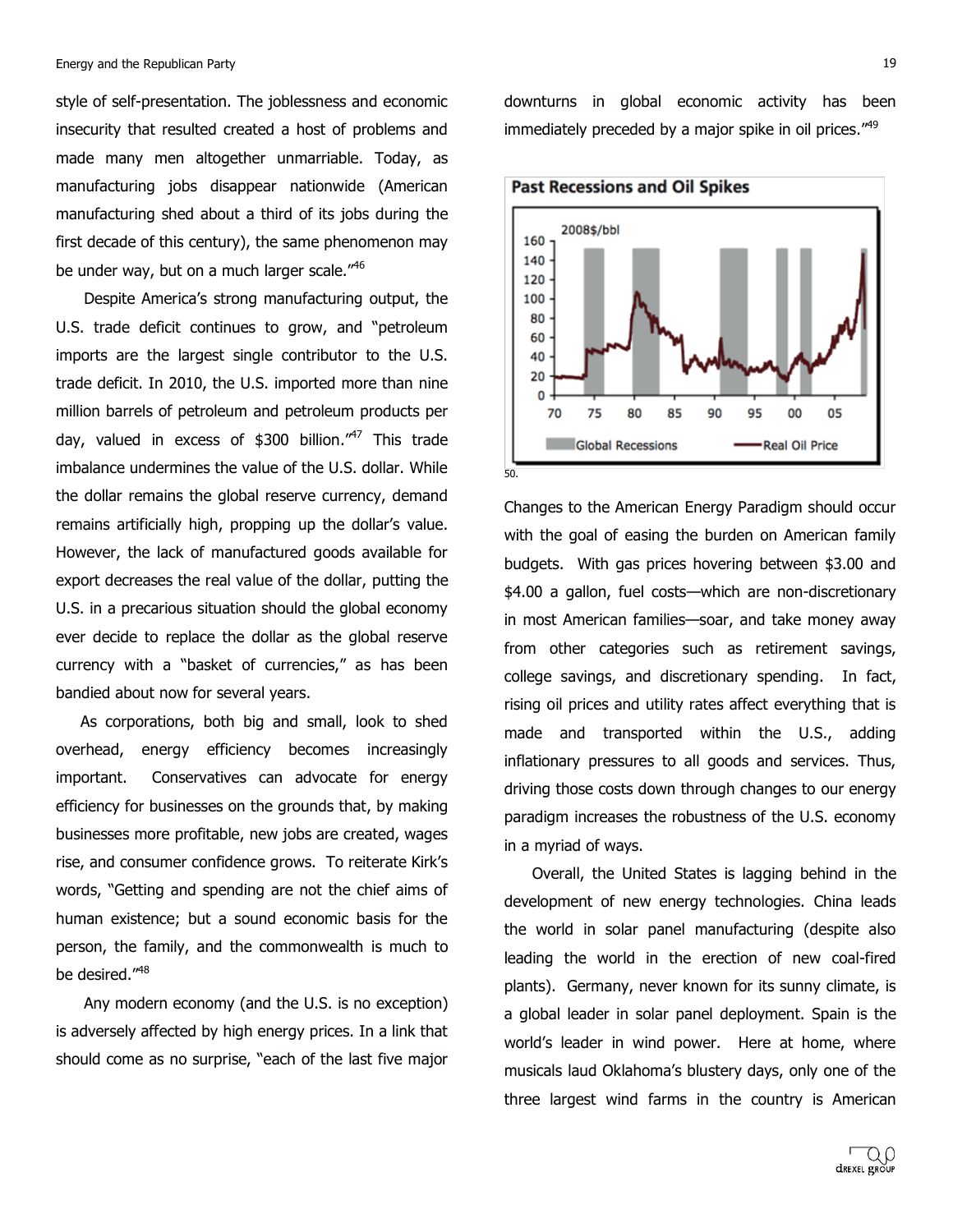owned. $51$  Leading up to the 2008 election, the Center for American Progress published a report titled "Green' Recovery" in which they noted that green manufacturing could' create' 800,000' manufacturing' jobs' over' two' years.<sup>52</sup>

#### **usiness Profitability**

Small businesses, and global conglomerates alike, struggle to turn profits under the weight of mounting infrastructure costs. B

Aluminum block letters hanging on the wall behind the reception desk in the administrative offices of the Empire State Building proclaim it as the "world's most famous office building." Though this is an opinion reflective of American ego-centrism, it is a difficult conclusion to dispute. Built in only 18 months and completed in 1931, for over 80 years it has been a symbol of American excellence and the rewards of free markets.

In 2008, the Empire State Building's owner, Anthony Malkin, made a decision to invest in energy efficiency. He had one singular purpose: to cut costs. By making the building more energy efficient it would become more profitable. Mr. Malkin had two secondary considerations. First, was to "prove or disprove the cost-effectiveness of energy efficiency retrofits."<sup>53</sup> As the project went on, Mr. Malkin notes, there became another objective: to create a replicable model for other commercial office buildings.<sup>54</sup>

According to Paul Rode, the chief engineer with Johnson Controls, who oversaw the work, there were 78 different energy efficiency ideas considered.<sup>55</sup> Through rigorous cost analysis, ownership worked with five corporate partners to implement eight of them: a radiative barrier, tenant demand control ventilation, tenant day-lighting, lighting and plugs, balance of direct

digital controls, chiller plant retrofit, VAV air handling units, building windows and tenant energy management.<sup>56</sup> The final cost of the energy efficiency retrofits was \$13.2 million, creating an annual savings of \$4.4 million, yielding a three year payback or return on investment.<sup>57</sup>

The energy efficiency retrofits have not only reduced overhead for ownership, but they have added to the value of the Empire State Building as a desirable place in which to be a tenant. As policy makers look for ways to help businesses return to profitability, encouraging energy efficiency retrofits creates positive and immediate economic benefits for businesses, decreasing their overhead, increasing their profitability, improving their ability to forecast energy costs, and creating jobs through construction and business growth.

Yet it is not just big businesses looking to capture an energy dividend. Small businesses, as well as families, are getting involved of their own accord, with or without government incentives.

Gary Brown lives in Byron, Georgia, and is a small business owner. He and his friends, demonstrating the creativity, innovation and initiative that are at the heart of the American entrepreneurial spirit, came up with an interesting solution to rapidly rising fuel costs in 2008. They noted that their farm tractors got many more miles to the gallon than their pickup trucks. Suspecting Washington and Detroit collusion, he and his buddies decided to take an old tractor engine, rebuild it, and put it in a Ford F-250. Brown now gets 40-50 miles per gallon in a pickup truck that used to yield 15 miles to the qallon-downhill and with a tailwind. He tells his story this way in Shade Tree Conversions:

> I came home from work in August of 2005 and my wife told me that a category 4 or 5 hurricane was about to strike the Gulf coast in the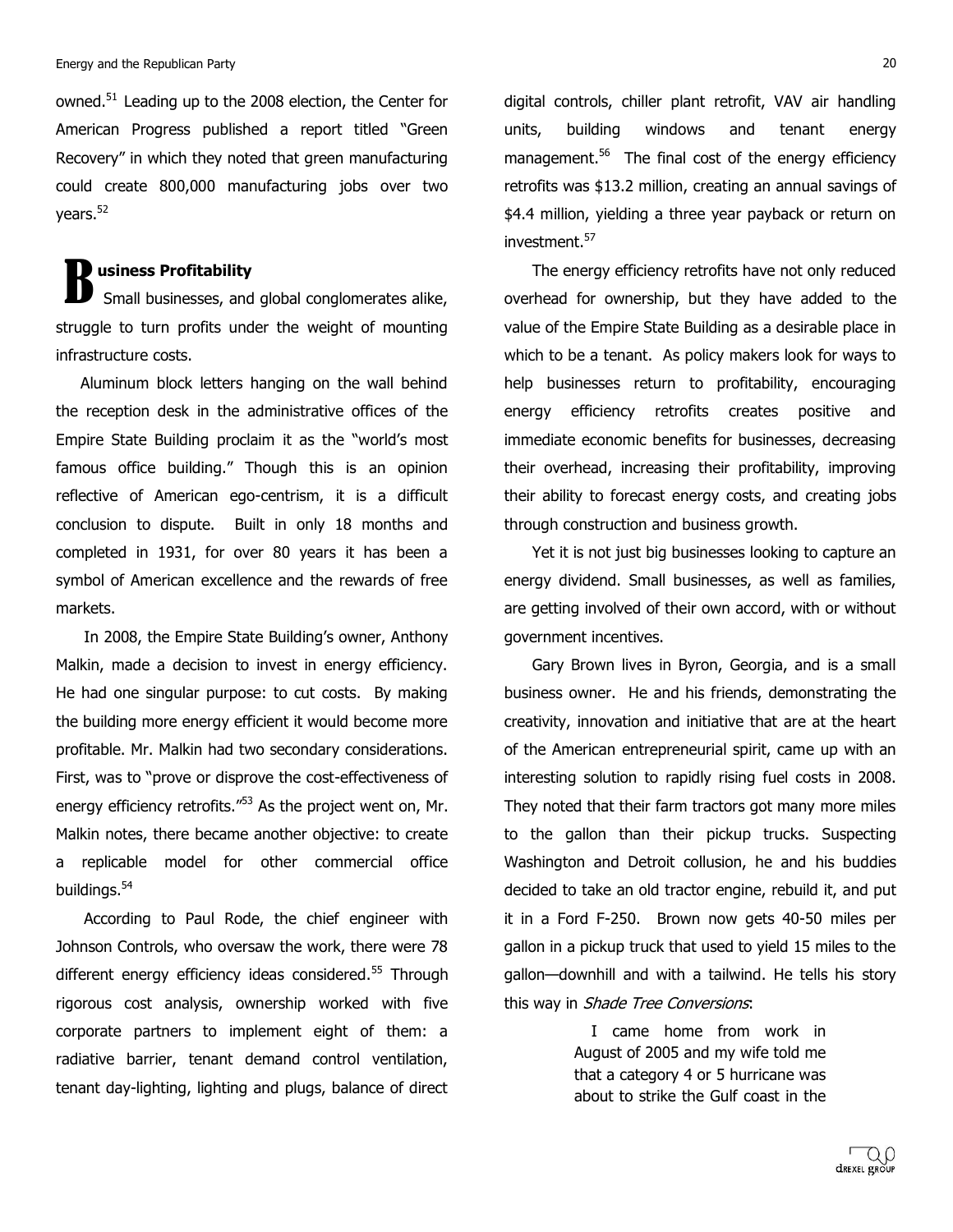vicinity of New Orleans. I knew the oil companies would use this natural disaster to skyrocket the price of fuel and I was right on target. I tried to get people to cut back on their use of this necessary evil. I knew unless the American people reduced the amount of fuel they consumed while it was \$3.00 a gallon, the oil companies would probably never let it get below that record price again.

In my lifetime I have become painfully aware of the oil companies ability to escalate fuel prices for almost any reason. The American people have been pushed around time and again by these corporate bullies. The oil companies try to tell us they are not gouging us, but then they make record profits, in some cases ten times what they had been profiting in recent years, but they are not "gouging" of course!

After the hurricane did its damage to the Gulf coast, the oil companies did exactly what I predicted. They have taken advantage of us. I call it financial rape.

I'm self-employed and I can tell you firsthand our small business was down about 50%. Our sales were cut so drastic (sic) that our overhead (operating expenses) exceeded our profits 12 straight months in a row. People were upset about the price of fuel and I don't blame them, so they weren't buying anything but bare necessities.

My business is a small equipment reconditioning company. We rebuild used late model equipment and sell

it to other small businesses or individuals. When the fuel prices skyrocketed, the sales slowed down and we were left holding the bag. I contacted five other small business people and asked them to meet me at my business one Tuesday night. We all talked about how our small businesses had been hurt by the high fuel prices. We had finally survived the 9/11 tragedy and its resulting business slow down.

The first night we met we mostly talked' about' how' bad' our' businesses were doing. It was on the second night that we started working on some way to get our businesses going again. One person told us that there were some federal loans available to help restart our businesses, but as usual there were more strings tied to it than a parachute.

When a small business gets hit like we were, for every  $$1$  we go in debt during bad times, it takes \$4-\$5 to pay back the debt when things pick up. We pondered several ways of getting not only our small businesses out of this financial dilemma, but also the American people.

I remember the "Oil Embargo" of the seventies. Congress voted to freeze wages and prices, so the oil companies shut off the flow of oil. I remembered the long lines at the service stations. The oil companies seem to have a stranglehold on our nation. I believe the only way to reduce the oil company's stranglehold is to reduce the amount of fuel we use.<sup>58</sup>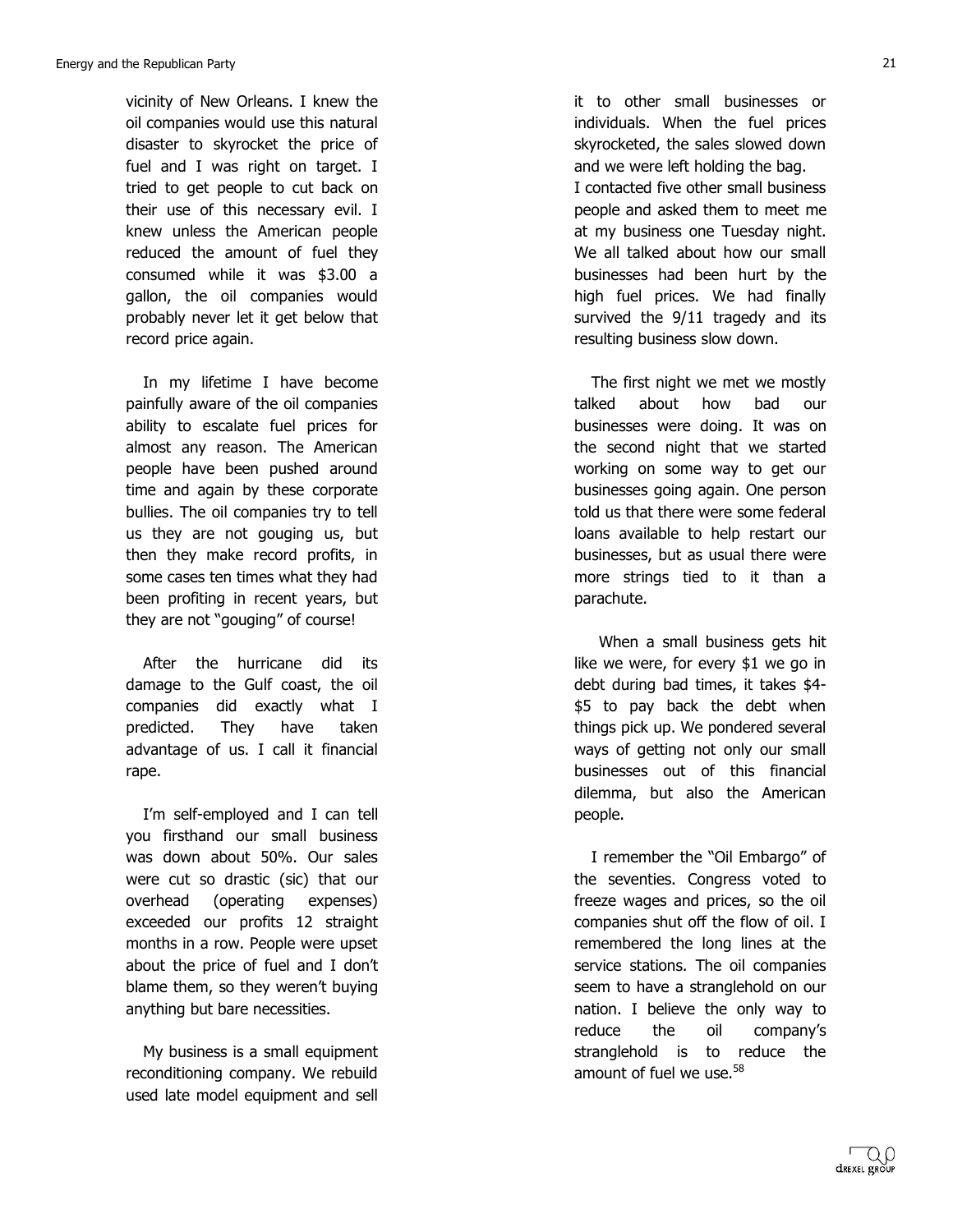Mr. Brown's feelings about oil companies may be open for debate, but his economic situation is not. The recessed American economy has placed enormous burdens on small business owners and families. Gasoline for the majority of Americans is an absolute necessity-a locked cell on their budget spreadsheet. Rising fuel costs strain those budgets, removing money that might otherwise be available to invest in growing the business and hiring, or from families wishing to increase their savings rates for retirement or college. Additionally, those same rising fuel costs make everything else small businesses and families purchase more expensive by driving up the transportation costs of bringing products to markets. South Carolina State Senator Dick Elliot says, "[The high cost of fuel] is breaking families, it's breaking businesses, it's wreaking havoc with the economic system... all over the nation."<sup>59</sup>

There are also major economic impacts from the lost revenue during power interruptions, and the costs to repair damages when power interruptions are the result of natural disasters such as hurricanes, floods, tornadoes and earthquakes. Roberta Stauffer concludes, "No matter who ends up paying the damages, insurance companies or individual businesses, power outages are costly. Even brief outages caused by minor disturbances in power transmission systems cause an estimated \$3 billion to \$5 billion in damages each year in the United States. Outages are also costly to the utilities themselves.<sup>"60</sup> Renewable power sources can help prevent the kind of extended outages that keep the cash register closed. Stauffer's report recalls the positive experience of the Harmony Resort in the U.S. Virgin Islands:

> A recent example of this benefit involves the Harmony Resort facility at Maho Bay Campground on St. John, one of the U.S. Virgin Islands.

In mid-September [1995], Hurricane Marilyn swept 115 mile-per-hour winds across the island, tearing roofs off buildings and knocking out electricity and phone service. The recycled building materials used to construct the Harmony facility survived the winds, as did its PV systems. According to Stanley Selengut, president of Maho Bay Camps, Inc., the systems' battery banks never faltered and were once again replenished by the solar panels when the storm passed and sun reappeared. Campground staff remained at Harmony during the hurricane period and were among the few Virgin Islanders who had light, refrigeration, hot showers, flush toilets, and the ability to communicate with the outside world. $^{61}$ 

With these considerations in mind, it is clear that perpetuating America's problematic petroleum paradigm is an affront to the needs of individuals and businesses.

**Community Living**<br>
There is no se There is no section of this report with less empirical support than this one. Yet to omit it would be to miss an important opportunity. Taking up residence in the ideological condo-complex called conservatism are both "communitarians" and "libertarians." On the surface, it might be tempting to compartmentalize the two groups as a living, breathing oxymoron. Yet they have more in common than one might first suspect.

The communitarian prizes voluntary community with friends and family. His motivations are likely to be spiritual as he adheres to enduring truths about the nature of personal fulfillment resulting from a life of service, sacrifice, and hard work. He takes great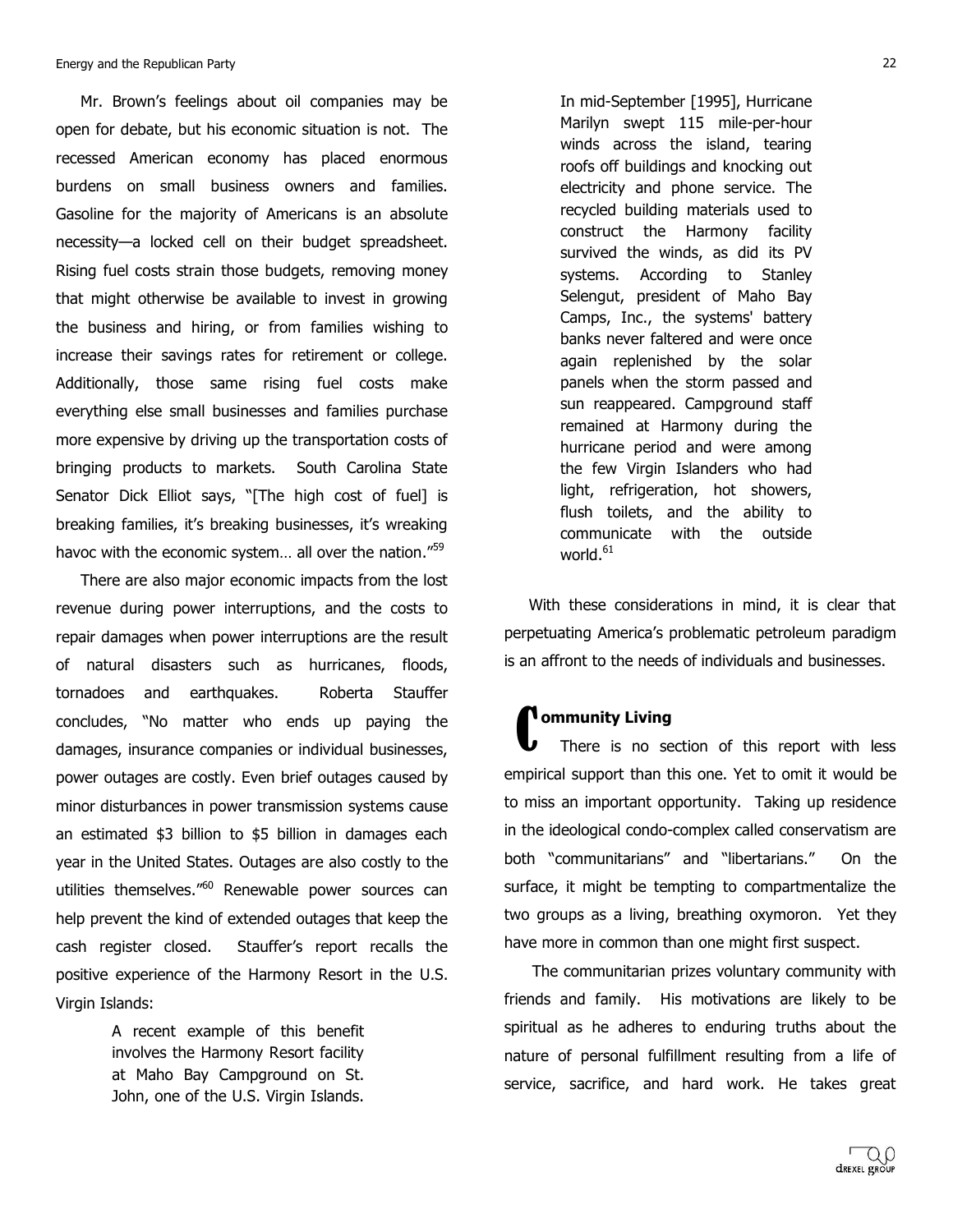pleasure in communing with natural things—with life as it was meant to be-unfettered by compromises to modern life. He is likely to eschew consumerism, preferring to invest his time and resources in experiences and relationships rather than in possessions. He will enjoy the company of his neighbors and invest in their lives. He will not have a bumper sticker that says, "He who dies with the most toys wins." In fact, he'd probably rather not have a car on which to put a bumper sticker in the first place.

The communitarian is likely to have a fondness for local farmers and an agrarian lifestyle: living off the land and working side-by-side with family and friends to create things. In short, he will value self-sufficiency. But the word "self" will have a communal definition.

The libertarian prizes the rights of the individual over all else. He will remind you that "Goldwater emphasized individual choice and believed that each individual citizen was responsible for his or her own spiritual development. Conservatives, Goldwater thought, 'should stand for freedom and only freedom." $62$  He will want to encourage all people to choose whatever they want from life's offerings as long as others are not harmed. He believes his body and his property are his own and no other person or government should be able to force him to act or not act in a specific manner. The Libertarian Party Platform notes that libertarians "believe that being free and independent is a great way to live;" "Libertarians recognize the responsibility we all share to preserve this precious heritage for our children and grandchildren;" "We want a system which respects the individual. $^{63}$  In short, the libertarian will value selfsufficiency.

Buried in those broad descriptions are similarities and differences. The connection with energy lies in the idea that both the communitarians and the libertarians find

great fulfillment and satisfaction in going it alone. The communities or homes in which they live reflect a desire for self-sufficiency. Each is likely to eschew modern consumerism and look to their community or their immediate family to be the source and object of their joy.

The current American Energy Paradigm, then, ought to' represent' an' uncomfortable' dependence' on' the' outside world. The libertarian should be uneasy about the stranglehold gasoline has on his mobility; and the tenuous availability of electricity required to pursue his liberties.

Likewise, the communitarian is likely to abhor the cold,' impersonal' and' distant' design' of' American' communities that has served to isolate Americans in mortgaged monuments to achievement.

In general, mainstream conservatives value the traditional relationships of family and community as well, though they do so with less ideological fervor. Today our communities are, more often than not, reflective of our ability to commute, rather than our desire to commune. The suburbs are distant places that are not designed to foster community interaction: the sprawling exurbs, less so, at least when the daily commute is taken into consideration. According to the Texas Transportation Institute (part of Texas A&M University), in 2009 the average American spent 36 hours per year stuck in traffic beyond the normal commute time, well more than double the 1982 average of 14 hours per year.<sup>64</sup> This lost time impinges on family time, work productivity, family finances and, often, mom's generally sunny disposition.

Today, though, we see new communities being designed that are more reflective of the benefits that come from neighborly, engaged communities, and often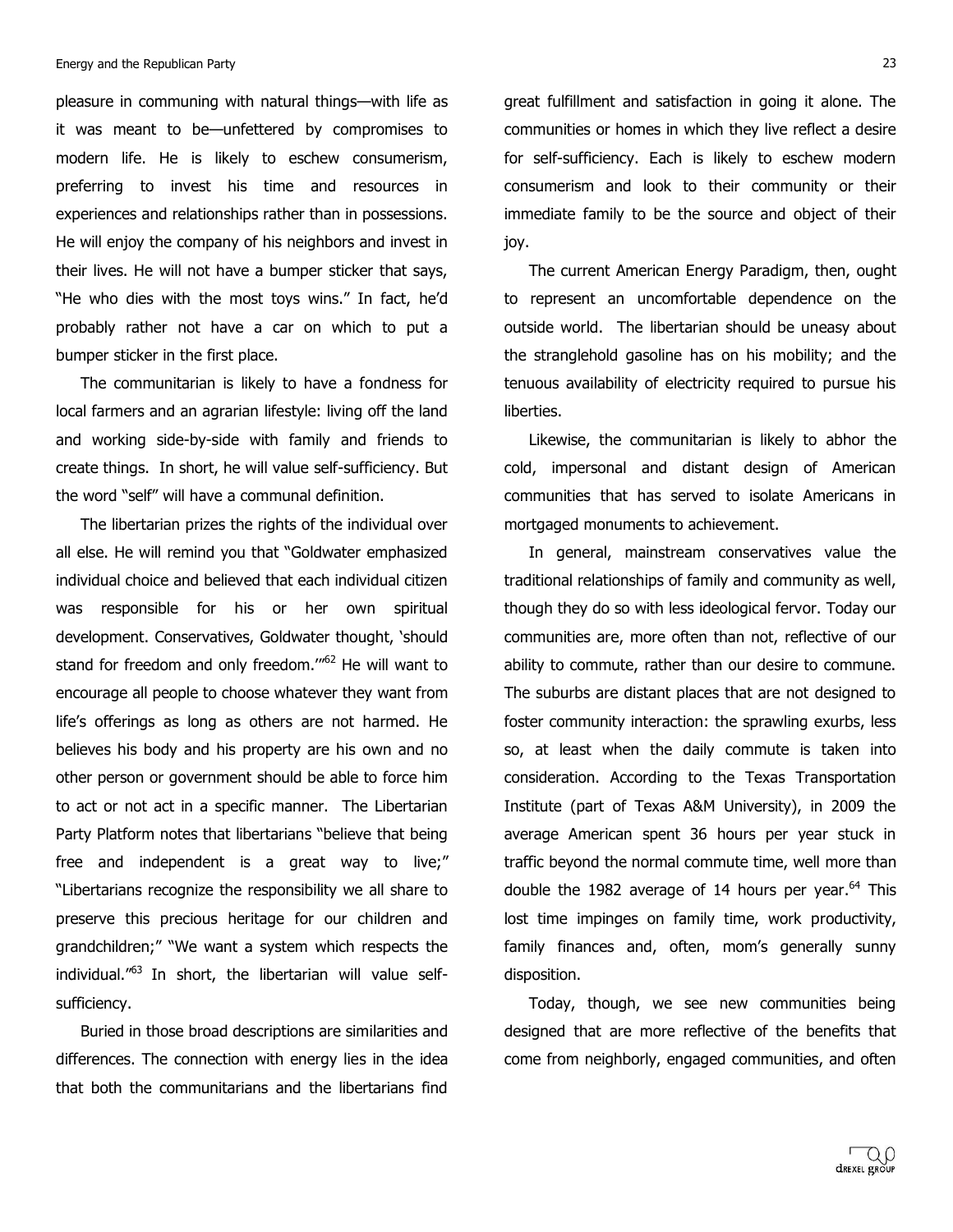they are designed around energy efficiency in order to maximize the use of time and money.

The increasing financial pressures on families are prevalent, and people are looking for ways to decrease their overhead. The gigantic McMansions of the 80s and 90s, reflective of a liberal use of land and money, may be on the outs as conservatives discover that they don't need all that space. Smaller homes cost less to build and buy, and they cost less to heat and cool. They take less time to clean (i.e., more time with the kids) and they generally encourage more family interaction. Furthermore, communities designed around sustainability usually have well-kept common areas for child's play, dog walking and communing with neighbors. Having these common areas reduces the need for each person to have a large yard that costs money to purchase and maintain. Such developments also require less land. In short, these communities are designed to "conserve."

The trend in these types of communities is called "multi-use," meaning people live, work and play in greater proximity. Again, this increases community interaction and investments, and decreases commuting time and expenditures. These types of communities are popping up all over America-Salt Lake City, Denver's Stapleton Development, and around Washington D.C. Metro stops like Roslyn, VA, to name a few. Potentially, these communities offer the opportunity to demonstrate new paradigms for electrical power generation and delivery.

#### **merica the Beautiful**

One of the great blessings bestowed on America is our land. It is a vast and wonderful place. Edmund Burke, Theodore Roosevelt, Russell Kirk and Barry Goldwater all wrote extensively of the joy in the A

conservative soul from the natural beauty around us. These natural beauties are rejuvenating and uplifting. Here in America, they are the source of great wealth, and the creator of prosperity as well. We have ample natural subsistence to last millennia. We have the luxury of being able to feed ourselves without the need for imports.

"The environment" (just saying it invokes liberal connotations) once was, and still should be, a conservative priority. The liberal talk radio host (a rarity, to be sure) Bill Press writes, "I believe that one of the stranger contradictions about contemporary politics is how saving the environment came to be known as a liberal issue—embraced by Democrats, but ridiculed by Republicans. It shouldn't be that way, and it wasn't always."<sup>65</sup>

Three issues of great importance to the conservative come out of our thanksgiving for our great physical nation: biblical stewardship, protecting the outdoors for recreation, and eminent domain.

#### **biblical stewardship**

Stewardship issues are not unique to Bible-believing conservatives, though many, if not most, conservatives possess a deep spirituality and belief in God. This characteristic' tends' to' enhance' the' sense' of' thanksgiving and stewardship in conservative thinking.

For those who are scripturally literate, the most often quoted text concerning the relationship between humans and the earth is in Genesis: "So God created humankind in His image, in the image of God He created them; male and female He created them. God blessed them, and God said to them, "Be fruitful and multiply, and fill the earth and subdue it; and have dominion over the fish of the sea and over the birds of the air and over every living thing that moves upon the earth" (Gen.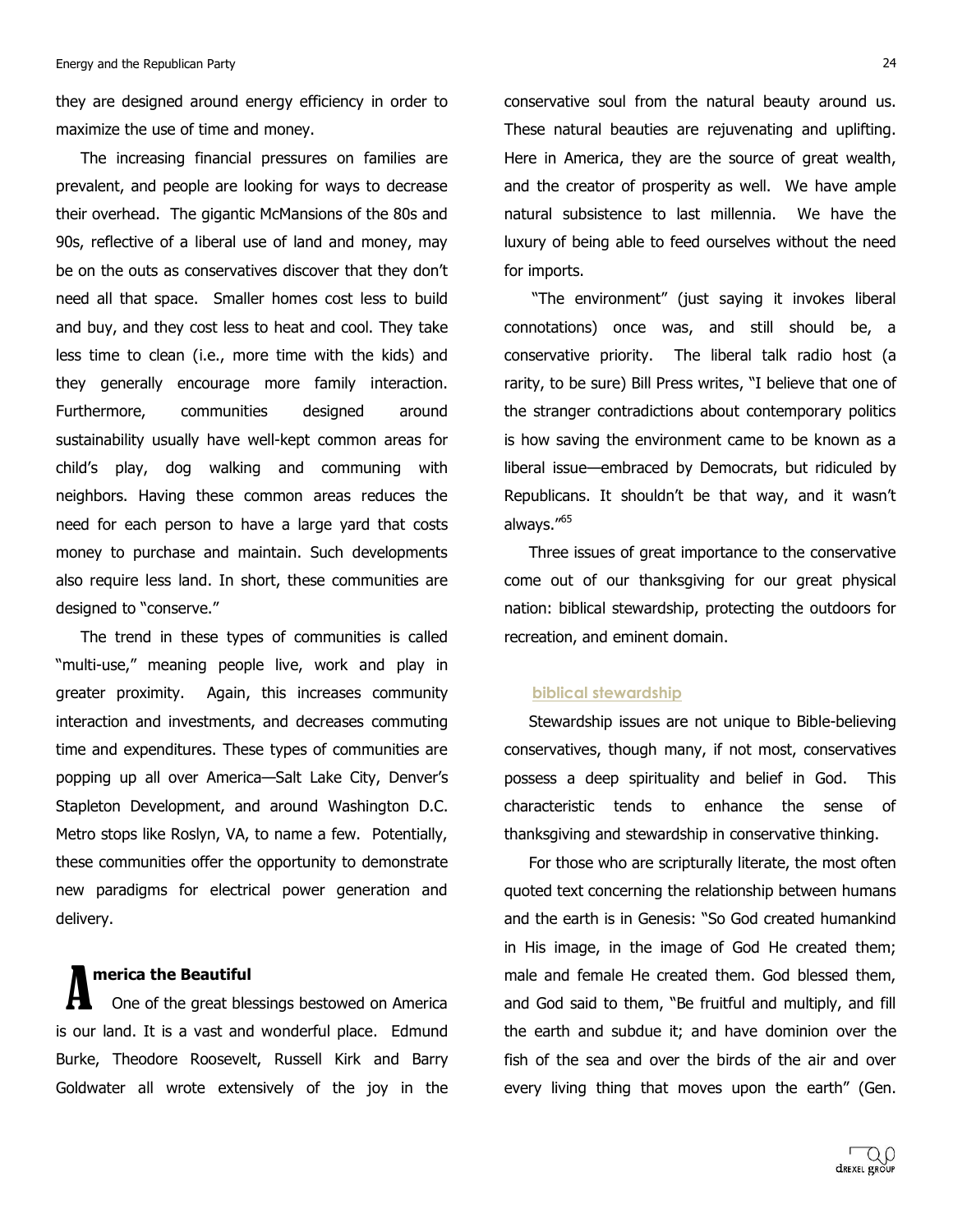1:27-28 NRSV). This is often referred to as the "dominion text" and its key provisions are that God gave humans "dominion" over all of creation and humans should "subdue" the earth.

There are many Evangelicals today who take this text at its face value: humans should subdue the earth and rule over it. Taken in this context, little thought needs to be given to stewardship for future generations—somehow, God's plan will unfold. The resources we have today are the result of Divine benevolence and exist for our sole use and benefit. This line of thinking often dovetails with apocalyptic thinking and "Rapture Theology" that foretells the second coming of Christ. Within this camp, adherents are likely to see doom and gloom climate prognostications as potentially the means by which the end of the world is brought. Any human attempt to forestall God's plan to bring about the end-times would make one an agent of the Anti-Christ.

A brief exegesis of the Genesis text is useful. McCormick Theological Seminary Professor Theodore Hiebert does the heavy lifting:

> The inescapable fact about the biblical term "dominion," from the Hebrew verb radah, is that it grants humans the right and responsibility to rule, to govern the rest of creation. It establishes a hierarchy of power and authority in which the human race is positioned above the rest of the natural world. Such a conclusion is clear from the use of radah elsewhere in the Old Testament, where it is employed for the rule of the head of the house over household servants (Lev. 25:43) and of Solomon's officers over his conscripted labor force (1 Kings) 5:16 [Hebrew, 1 Kings 5:30]). On the international scene, radah is

used for the rule of Israel's king over Israel's enemies (1 Kings 4:24 [Hebrew, 1 Kings 5:4]), or for the rule of Israel's enemies over Israel itself (Lev. 26:17). In all cases, radah signifies the power, control, and authority of one individual or group over another.

Similar conclusions may be drawn about the phrase "subdue the earth" in Gen. 1:28. The verb "subdue," from the Hebrew kavash, depicts a hierarchical relationship in which humans are positioned above the earth and are granted power and control over it. The verb kavash is even more forceful than radah, describing the actual act of subjugation, of forcing another into a subordinate position. It is used for military conquest, where the same phrase used in Gen. 1:28, "subdue the earth/land," can be employed to depict the destruction and occupation of conquered territory (Num. 32:22, 29). It is also used of the king's forcing his people into slavery against God's wishes (Jer. 34:11, 16), and of rape (Esther  $7:8$ ; Neh. 5:5). In many of these cases, the abuse  ${19}$  of power is patently obvious.

Within this textual context, several clues have been discovered suggesting that dominion was understood in it as benevolent rule characterized by restraint. One of these clues is the image of God itself, a feature of this account that emphasizes human distinctiveness and authority. Yet if the image of God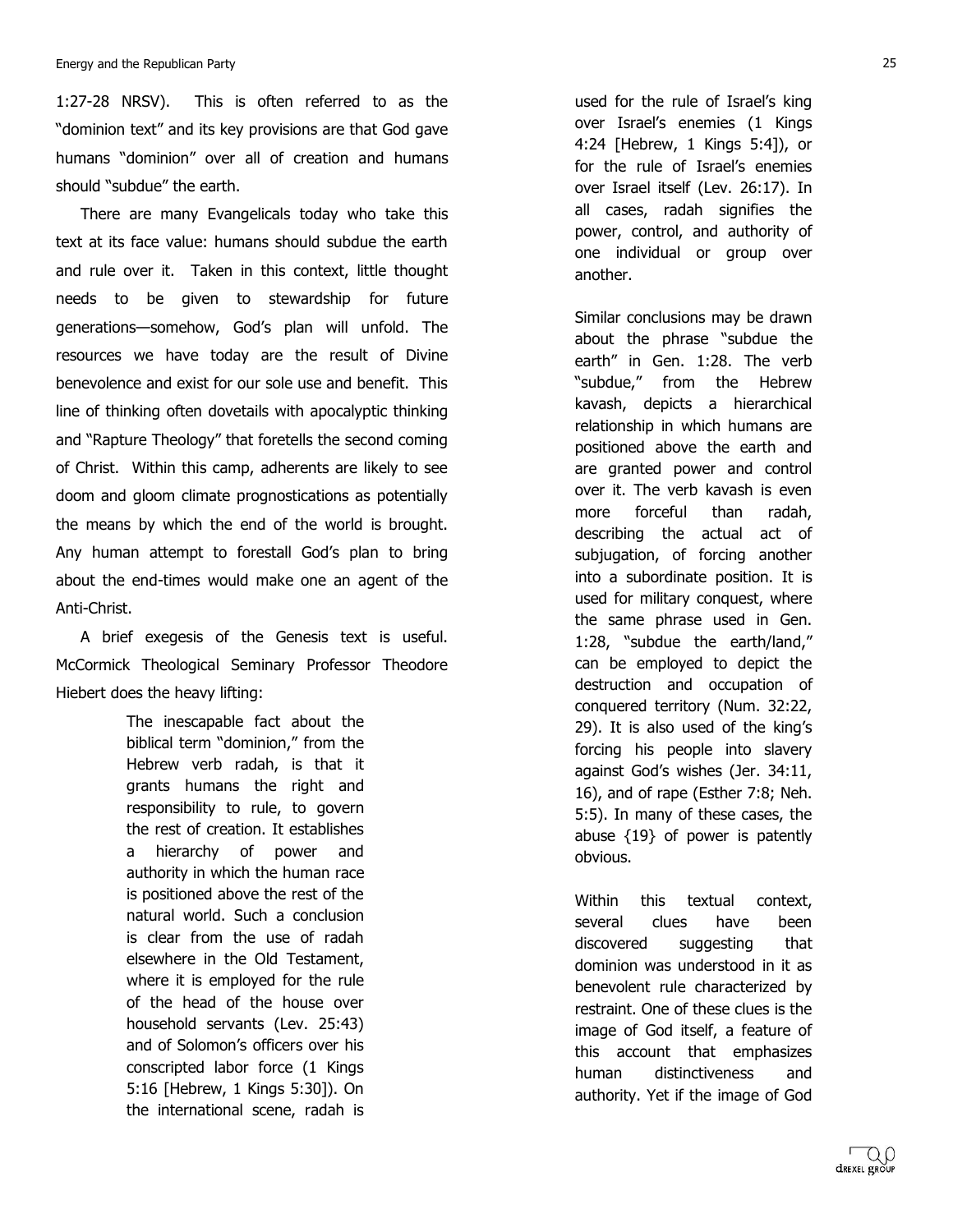means that humans have not a special essence but a special function or task, and if that special function is to act as God's representative or authorized agent on earth, as some have claimed (Bird 1981, 137-44), then human rule is not absolute, but is to be carried out in accordance with the intention and design of the divine sovereign who delegated it. And if that divine sovereign exercises power benevolently as Genesis 1 in fact depicts God as doing-bringing all of life into existence, considering it all good, placing it all within a {20} harmonious ecosystemthen humans, as God's representatives or agents, should exercise the power granted them in order to achieve the same ends. $66$ 

Biblical study can often be as problematic as the use of statistics-a case can be made for virtually anything. However, further Old Testament study on the relationship between man and the earth leads the inquisitive to Leviticus: "The land shall not be sold in perpetuity, for the land is mine; with me you are but aliens and tenants. Throughout the land that you hold, you shall provide for the redemption of the land" (Leviticus 25:23-24). Here God defines the relationship in clear terms: man is but a tenant, taking care of what belongs to God. Implied is that God will re-rent it to the next generation. But the text is clear that man is to be responsible while he is in possession of what belongs to God.

Martin Palmer is the CEO of the Alliance of Religions and Conservation based in the UK. In a personal conversation he highlighted other relevant theological ideas:

- God's covenant with Noah is with the "world," all that flies, all that walks and all that swims. It is a covenant with humanity within the fullness of creation.
- In 1 Colossians 1:15-18, Paul says that Jesus Christ is the first fruit of all creation. So God's covenant' with' Noah' is' renewed' and' enhanced' by the covenant God makes with Christ.
- In John  $3:16$  ("And God so loved the world....), the "world" is really the natural world (the greek) word kosmos-- κδσμον.) So God's gift of His Son for us, creates a covenant between God and all of creation.<sup>67</sup>

Being conservatives, we have an abiding sense that we must take care of what we've been gifted, use it wisely, and pass it responsibly to those who come after us. God Almighty has given us this earth and given us dominion over it. But dominion implies more than just power. It comes with the attendant duty to care for it. It is not solely for our use, but for the use of future generations. As those before us have cared for the earth and passed it to us, we too share that obligation.

Similarly, while we have dominion over our children we raise them with tender care, investing in them with our time, money and love that they may grow and prosper: likewise with the planet. We share a sacred obligation to think about the future.

The magnitude of these gifts is astounding. Newt Gingrich cataloged America's abundance in April of 2009: "Let's be clear: our energy crisis is not due to a lack of American energy resources. We have more coal than any other country in the world. There are 86 billion barrels of oil and 420 trillion cubic feet of natural gas lying undeveloped offshore. Shale-oil reservoirs in parts of Colorado and Utah could hold upwards of 1 trillion barrels of oil--more than three times the proven reserves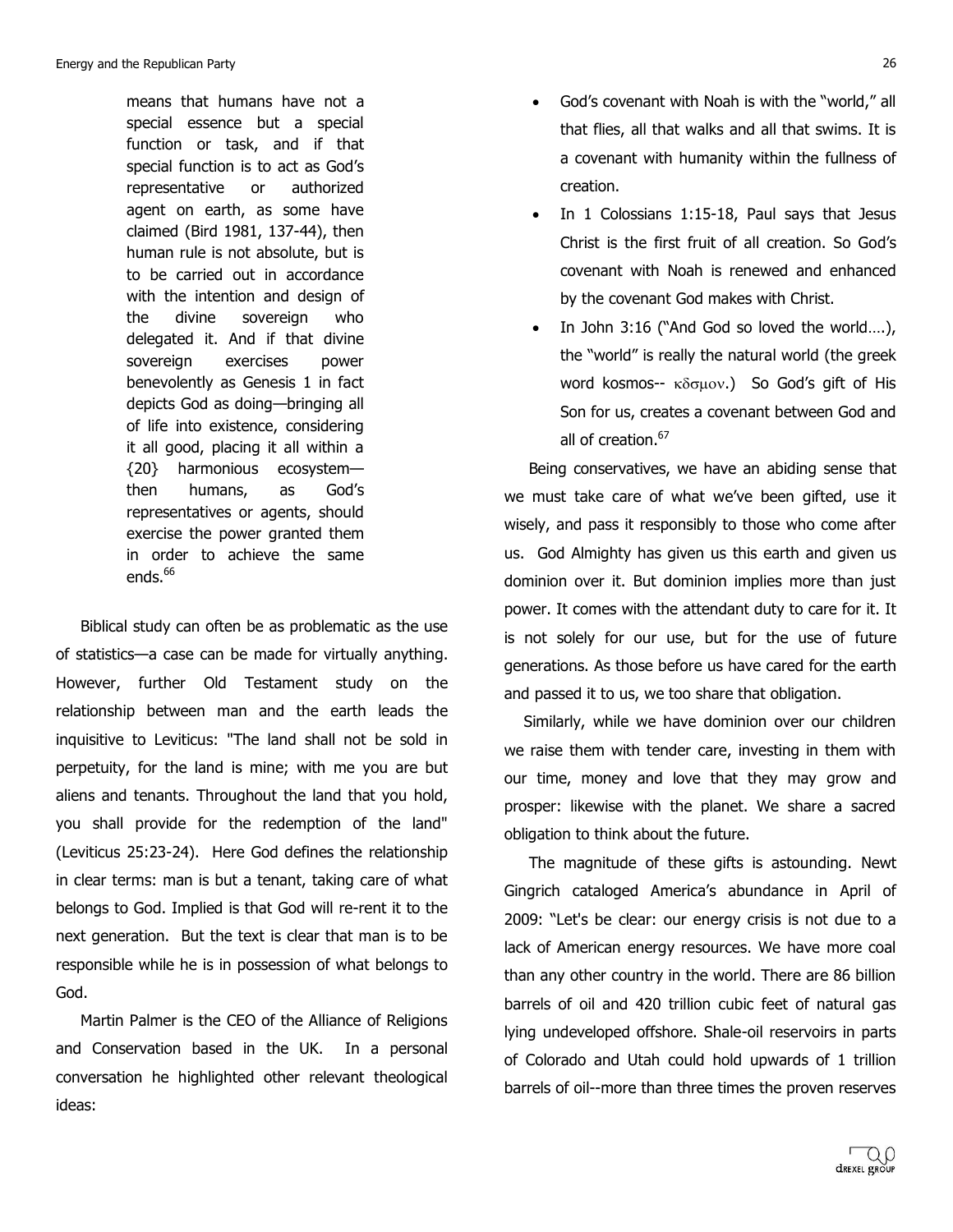in Saudi Arabia. Nuclear power is a clean source of energy that produces zero carbon emissions. It generates 20 percent of America's electric power today, and with the right investment, could generate far more. $168$  This is a situation that has dramatically improved since his writing, with the discovery here in the U.S. of vast expanses of oil and natural gas trapped in shale formations that can now be recovered through hydro fracturing.

But to what extent will conservatives go to preserve the past at the expense of the future? What damage will be done to our fertile soil and our open spaces in pursuit of those riches? The current American Energy Paradigm exacts a great toll on Americans as stewards of her bounty for future generations. Former Congressman Mickey Edwards writes in Reclaiming Conservatism, "The great conservative thinkers considered humans the stewards of the planet. Many of today's conservatives seem to believe less in maximizing freedom or safeguarding the planet than in maximizing profit. If our children suffer, so be it. $\frac{69}{9}$ 

#### **!!!!!outdoorsmen**

Many conservatives enjoy the outdoors, whether in the aesthetic sense of Burke and Kirk, the practical sense of those who work the land for subsistence, or those who recreate by hunting, camping, and hiking.

All around us, our natural playgrounds are under attack from America's Energy Paradigm. According to the Sportsmen Alliance for Marcellus Conservation, the Marcellus Shale fields in western Pennsylvania "have a rich heritage of hunting, fishing, trapping and other outdoor traditions on public and private lands—the very places targeted for Marcellus Shale gas drilling. Passed down from generation to generation, these sporting traditions have become a part of the cultural and social

fabric. Hunting and fishing is not just a pastime,  $t$ hough—it is also big business. According to the U.S. Fish and Wildlife Service, more than \$8.4 billion in revenue is generated in Pennsylvania, New York and West Virginia-the three largest Marcellus Shale statesfrom fishing, hunting, and wildlife-related recreation. And across the region there are over 13 million sportsmen and women whose interests are at stake.<sup>70</sup>

The situation is similar out West, on the Pinedale Anticline in Pinedale, Wyoming. "Approximately 100,000 big-game animals migrate through, and seasonally use, the upper Green River area, making it an American Serengeti. Mule deer, pronghorn, moose, sage grouse and other game species use all or portions of the PAPA [Pinedale Anticline Project Area] throughout the year. The New Fork River and Green River, both world-class trout' fisheries,' are' within' the' PAPA' and' support' thousands of anglers per year."<sup>71</sup>

These popular hunting and fishing areas are diminishing' with' the' encroachment' of' new' oil' exploration. Todd Tanner is a conservationist and writer who has watched unamused as the Pinedale Anticline is being slowly erased. "Land that used to be critical habitat for mule deer, pronghorn and sage grouse has been bulldozed, roaded and drilled until it looks more like a vast industrial site than some of the best winter range in Wyoming. $\frac{m}{2}$  "In short, the Bureau of Land Management is taking valuable wildlife habitat that they've been entrusted to manage, land that belongs to every single American, and turning it over lock, stock and barrel to energy companies who have very little incentive to protect the public domain. $\mathrm{''}^{73}$ 

The effects of the BP oil spill in the Gulf of Mexico are reaching outdoorsmen all the way to Montana. Bob Sanders, of Conservation Unlimited in Montana, says, "Many teal and diving ducks winter along brackish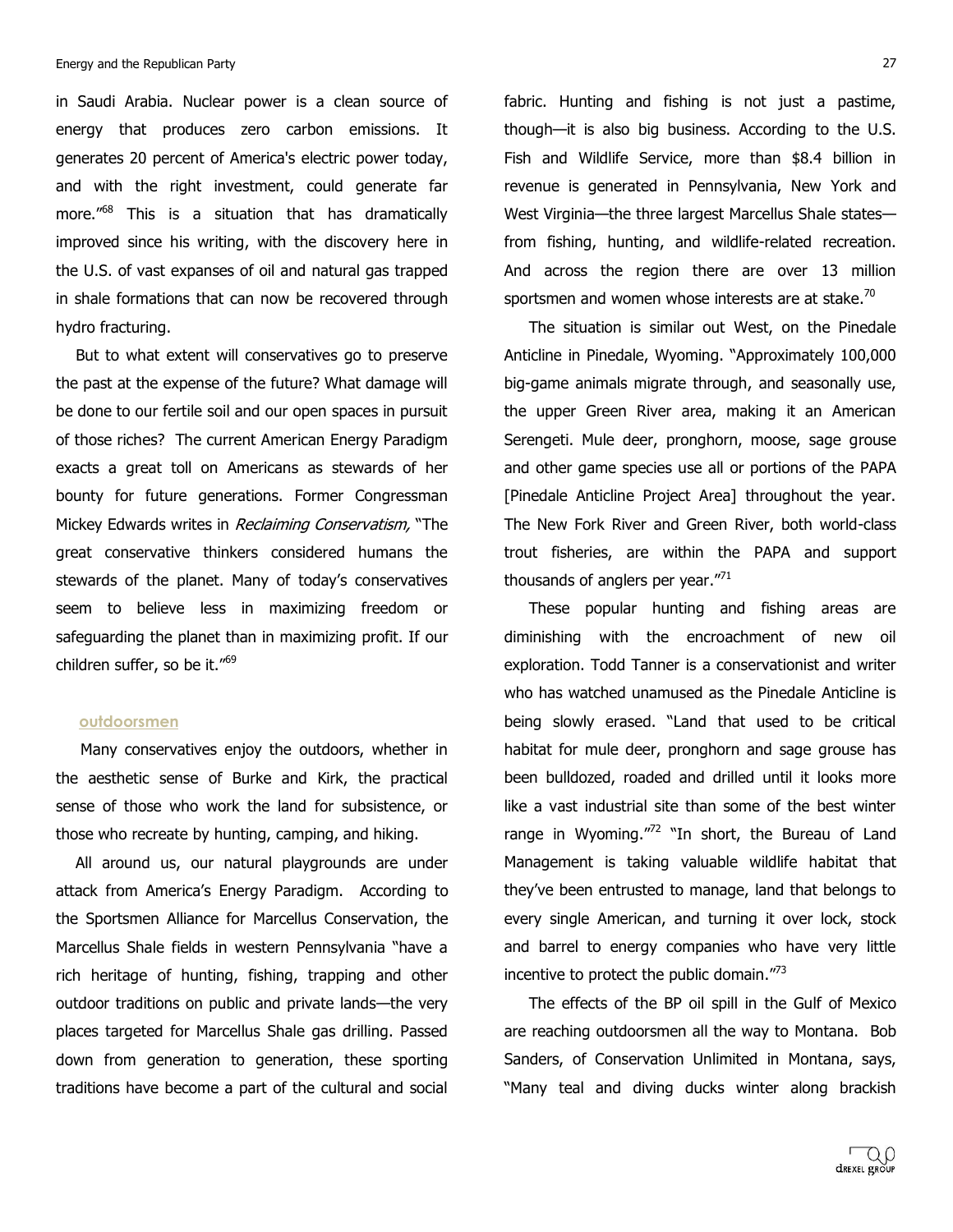coastal wetlands. Oil is toxic to crustaceans, invertebrates, and submergent plants that ducks eat, so it's killing their food source. And oil gets on their feathers. They sink and drown." $74$  This has resulted in diminished hunting opportunities for Montanans.

Electrical transmission lines to carry increased capacity are a high-wire plaid, crisscrossing the nation at the expense of our natural bounty. Even when the power being generated is clean wind power, our reliance on a national electrical grid comes at the expense of traditional conservative values. BrightSource Energy's Ivanpah solar power project in the Mojave Desert is worth considering. The project will erect a solar collecting tower, 400 feet tall. 173,000 garage door sized mirrors will be computer controlled to reflect sun light to the top of the tower where it will be collected and used to heat water to over 1000 degrees creating steam that will drive turbines creating more than 370 megawatts of power-enough to power at least 144,000 homes.<sup>75</sup> On the surface, this is all good: renewable power produced in the desert. However, in order to produce the power, 3500 acres of public land have been wiped out, more than six square miles. The devastation will affect birds, insects, desert tortoises and plant life. Additionally, thousands of miles of transmission lines will need to be built to deliver the power to American homes.<sup>76</sup> These latter statistics would usually be the ammunition liberal groups would use to execute the erection of such a project. However, the fear of climate change has forced adversaries to make important concessions in the name of mitigating the effects of climate change. Conservatives with an inclination to support conservation are also complicit. Yet, this hypocrisy is a result of assuming that the national electrical grid is still a paradigm worth perpetuating. Appendix I discusses another way forward, one that

would be in keeping with conservative traditions of conservation.

The Ivanpah project, though, is an example of values-based concessions Americans are making in support of a system that is exists in opposition to core conservative values.

#### '''''**eminent domain**

Particularly in the case of transmission lines, eminent domain is increasingly being used to take private lands from citizens. Given the conservative emphasis on justice and property, this should be particularly insulting. Ross Seyfried's story in Oregon is instructive:

> The Elksong Ranch encompasses 7,000 acres of mixed conifer forest and rolling hills outside La Grande, Ore. The ranch is home to large numbers of elk, the fruit of many years' labor resulting from owner Ross Seyfried's dream to "find a piece of land, rehabilitate it and make it an elk factory." Seyfried, a fourth-generation rancher from Colorado, renowned marksman and writer, spent more than five years finding a place that fit his criteria  $$ one' that' could' produce' elk' and' serve as a model for how landscapes can recover given the right vision and a nurturing hand.

> While Seyfried was addressing restoration challenges, he never dreamed that his next challenge would involve defending his property against the encroachment of power lines to support renewable energy production in Oregon. One day while going about his ranch duties, Seyfried noticed surveyors placing markers through the middle of the Elksong. The markers plotted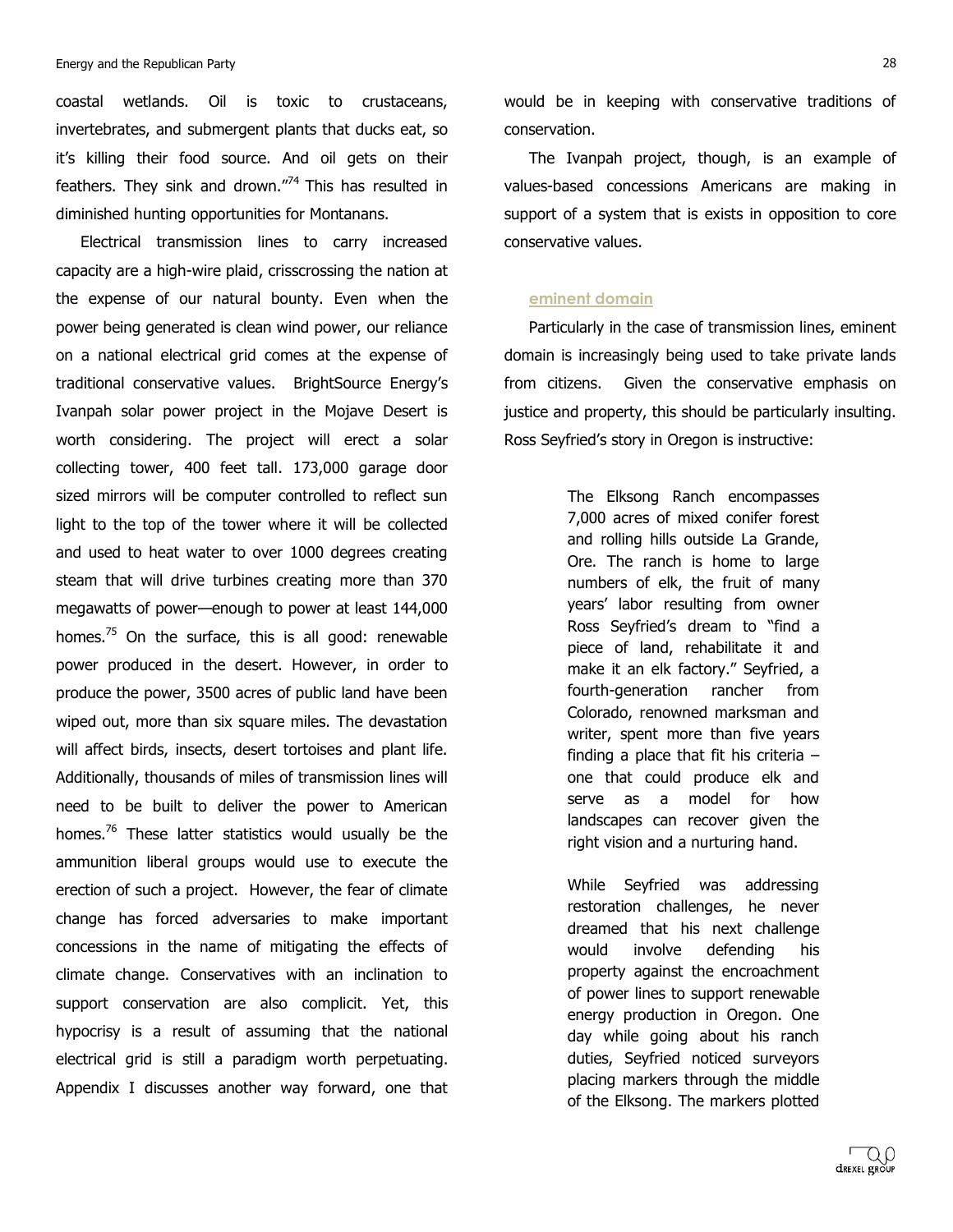a preferred route for a proposed transmission line. Until then, Seyfried had been unaware of this project  $-$  and he didn't like learning of it unexpectedly, after markers already were set in place. The proposed transmission line through the Elksong formed a section of the larger Boardman to Hemingway line proposed by Idaho Power.

Seyfried, a lifelong hunterconservationist, is like most Americans in that he supports renewable energy and economic development. But he does not support the invasion of workers, trucks and metal power lines crossing a land that has experienced incredible conservation gains simply through reduced human activity. The threat of a power line running across the Elksong and his hard work being squandered is enough to possibly drive this self-described "conservation fanatic" out of the Oregon country and away from the Elksong.<sup>77</sup>

For conservatives, stories like Seyfried's are disheartening in the extreme. The fact that utilities and governments' could' have' accumulated' so' much' power' that an individual's property can be absconded (even at a "market price") clearly points to a system deeply opposed to our values. Energy sprawl is an affront to everything conservatives believe.

#### how republicans win

Actively advocating for the creation of a New American Energy Paradigm presents several benefits to Republicans. These include having an opportunity to specifically state conservative values, and proposing legislation stemming from those values; invalidating climate change as the primary impetus for energy legislation; and addressing the personal and relevant concerns facing Americans today.

#### ''''' ''' ''''''''**eize!the!Political!Momentum** S

For Republican politicians, advocating for an energy revolution provides an opportunity to verbalize core values and demonstrate commitment to them.

One obstacle-and an opportunity-stems from whether conservatives can effectively link changes to our energy system to core values that have always been in place, but that have gradually been marginalized. The pursuit of a New American Energy Paradigm wouldn't represent an ideological change, but rather the practical, and focused application of conservative values to a common theme in the common problems of every American. A new, inspiring language, steeped in traditional conservatism, needs to be carefully applied in order to demonstrate consistency rather than flipflopping.

In today's hyper-partisan political climate, it's worth noting, if not emphasizing, that from the standpoint of values, there is commonality between the intellectual and theoretical values often espoused by "progressives," (used frequently as a synonym for liberals and democrats) and the conservative values outlined thus far. In a December 20, 2011, article entitled "The Real Attack on the Spirit of Christmas Comes from the Right Wing," Robert Creamer, the author of Stand Up Straight: How Progressives Can Win, writes, "I believe that progressive values-love your neighbor and empathyare our greatest evolutionary treasure. Progressive values: that we're all in this together, not all in this alone; unity not division; hope not fear; equality not subjugation; the premise that if each of us is better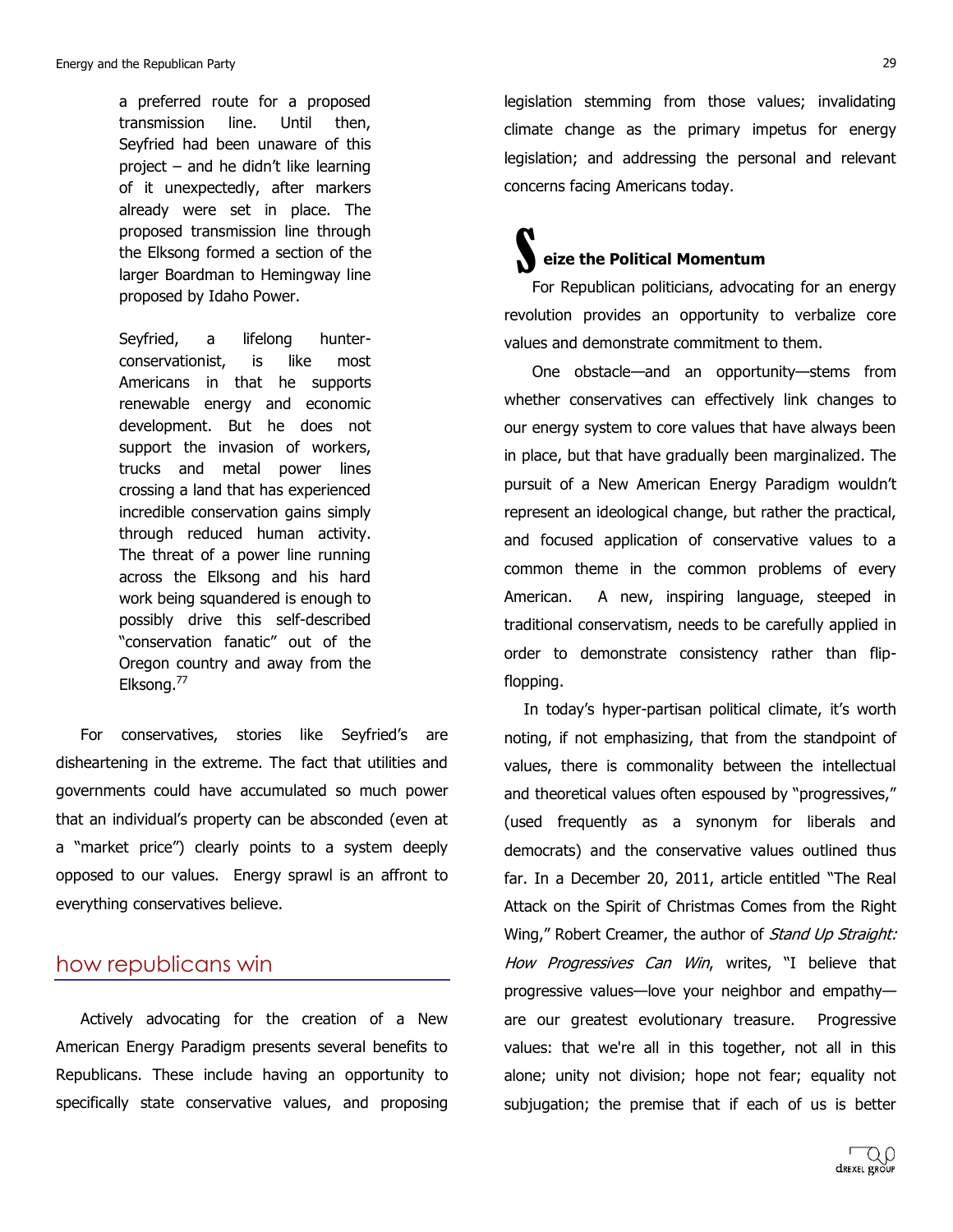educated all of us will be wiser; that it is not true that for me to be richer you have to be poorer-but rather that if each of us is more prosperous, all of us will have more opportunity; that our success comes from cooperation and mutual respect. These progressive values are the most precious assets that will give human beings the ability to make it through that gauntlet—and to create a truly democratic society. $\frac{1}{2}$  There are only semantic differences between Creamer's synthesis and the conservative values presented above: community, human dignity, opportunity, and investment.

Author Bill Press further hints at the idea of missed opportunities from commonality, writing, "Even many Democrats today would agree that we need smaller government, lower taxes and spending, tougher anticrime measures, and less Washington meddling in our daily lives. $''^{79}$ 

Yet the mental models of party identification make communication between conservatives and progressives difficult. The language exists to foster cooperation, but the two sides would likely view the other with great suspicion, as if, though using the same words and trying to make the same points, one side was trying to hoodwink the other through a nefarious rhetorical sleight of hand.

On Sunday, April 1, 2012, Vice President Joe Biden appeared on CBS's "Face the Nation" with Bob Schieffer, where the VP said, "This [America's current situation] is about the middle class; and what affects middle class people? Their jobs, being able to own a home, being able to live in a safe neighborhood, being able to send their kids to college. It's about their dignity."80 How many Republicans watching that morning said, "Yes! The Vice President has got it right?" More likely, Republicans glossed over the emergent common ground.

From a long-term, national perspective, the commonalities are good news. They create opportunities to build a consensus among all Americans for a New Energy Paradigm. But seizing this opportunity is time sensitive. If values-driven progressives are the first to take the initiative, advancing a New Energy Paradigm consistent with these values, rather than using climate change as their impetus, two things might happen. First, Democrats would gain the upper hand in being seen as the party willing to address the personal and relevant concerns of Americans. And, second, the opportunity to actually create a New American Energy Paradigm might be lost, as Republicans would likely see both energy and climate change as the causes of the Left, increasing their ambivalence and resistance.

#### ''''' '' **T** ocus on Values **F**

The Republican Party needs to re-brand itself as the Party of conservative consistency, and a party concerned with the personal and relevant needs of Americans.

 $21<sup>st</sup>$  Century political rhetoric has created a climate where there are both "Republican values" and "conservative values," and they often don't mesh.

In 1994, Newt Gingrich became the Speaker of the House. According to former Congressman Mickey Edwards, "Under Gingrich's leadership, conservatives became Republicans first and conservatives second (a) factor that eventually led to the strange sight of a "conservative" Congress creating major new spending programs and fueling record deficits)... Instead of the Republican Party becoming an arm of conservatism, however, the reverse happened. The GOP swallowed the [conservative] movement." $81$  The sole aim of political parties is to attain and maintain power, and Gingrich's tenure' was' singularly' focused' on' defeating' the'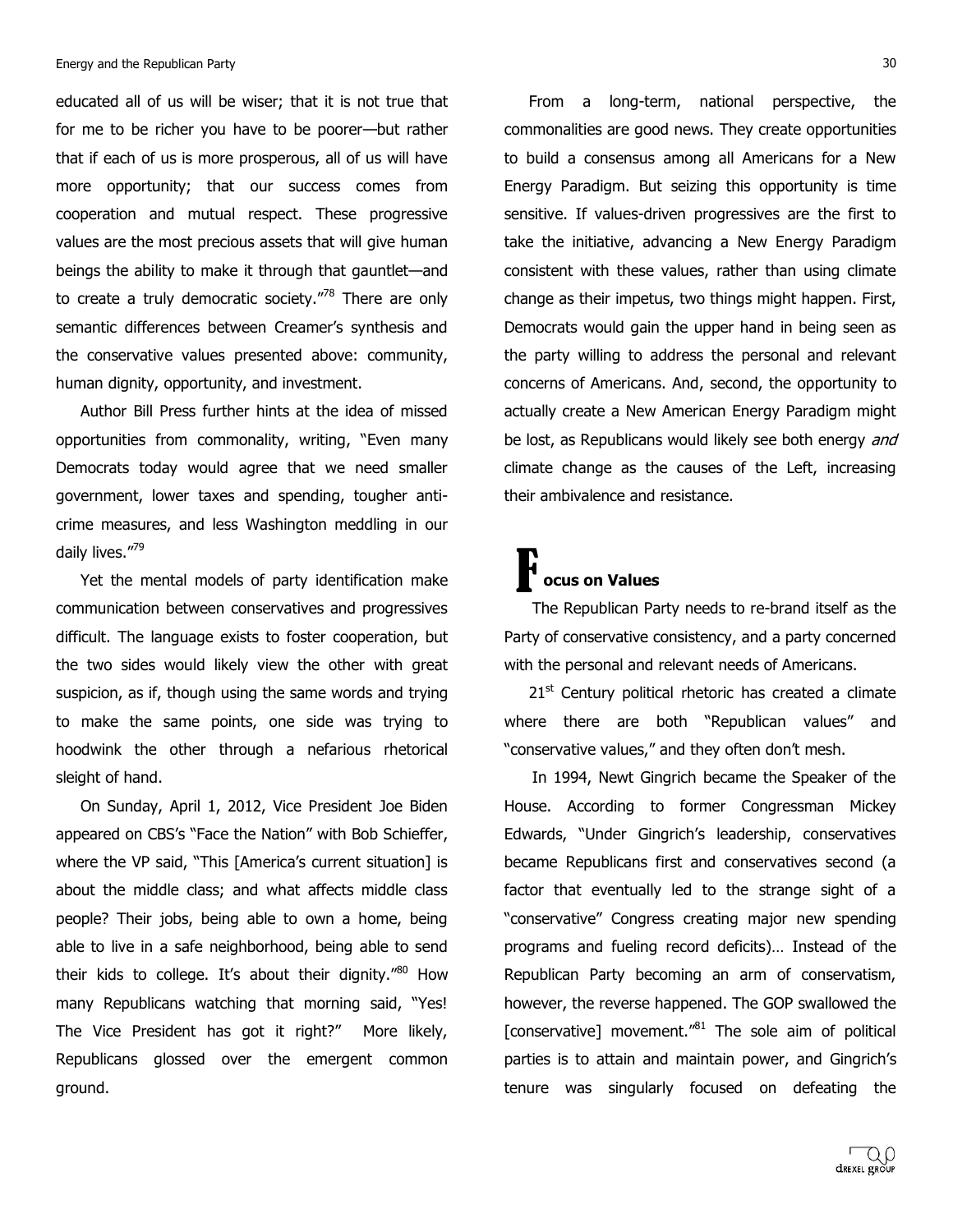Democrats. He espoused the same big-government ideology of the political left. His objective was not the promotion of good governance through applied conservatism, but a Republican coup d'état. His legacy lives on in Congress and in the culture of  $21<sup>st</sup>$  Century Republicanism. Edwards summarizes Gingrich's effect nicely: "When party comes first, principle does not come second; it gets lost altogether."<sup>82</sup> And liberal commentator Bill Press agrees: "They might still call it conservatism, but it wasn't the same animal. $^{\prime\prime83}$ 

If the GOP is willing to begin talking about the current American Energy Paradigm as an affront to conservative values, the GOP can begin to rebuild the foundation of the Party, not as the Party that seems to simply exist to oppose the Democrats, but as a party of urgency to most Americans. Very few of us are concerned that our pet polar bear is going to make it through the night; nor are many of us worried that our home towns will flood anytime soon, creating an American Atlantis. Most people don't feel personally threatened by climate change because it is vague, abstract, and difficult to visualize. For most of us, more pressing concerns grab our attention, like car payments, school loans, an ailing child, and health insurance. Changing America's Energy Paradigm addresses these issues head on. Republicans win by understanding and sympathizing with the personal and relevant concerns of American citiizens.

Simon Sinek, the author of "Start with Why: How Great Leaders Inspire Everyone to Take Action," says

#### "People don't buy *what* you do. They buy *why* you do it." Simon Sinek

that stands for something valued and worthwhile.

The Republican Party has the opportunity (if not the need) to change the way in which it operates. This is good for America. Not simply because managing the next unique energy opportunity is necessary for America to retain its preeminent global position; and not just because conservative politics is good for America (though' about' half' of' Americans' would' argue' the' opposite); but also because the Democrats would benefit from a similar shift away from doing business as usual. The GOP has the opportunity to model a better political process while simultaneously promoting their values, which are far more universal than their policies.

e Personal and Relevant B

While the climate change debate may be of great concern to many in a theoretical sense, it lacks a sense (repeatedly) in a Ted.com video, "People don't buy what you do. They buy  $why$  you do it."<sup>84</sup> This might be one reason why climate change legislation has been difficult to pass: people don't buy it as a cause worthy of the costs. However, people will almost always vote in their self-interest and, while climate change is vague and abstract, energy is specific and immediate.

# ''''''''**he!Tea!Party** T

A significant factor for many elected Republicans today is the Tea Party Movement. On its surface, the Tea Party Platform (below) appears entirely consistent with core conservative values. However, supporters of the Tea Party movement are insisting on a rigid and dogmatic application of these principles, which is creating strong divisions within the Republican Party. Consequently, the movement has come about as a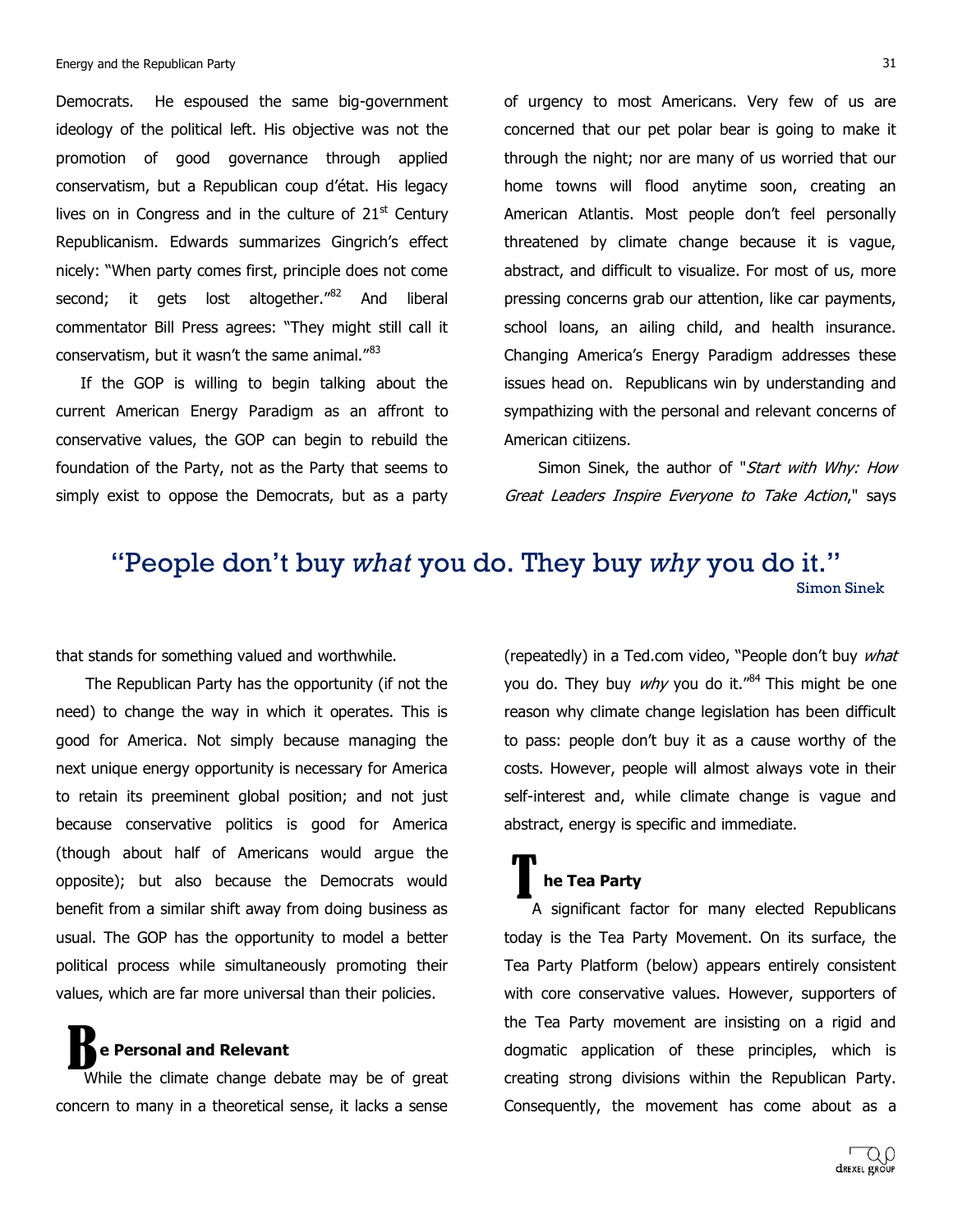competitive force from within against Republicans rather than an attempt to help Republicans define their own values and support GOP candidates.

#### **Movement goals of the Tea Party** movement, which are as follows:

**1. Eliminate Excessive Taxes -**Excessively high taxes are a burden for those exercising their personal liberty to work hard and prosper as afforded by the Constitution. A fiscally responsible government protects the freedom of its citizens to enjoy the fruits of their own labor without interference from a government that has exceeded its necessary size, scope and reach into the lives of its citizens.

**2. Eliminate the National Debt -**By implementing fiscally conservative policies at all levels of government, progress can be made toward eliminating the U.S. National Debt. Massive increases in the National Debt have created and continue to create a huge burden for the next generation of Americans, thus imperiling the country's short-term and long-term economic health and prosperity.

**3. Eliminate Deficit Spending - All** deficit spending must be eliminated immediately. We insist that government representatives at all levels maintain a fiscally responsible budget and balance the books as would be expected of any American business.

**4. Protect Free Markets - America's** free enterprise system allows businesses to thrive as they compete in the open marketplace and strive toward ever better services and products. Allowing free markets to prosper unfettered by government interference is what propelled this country to greatness with an enduring belief in the industriousness and innovations of the populace.

**5. Abide by the Constitution of the United States - The U.S.** Constitution is the supreme law of the land and must be adhered to without exception at all levels of government. This includes the Bill of Rights and other *Amendments* to the U.S. Constitution and their provisions designed to protect states' rights and individual liberties.

**6. Promote Civic Responsibility -**Citizen involvement at the grassroots level allows the voice of the American people to be heard and directs the political behaviors of our representatives at both the local and national level so they, in turn, may be most effective in working to preserve the life, liberty and pursuit of happiness of this country's citizens.

**7. Reduce the Overall Size of Government - A** bloated bureaucracy creates wasteful spending that plagues our government. Reducing the overall size, scope and reach of government at both local and national levels will help to eliminate inefficiencies that result in deficit spending which adds to our country's debt.

**8. Believe in the People - The** American people, given their guaranteed freedoms, will thrive in a democratic, capitalist environment which allows individuals to strive toward ever greater achievements, innovations' and' the' efficient' production of needed and valued goods and services.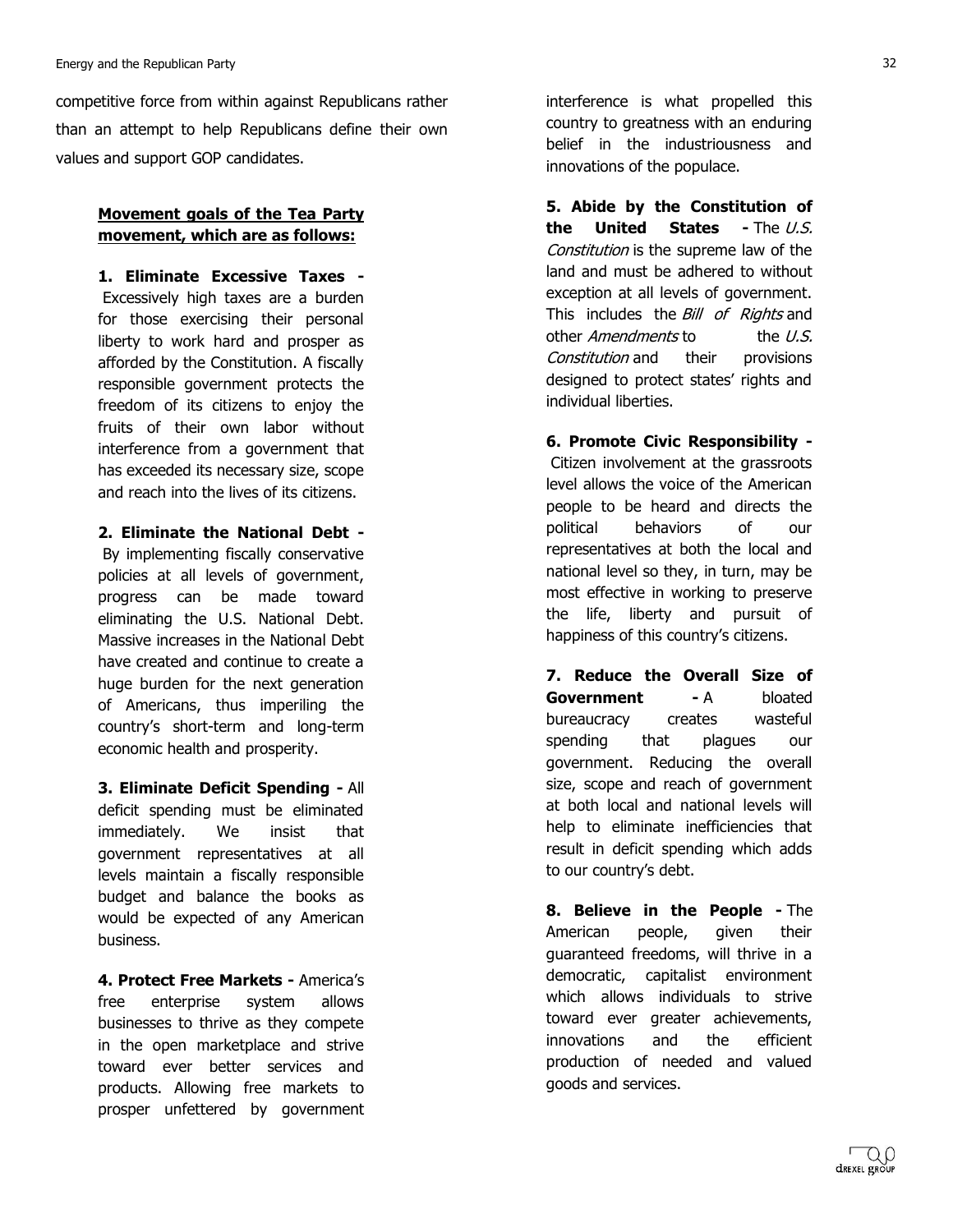**9. Avoid the Pitfalls of Politics -**American politics is burdened by big money from lobbyists and special interests with an undue influence on the peoples' representatives. The Tea Party movement is seen as a threat to the entrenched political parties and thus is the continual target of smear campaigns and misrepresentation of its ideals. We choose not to respond to these attacks except to strongly and explicitly disavow any and all hate speech, any and all violence as well as insinuations of violence, and any and all extreme and fringe elements that bring discredit to the Tea Party Movement. We are a peaceful movement and respect other's opinions and views even though they do not agree with our own. We stand by the Tea Party beliefs and goals and choose to focus our energies on ensuring that our government representatives do the same.

**10. Maintain Local Independence -**

The strength and resilience of a grassroots movement is the ability of citizens at the local level to determine their own platforms, agendas and priorities free of an overriding central leadership. Exercising the clearly stated message of the Tea Party movement by its nature involves discourse about which policies and candidates best hold to our stated principles, and these various opinions should flourish and evolve at the local  $level.<sup>85</sup>$ 

If Republicans begin talking about creating a New Energy Paradigm consistent with conservative values, they will be simultaneously respecting the core concerns of the Tea Party, contributing to Party unity.

The global economic climate is empowering Tea Party principles as well. Many view the European economic collapse as foreshadowing for the United States, if our economic policies (many of which are frighteningly similar to those in Europe such as deficit spending and excessive national debts) are not changed. If a singular theme emerges from Tea Party ideology it is fiscal: lower taxes and limited federal budgets. This global economic climate gives weight to Tea Party ideology, if not the movement itself.

And yet a New American Energy Paradigm would address the fiscal concerns raised by the Tea Party: limiting spending, and the reach and scope of the federal government.

As insightful and enduring as the American system of government is, it was never intended for an uninvolved electorate. Yet apathy rules the day in modern politics. The greatest effect of this voter apathy is that small, well-organized, and vocal organizations can have a disproportionate amount of influence over the political process. Take, for instance, Agenda 21. Agenda 21 was a 100-page resolution in the United Nations in 1992 to encourage nations to conserve natural resources and land by promoting urban living. Two decades later, Tea Party activists are killing "smart growth" projects in cities across the United States, fearful that "Government will control how hot your shower may be, how much air conditioning or heat you may use," writes Tom DeWeese of the American Policy Center, an intellectual parent of the end-Agenda 21 movement.<sup>86</sup> DeWeese has been speaking out against Agenda 21 for years, with little to show for it, until he took it to the Tea Party in 2009. The message began to take root, and sprouted like bamboo when talk show host Glenn Beck gave it fourteen minutes of airtime on Fox News.<sup>87</sup>

Therefore, the Tea Party's concerns over smart growth policies have become another impediment to addressing America's energy-related woes. Yet, a New American Energy Paradigm, if properly designed, should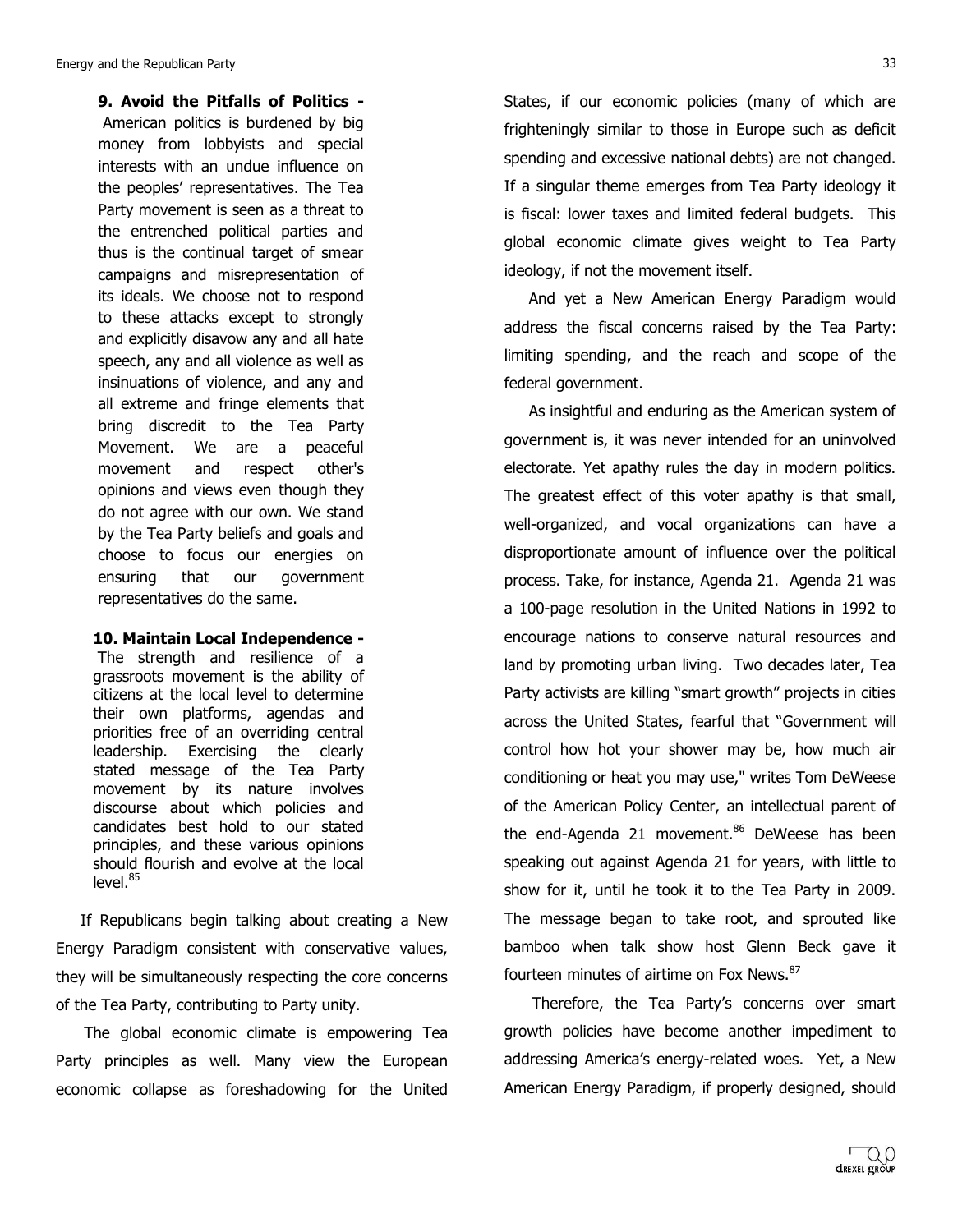address these specific concerns. A New American Energy Paradigm, where energy production is analogous to a home appliance (see Appendix I), would allow citizens to create and use as much power as they want independent of corporate monopolies and government interference, thus promoting liberty. In fact, citizens opposed' to' Agenda' 21' should' be' the' strongest' supporters of local, diverse and distributed power generation. Rather than representing a change that offends their values, a conservatively designed Energy Paradigm would respect their concerns.

The Tea Party, in an attempt to brand' themselves' the keepers of true Republican



(and by extension, conservative) orthodoxy, has been known to call non-Tea Partiers "RINOs": Republican In Name Only. The use of RINO as a pejorative has had the effect of pressuring mainstream Republicans to take sometimes uncomfortable positions. However, tackling energy from a conservative standpoint would allow Republicans and the Tea Party to rediscover the common ground that should unite them.

#### how americans win

This report is intentionally non-prescriptive about what a New American Energy Paradigm might look like. Specific proposals are easily refuted and would reflect the author's limited imagination. Rather, it is best to trust' the' collective' creativity' of' America' to' create' something enduring and innovative. In our lifetimes technology has radically changed the way we live in unexpected ways. For example, we couldn't anticipate in 1980 the importance of the personal computer. We couldn't anticipate in 1990 the rapid spread of the Internet and the acceptance of email. We couldn't anticipate in 2000 the iPad, Twitter and Facebook. With history as our tutor, all we can say with certainty is that the coming decades will bring the continuous march of technology across the landscape of the modern world.

As *American Theocracy* author Kevin Phillips points out, sustaining global preeminence is likely to require having the wherewithal to manage new energy opportunities. In order to do so, America must invest in innovating those opportunities. In order to be consistent with conservative values, a New American Energy Paradigm should allow for independent operation and foster citizen involvement. Without being prescriptive, it might be helpful to envision that power generation, for transportation and electrification, would be analogous to a household appliance. Americans would produce as much energy as they needed for whatever power needs they have. As such, we would be unconstrained in our consumption, except the requirement to use less than we produce—much in the same way that we can use as much air conditioning in our homes as our budget and HVAC system can handle.

It has taken America about 100 years to create the energy paradigm we have today-to develop the transportation infrastructure and electrical grid on which we depend so heavily. So it would not be surprising if creating a New American Energy Paradigm took another 50 to 100 years. But time goes quickly. It was only 50 years ago that America committed to putting a man on the moon. And it's been only 31 years since Ronald Reagan took office. In retrospect, both of these events seem like recent history to most middle-aged Americans.

So how might Americans benefit from a New Energy Paradigm? In short, such a paradigm shift would address all of the issues mentioned above in the "Energy"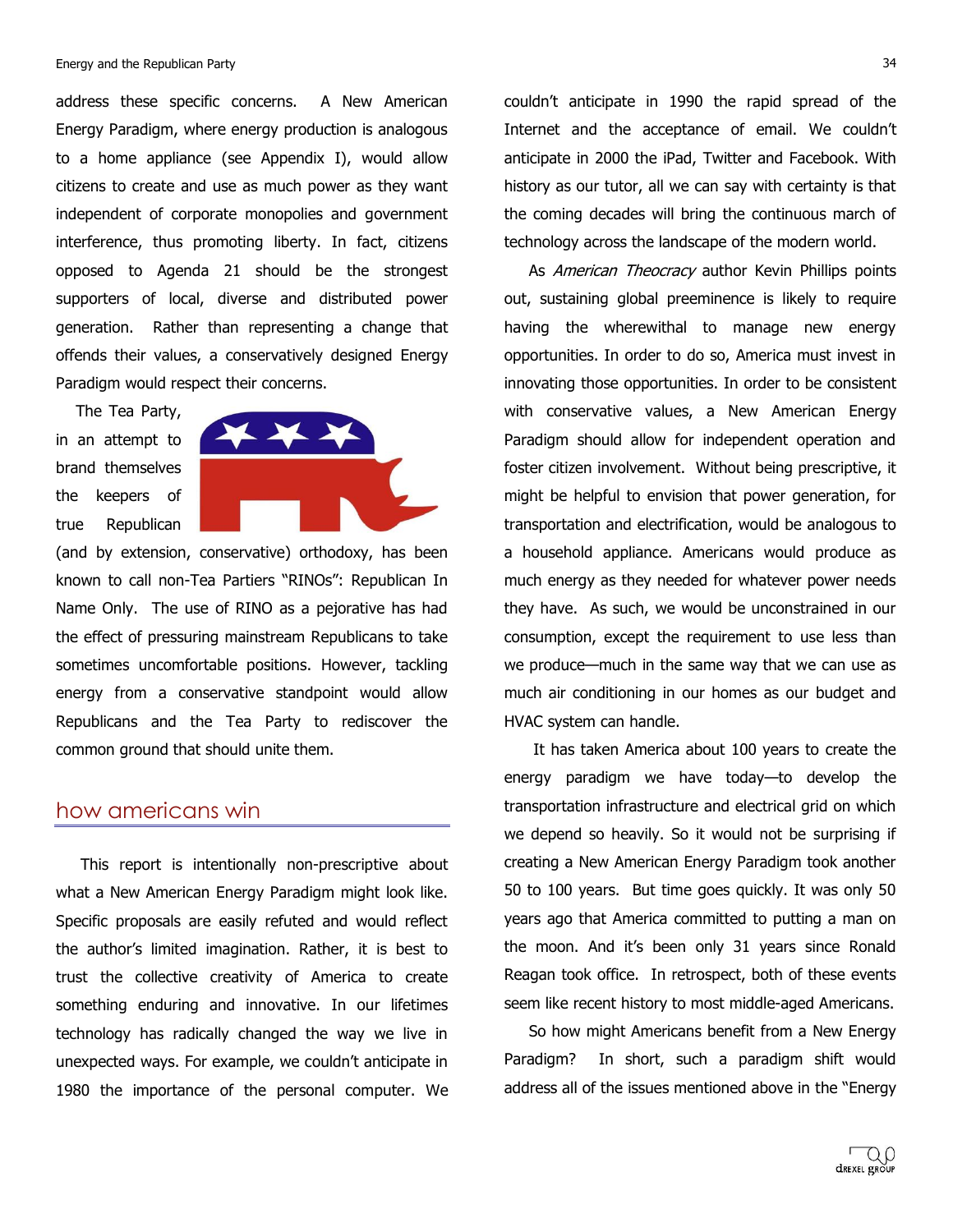Trend Analysis" section. Eliminating our need for fossil fuels would allow U.S. leaders to conduct foreign policy without having to appease the whims of unscrupulous, resource-rich nations. Diminishing oil revenues flowing into the Middle East would contribute to winning the Global War on Terror the same way the U.S. won the Cold War: by bankrupting the enemy. Eliminating the national electrical grid would make the U.S. less susceptible to terrorists and cyber terrorists as well as lessen the impact of potential space weather events. Minimizing our need for oil would protect the U.S. economy from oil price-induced recessions, contributing to a more robust and sustainable economy. Power generation from an appliance would eliminate utility bills and minimize transportation costs, allowing Americans to keep more of their hard-earned wages for long-term savings, higher education, and spending to spur the economy along. Minimizing our need to protect and defend oil production and lines of distribution would limit the number of global conflicts requiring U.S. intervention, saving America money and protecting our volunteer soldiers from needless conflicts. Eliminating the need for oil production here at home and electrical transmission' lines' conserves' our' fruited' plains' and' amber waves of grain for recreation and farming for our generation and generations to come. This also reduces the instances of citizens ceding their land to unrestrained powers as a result of eminent domain. Saving our land reflects our spirit of thanksgiving for the bounty God has provided us. Creating a New Energy Paradigm inspires the great entrepreneurial spirit of Americans to commit to another grand challenge, innovating new industries, manufacturing new products, demonstrating the benefits of free markets, and putting Americans to work in emerging economies.

Two related topics deserve greater exploration.

# **il Prices and Crisis** O

'''''

Not long ago-the late nineties, in fact-gas prices were around a dollar a gallon. In the summer of 2008, the average price for a gallon of gasoline rose above four dollars and something akin to a crisis may have been brewing. But those prices soon dipped back below four dollars. Since then, Americans have simply adjusted to a new normal. In reading reports and books published over the last decade about the relationship between the price of a barrel of oil and the U.S. economy, there is much gnashing of teeth over the dire prospects for the U.S. economy if oil were to reach and (heaven forbid!) stay above \$40 per barrel! (Sarcasm intended.) Yet the price of oil has been hovering around \$100 per barrel for well over a year now.

Slowly adjusting expectations may have created the perception that there is no crisis when there actually is one. It's worth noting again that a spike in oil prices preceded five of the last six recessions in the United States. The last significant spike occurred in the summer of 2008, yielding those four-dollar per gallon costs at the pump. Whether economists believe our economy is still technically in a recession or not is a moot point to the majority of Americans floundering in a stagnant economy. But this is a connection not being repeatedly made in the press: that high oil prices, more than any other factor, may be the major contributor to

the American economic malaise. Americans are the frog in the frying the pan and the water is uncomfortably hot, but not yet boiling.



While economic factors play out slowly in the American psyche, the Iranians may be doing their best

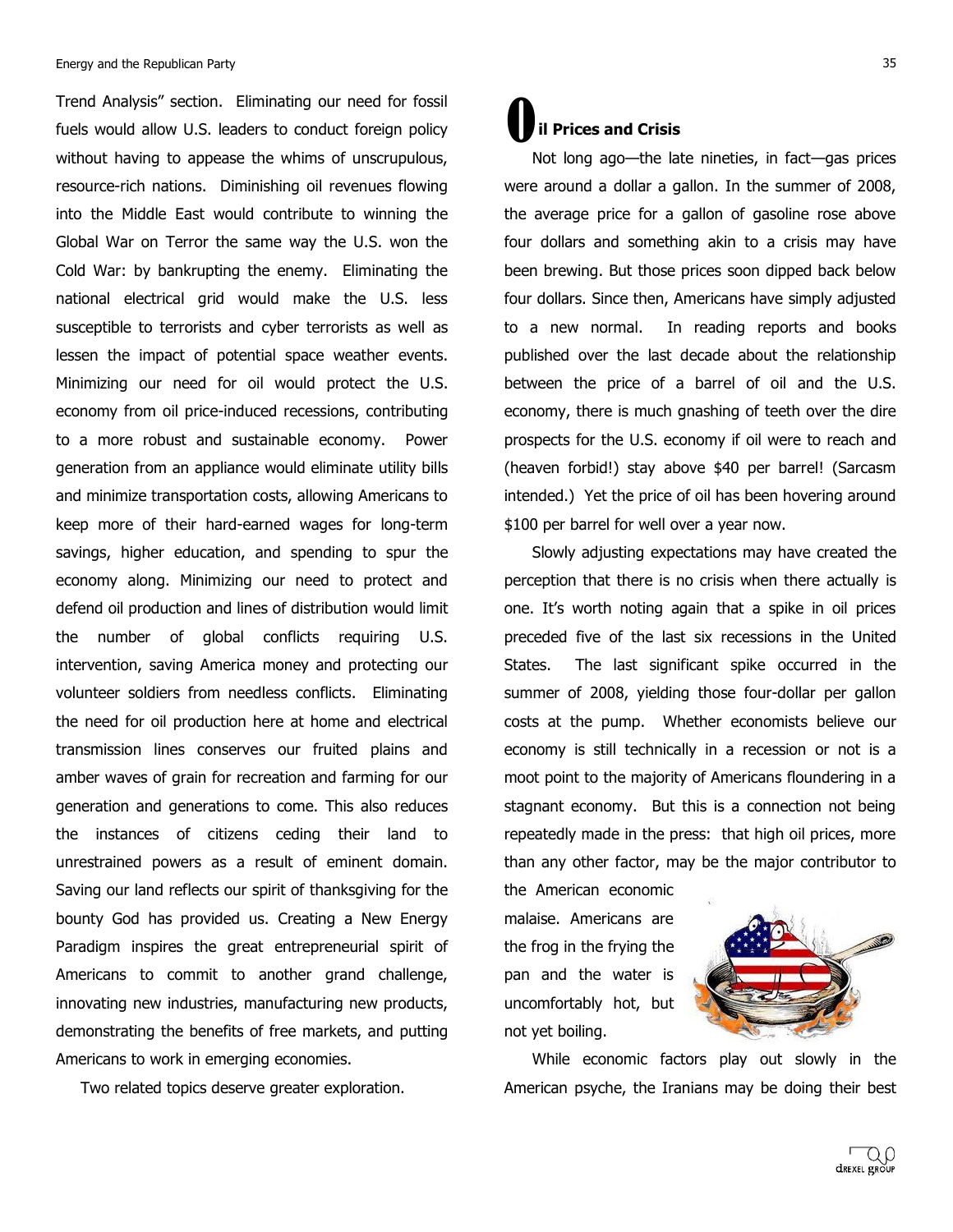to provide an immediate oil crisis. On December 28, 2011, Iranian First Vice President Mohammad-Reza Rahimi said that if the U.S. carries out economic sanctions against Iran for pursuing its nuclear program, Iran would blockade the Straits of Hormuz, through which 20 percent of the world's oil passes. This alone could send oil prices back towards their 2008 levels.<sup>88</sup>

As mentioned above, space weather, or solar flares, has the potential to knock out portions of the U.S. electrical grid for a year or more. Now that would be a crisis that would get people's attention.

<sup>1</sup> nergy Matters (Climate Change Doesn't) Absent such nearly apocalyptic occurrences, Americans are generally unconcerned about the current Energy Paradigm. Many Americans (mainly on the political left) view global climate change as a crisis, but that is not an opinion shared by many Republicans), and, even under the worst scenarios, there are few immediate negative impacts for the generations alive E

threatened by climate change because it is vague, abstract, and difficult to visualize. Additionally, for most of us, more pressing concerns grab our attention, like car payments, school loans, an ailing child, and health insurance. Those crowd-out space for future threats. Cognitive scientists have referred here to the 'finite pool of worry.' In other words, our brains can handle only so many problems at a time."<sup>90</sup>

So where climate change fails to motivate Americans to make changes, a New American Energy Paradigm would address the things that matter most to Americans: lower fuel costs, fewer security vulnerabilities, fewer conflicts to fund with blood and treasure, increasingly profitable businesses, a recovering economy, protection of our natural resources for recreation and our progeny, and less government intrusion in our lives.

The opportunities arising from Conservative ownership of creating a New American Energy Paradigm are important to America and the world. Innovating a

# A solar storm has the potential to knock out parts of the electrical grid for up to a year.

today. Climate change, though perhaps a crisis from an anthropological point of view, is not perceived as an immediate and relevant threat to Americans today. This is a viewpoint supported by a November 2011 survey conducted by Yale and George Mason Universities, in which more than 50% of responders said that climate change will either affect them "only a little" or "not at all. $^{69}$  New York City journalist Keith Kloor attended the 2011 "Climate, Mind and Behavior" Conference at the Garrison Institute in up-state New York. Kloor recently noted on the Yale Forum on Climate Change & the Media website, ".... most people don't feel personally New American Energy Paradigm in the next half century will place America in a leadership position and contribute to our moral authority in dealing with other nations, stemming from consistency and transparency of our values in action. Additionally, it will save Americans money, protect our natural resources and national playgrounds, reflect our interest in future generations, increase business profitability, reflect the widely held belief in limiting the reach of the federal government, protect our military troops, increase national security, and create a greater range of foreign policy options.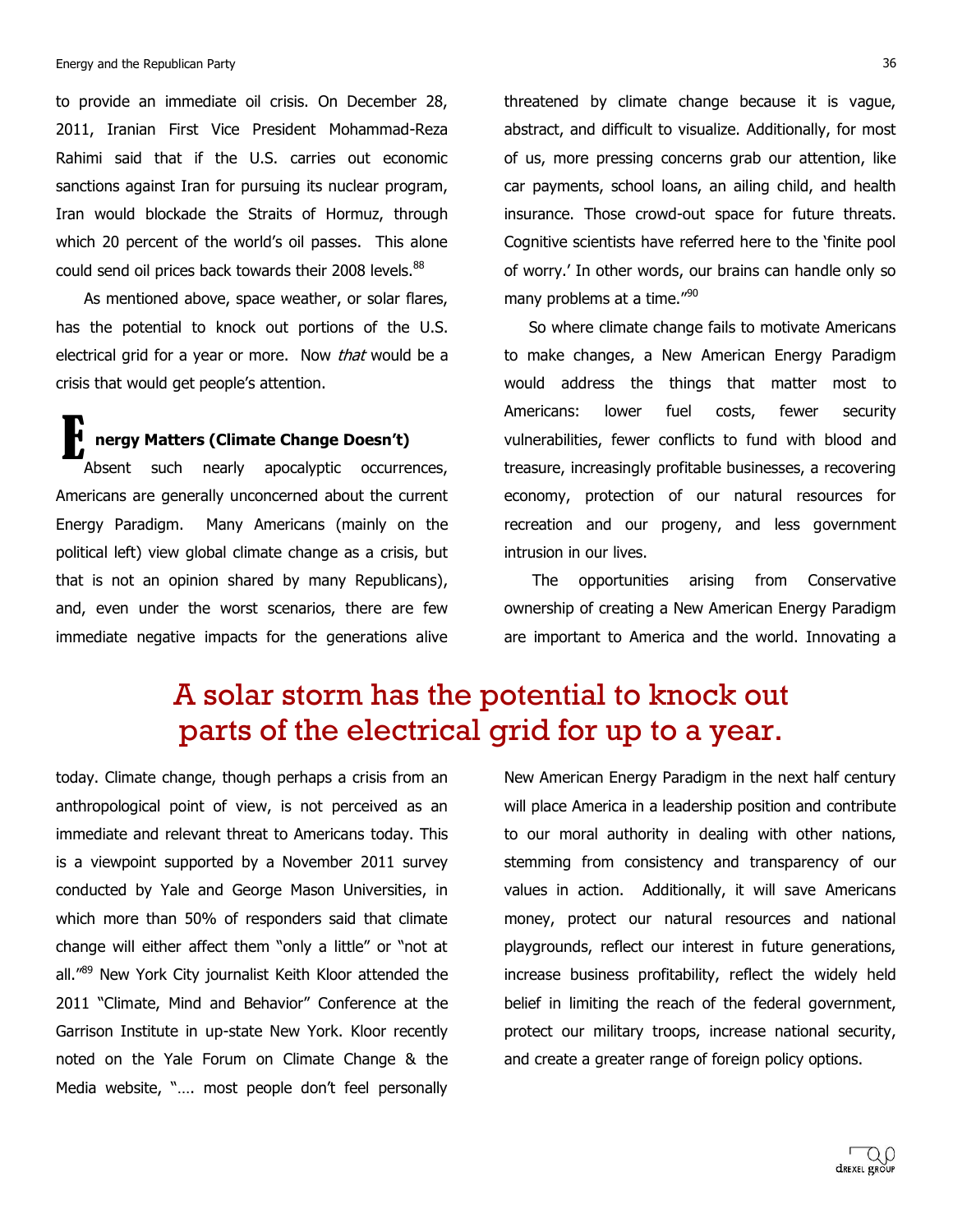#### instruments of inertia

#### ''''' he Current System Works (Well!) T

Entrenched interests create tremendous inertia to maintain the current American Energy Paradigm. First, and quite importantly, the current energy paradigm works on the most basic level. In short, the current paradigm is fossil fuel powered automobiles and the national electrical grid; and they both work for what they are designed to do. With apologies to the Amish and the residents of Mackinac Island, Michigan, it is safe to say that the pursuit of the American dream has taken place in an automobile. Furthermore, the ability to be productive has come as a result of the efficient creation, distribution and use of electricity. Notwithstanding the occasional spike in gas prices and power outages, most Americans do not give gas or electricity a second thought. These things are just a systemic part of

a grandson; a can of Maxwell House. The youth asks why grandma still uses Maxwell House. She replies, "When something works, you stick with it." This attitude reflects current American thinking on energy. As previously noted, in many ways, there's much to appreciate about the current American Energy Paradigm. In fact, most people who give energy any thought at all might want to make only minor tweaks to the system-"Gas could be cheaper. Can we increase domestic supply to drive down costs?" "Power outages are frustrating. Can we improve reliability? Will making the grid 'smart' improve costs?" Consumers aren't very innovative, particularly in solving problems they don't know they have. Henry Ford once noted, "If I had asked the people what they wanted they would have said 'faster horses.""

In the energy world, faster horses are in the pen. Shale gas and shale oil are becoming increasingly prevalent. Their arrival provides useful and effective answers to many of the issues presented in this report.

# With apologies to the Amish and the residents of Mackinac Island, Michigan, it is safe to say that the pursuit of the American dream has taken place in an automobile.

modern society, like flush toilets. Occasionally, power outages interrupt American lives, sometimes for several days. But the question is never "if" power will come back on, but "when." The problem with the energy paradigm isn't that it doesn't do what it's meant to do. Rather it's that it does so in a manner that negatively impacts so many other aspects of American life. Americans have simply grown accustomed to making these compromises.

A few decades ago there was a commercial that illuminates an American attitude. If memory serves (and it better, because Google was no help), it was for Maxwell House coffee. An elderly woman in the kitchen;

They are not without their merits, but, unfortunately, many Americans see them as a solution in and of themselves, as opposed to being effective bridges to a new future.

Hydro-fracking as a mining technique has made available significant quantities of natural gas, which is more difficult for New Energy Paradigm advocates to dismiss as a viable way to perpetuate the old energy paradigm, particularly because at current prices (near \$1/gallon equivalent) it is substantially less expensive than gasoline. In fact, on April 12, 2012, natural gas fell below \$2.00 per 1000 cubic feet, its lowest level since January 28, 2002.<sup>91</sup> It also burns cleaner so it is likely to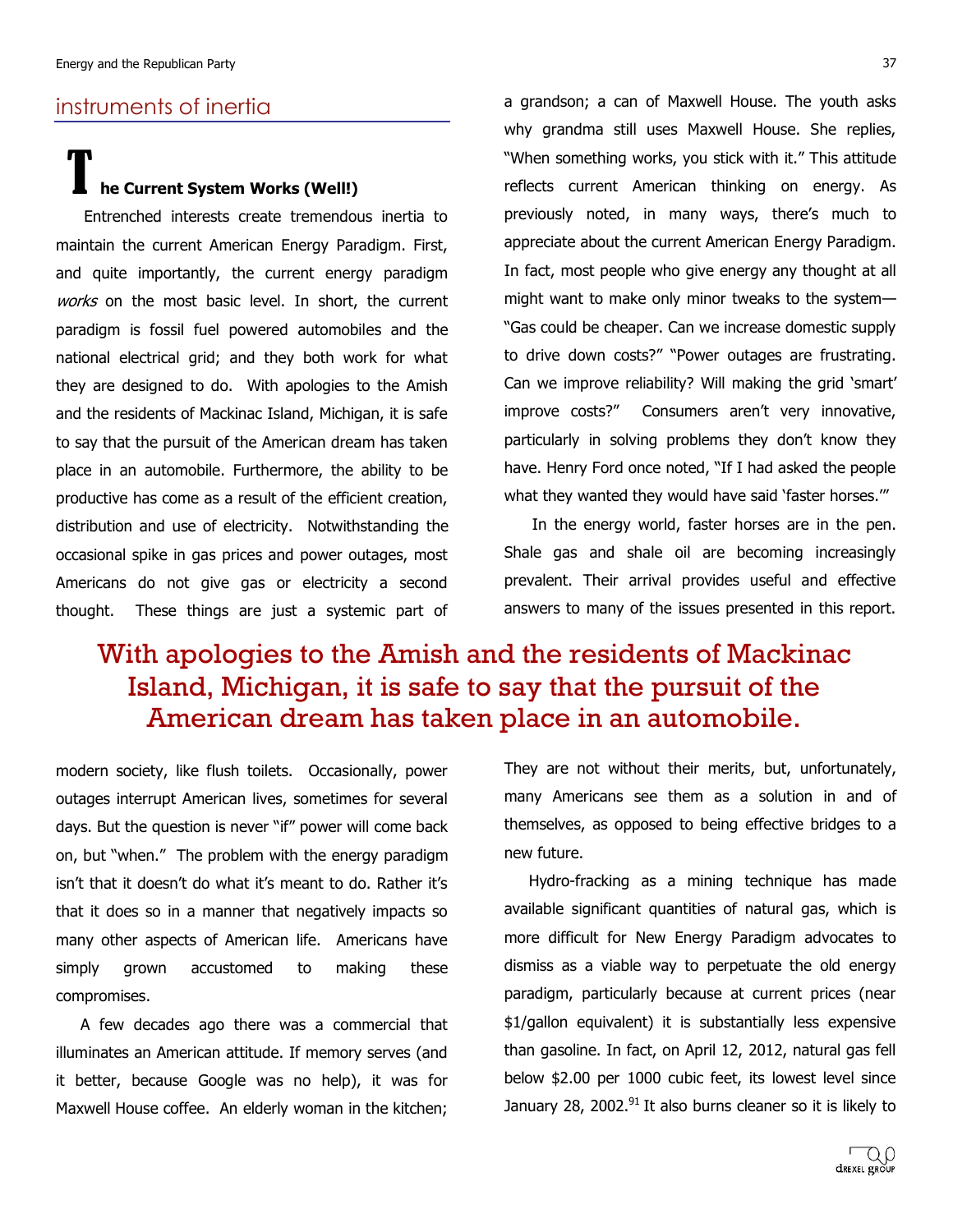receive liberal support to accelerate its acceptance into the American market place. And, conveniently, it works within the current transportation fuel infrastructure.

Hydro-fracking is not without its problems and opponents, though; the most concerning is the potential for wastewater to contaminate local wells and aquifers. Yet, technology may soon invalidate this argument, too. The EnvironmentalLeader.com recently reported, "Ecologix Environmental Systems, an Atlanta-based wastewater treatment company specializing in the oil and gas industry, has designed a mobile integrated treatment system for hydraulic fracturing that allows the re-use of water for future drilling."<sup>92</sup>

Yet all this new domestic supply is not likely to have the positive economic effects one might expect. With global oil prices now hovering around \$100 per barrel, it is cost effective to pursue oil and gas resources that have traditionally been too expensive to pursue. Shale oil here in the U.S. is now plentiful. Oil from tar sands in Canada is cost effective as long as oil prices stay high enough to justify the expense of producing it. Together, the increased availability of domestic resources mitigates some of the arguments against oil's place in the American Energy Paradigm-namely foreign policy and national security concerns.

Yet this domestic petroleum abundance will simply become a part of the global oil system and, thus, vulnerable to the pricing considerations that define the global petroleum market, mitigating the effects domestic supplies can and will have on gas prices and the attendant economic effects.

In fact, the vagaries of the global energy market will dictate that fuel prices remain high even with an increase in domestic supply, contrary to everything you learned in your Econ 101 class. The primary source of new domestic supply is what Time magazine dubbed "extreme oil."<sup>93</sup> This is oil that comes from deep-water drilling, shale oil, tight oil and oil sands. All of these technologies have been around for years. However, they are expensive, and with oil prices historically in the \$20 per barrel range, it was not economically viable to produce this oil. With the cost of oil holding at \$70 to \$110 per barrel it now becomes economical to go after the oil buried deep in these environments. However, the high cost to produce this oil (production costs alone) range from \$50 per barrel for oil trapped in shale formations to over \$100 per barrel for some offshore, deepwater wells) means that the price of oil cannot drop back to the \$20-\$30 barrel range that yielded \$2.00 per gallon gas. Oil companies simply can't charge customers less than their cost of production. And if OPEC were to engage in pricing practices that dropped the global price of oil, it would no longer be economically feasible to continue to produce this extreme oil at all.

Mario Loyola is a senior analyst at the Armstrong Center for Energy and the Environment. Contrary to the above, he voices a strong opinion that domestic supply can bring about a reduction in gas prices, in his article "Past the Pump: Exploiting our oil reserves would transform our economy," in the April 2, 2012, issue of National Review. While his conclusions about domestic supply being a force for lower gas prices is disputed here, his synopsis of the benefits of lower gas prices themselves are not: "Cheap energy....would make U.S. manufacturing much more competitive abroad, lowering unemployment, increasing income, and reducing the account deficit. It is an achievable goal and we should spare no effort to achieve it. Displacing two million barrels per day of imports would wipe out perhaps a fourth of U.S. current-account deficit, which would dramatically' strengthen' economic' fundamentals' and' lead to a significant increase in national income. That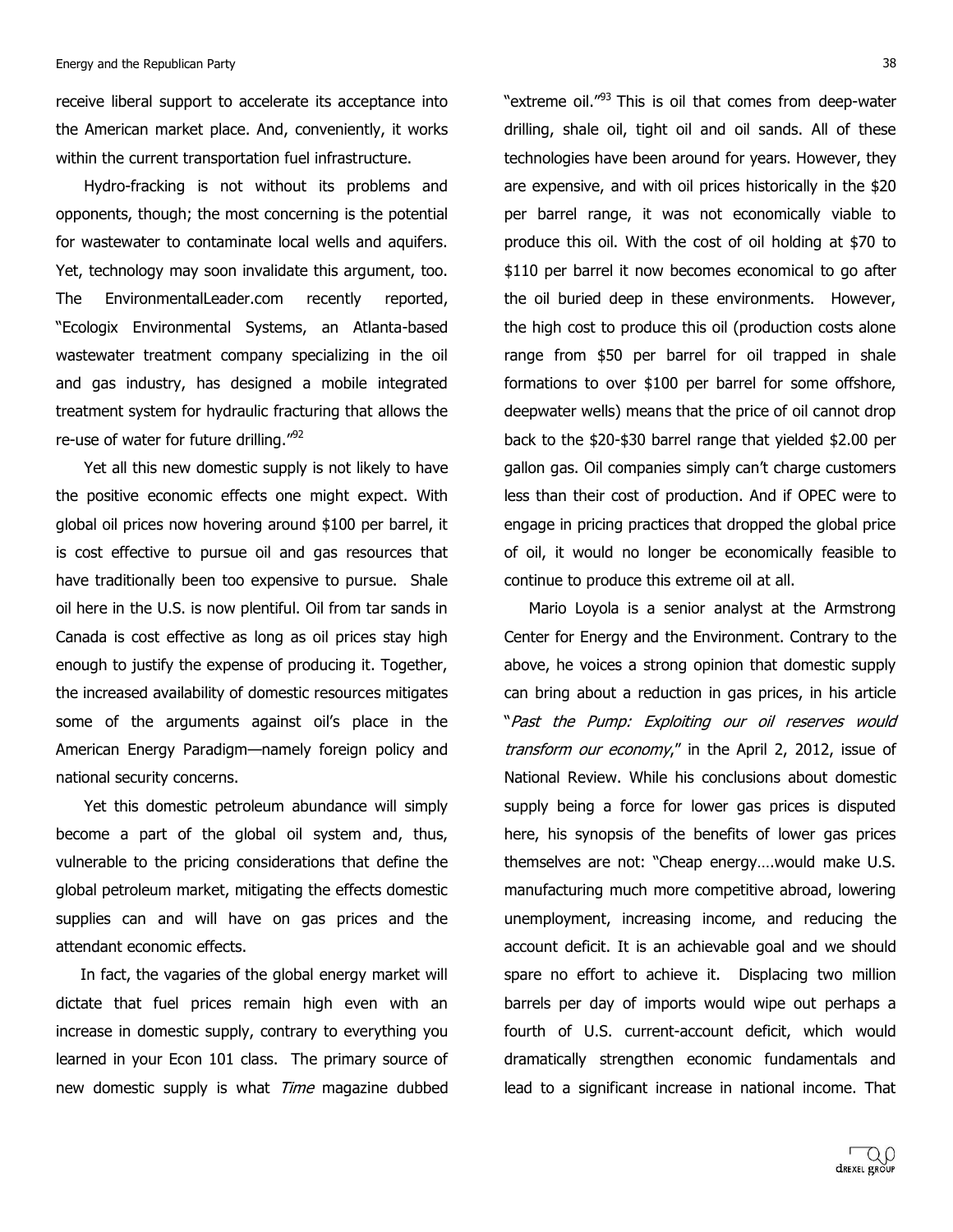would increase tax revenue, and reduce the deficit without a tax raise. That in turn would allow investments to come into balance with savings, while increased income and reduced unemployment would make it possible to cut government spending without major adverse short-term effects. The country's whole economic outlook would improve, and the impact on global' energy' prices' could' even' spur' a' worldwide' recovery."<sup>94</sup>

This report freely acknowledges that national change will be a process not an event. Toward that end, many bridges will be required to reach the desired destination. The temptation to view a new abundance of domestic, clean fuel as the destination itself, rather than a useful bridge to a completely different future, may yet prove to be the strongest instrument of inertia.

# '''''''**obs**

'''''

But there are others. A great many Americans are invested in the current American Energy Paradigm, from gas station owners to multinational corporations, and from coal-producing communities to the Department of Defense. These are powerful interests and they have important concerns that should not be casually dismissed. Changes to America's Energy Paradigm will be perceived to negatively affect many people's immediate lives and livelihood.  $\int_{\mathbb{R}}$  obs

The livelihood issue begins and ends with jobs. Twelve of the top fifteen oil-producing states in the U.S. voted for Republican candidate John McCain in the 2008 presidential election. And five of the top six coalproducing states (accounting for 75% of U.S. coal production) voted similarly. Additionally, hydrofracturing technology has increased oil and gas production significantly in many states, creating jobs and economic opportunities that would be welcome under the best of circumstances, but which, under the current cloud of economic troubles, are now ever more welcome. Republicans will not be quick to alienate traditionally supportive constituencies.

Many of the residents of the regions producing new domestic oil and gas supplies are thriving as a result of increased economic activity, and see their livelihood and quality of life tied to perpetuating the current model. Though many of these Americans are also directly affected by the negative consequences of our energy paradigm, they view their ability to earn an income as their primary concern (and who can blame them?). Politicians who advocate for changing the system will be perceived as threats to the future of their districts.

#### '''''  $'$  hange is Expensive

Even' without' the' occupational' ties' to' the' energy' industry, many Americans will view change as necessitating financial expenditures to move from one paradigm to another. Change is difficult under the best of circumstances, but it is made more difficult when people think it's going to come at their expense. Hybrid and electric cars are available but they're expensive. Home improvements to make a house more energy efficient, or adding solar panels, require capital outlays. Infrastructure changes in roads, communities and electrical transmission lines will be the purview of governments. In the recessionary climate in which we find ourselves, there is little financial flexibility for individual initiative creating a sense of impotence.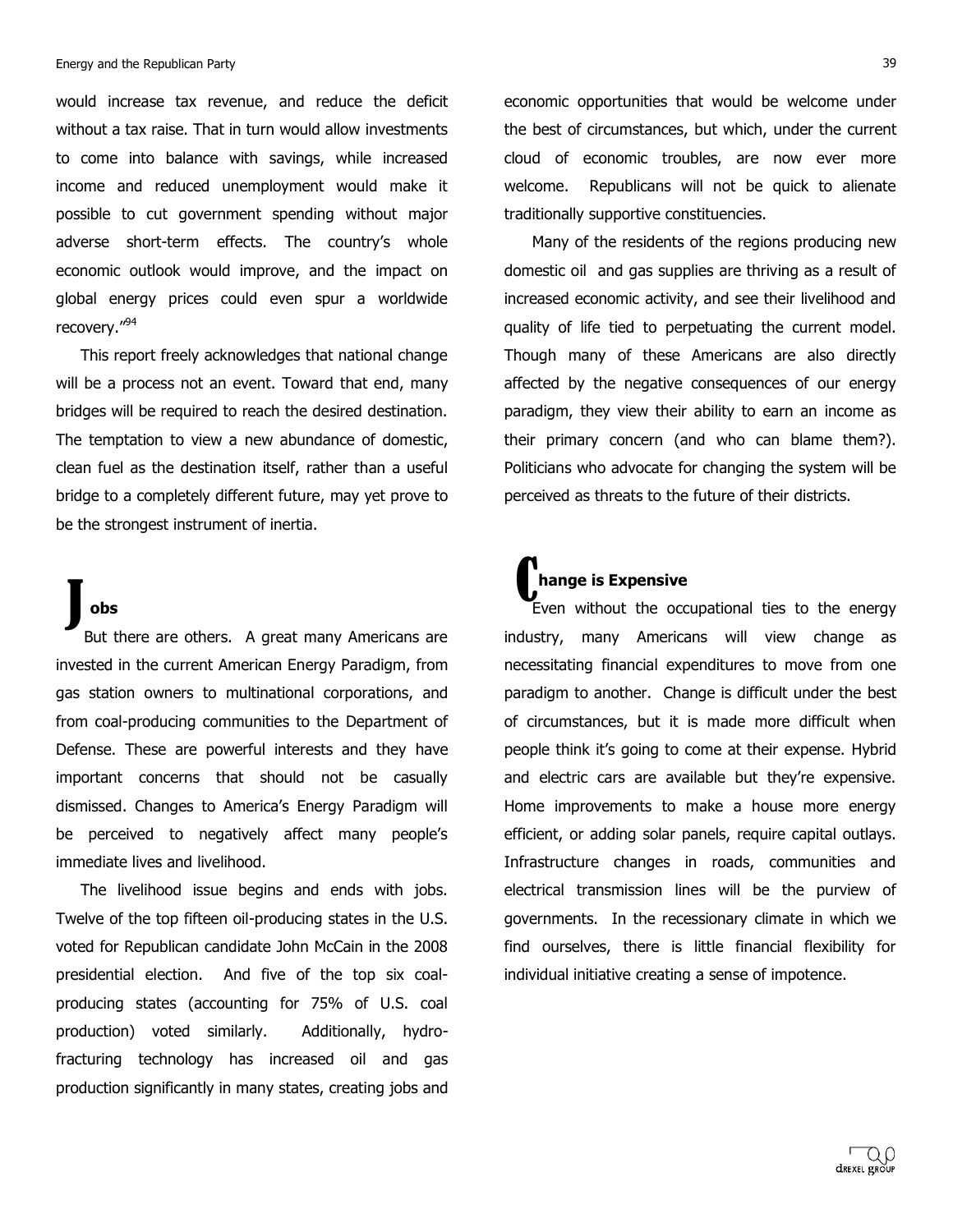# '''''''**hange Takes!Time C**

Another source of inertia is the multi-generational nature of creating a New American Energy Paradigm. People, especially politicians, are hard-pressed to commit to endeavors they know they will not see concluded. One can only imagine that the first rock cutters assigned to the Egyptian Pyramids were difficult to motivate given that they would never see the fruits of their labors. If President Kennedy had suggested the U.S. put a man on the moon in 75 years, NASA might have perished faster than warm bananas.

#### ''''' ''''''''**ubsidies** S

America's extended recession, combined with bloated federal budgets and Europe's economic meltdown, is also contributing to a shortsighted approach to America's energy situation.

Republican Congressman Mike Pompeo was elected in 2010 to represent Kansas's  $4<sup>th</sup>$  Congressional District and immediately took a place on the Energy and Commerce committee. He has been a vocal opponent of renewable energy initiatives based on the fact that they are the beneficiaries of significant federal subsidies. In a September 2011 article for the *Washington Examiner*, Pompeo (with Jeff Flake -R-AZ) writes:

> Unfortunately, some conservatives -trying to promote national security -fall into the same trap of arguing for alternative energy subsidies. Interests ranging from solar to wind, from propane to biodiesel, from natural gas to algae, purport to provide the key to America's energy and national security needs, but

having the president or Congress pick winners and losers in the energy sector is neither practical nor principled.

We can agree that having less oil imported from the Middle East would improve America's national security interests. But we also agree with the chairman of the Joint Chiefs of Staff, Adm. Mike Mullen, who said, "Our national debt is our biggest national security threat." In 2009 alone, the government gave more than \$18 billion in handouts to a wide variety of energy sources, including wind, hydrogen, natural gas, oil and ethanol. With the federal debt estimated to hit \$25 trillion by 2021, the United States must get its financial house in order. It cannot continue throwing billions of taxpayer dollars away on federal energy subsidies.

Phasing out market-distorting energy subsidies (and preventing the expansion or creation of new ones for the "latest, greatest" technology) must be part of the strategy. Subsidies such as fuel tax credits for ethanol, hydrogen and natural gas are set to expire soon. There is no reason to pile on our debt while simultaneously distorting the market for fuel products. It is far better to allow market competition to determine which alternative energy sources will succeed.<sup>95</sup>

Pompeo's article highlights some established and legitimate Republican values in action-minimal government involvement, fiscal responsibility, and an emphasis on the efficacy of markets. Yet Pompeo fails to acknowledge that military protection for oil production,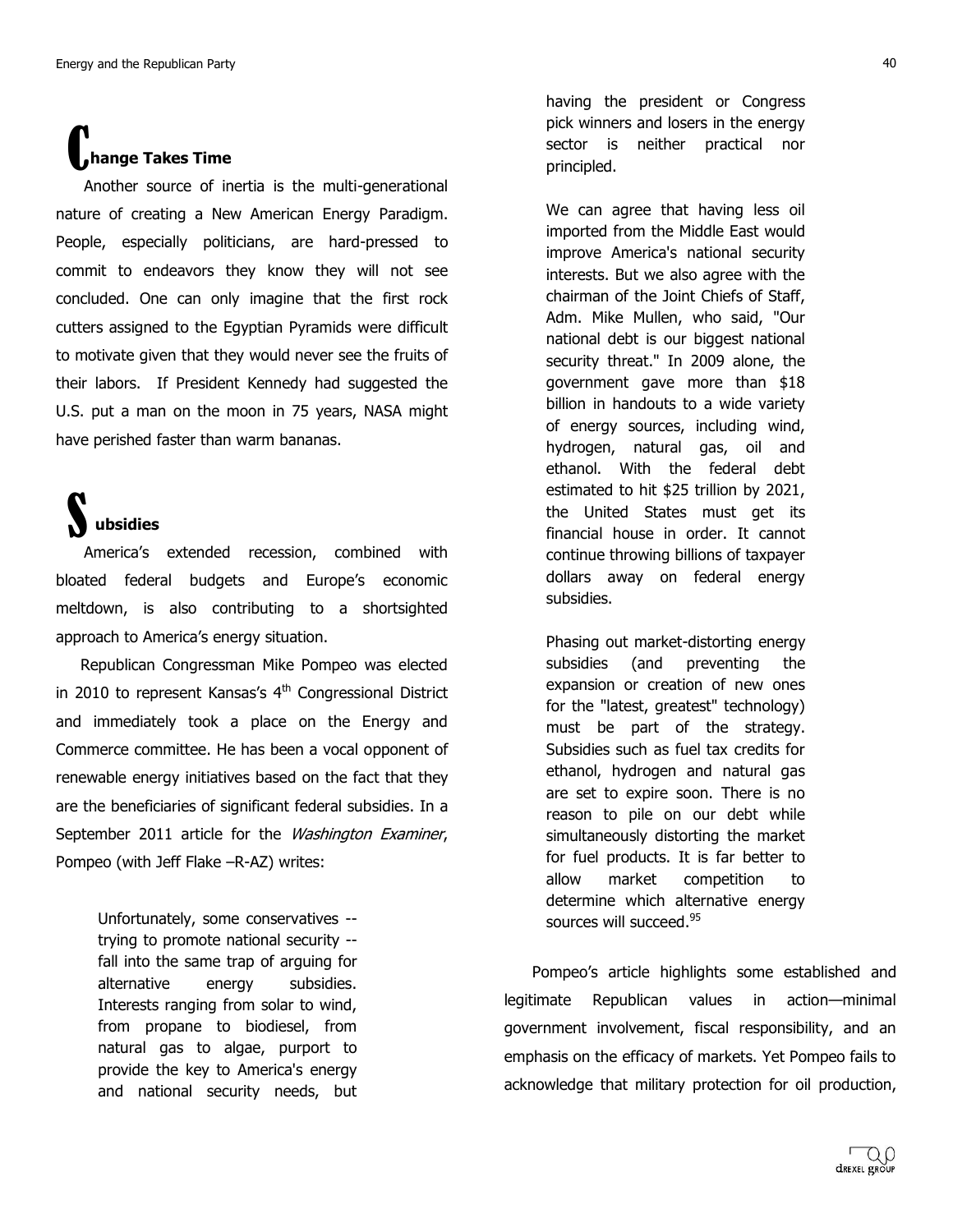and lines-of-transportation, amounts to a free subsidy to the industry. He fails to acknowledge that 30 years of enforcing the Carter Doctrine effectively means the federal government *has already picked the winner*. And he fails to acknowledge the critical role energy plays in harming the U.S. economy, as a result price volatility and increasing our trade deficit, as well as by eroding family finances.

Pompeo's position is easier to understand when you know that he is the former President of Sentry International, a global business that manufactures, distributes and sells equipment used in oilfield and industrial applications. While some aspects of Pompeo's observations are conservatively inspired, and to be lauded, his presentation of the discussion as a zero-sum game is inaccurate. Creating a New American Energy climate change, an issue they believe Al Gore invented for political expediency. The conclusions from this supposition have supported perpetuating America's Energy Paradigm, belittling the importance of renewable power sources, and advocating for a "drill baby drill" strategy of increasing domestic supply of oil in order to a) avoid increased government regulation; b) promote corporate interests; and c) effectively say to Americans that if "drill baby drill" is pursued it will be done so as a tacit repudiation of climate change. All of these positions have created a mindset in many Republicans that energy and climate are one and the same. Talk show hosts have staked their credibility on denying climate science and eschewing its remediations, and their listeners are now invested as supporters of the same mentality. Both hosts and audiences are

# "If I had asked the people what they wanted, they would have said faster horses."

#### Henry Ford

Paradigm can be done by eliminating all subsidies, contributing to U.S. energy independence, and promoting the efficacy of markets.

Yet his attitude is reflective of current thinking, which is to simply find ways to improve the ancient paradigmbuy faster horses-rather than create Power v 2.0 as a new and improved version attendant to American interests, and addressing lessons learned in the creation of the first American Energy Paradigm.

This animosity surrounding the climate change discussion creates two more potential sources of inertia: the Democrats and the media.

''''''''''**edia** In vilifying the Democrats for the last quarter century, TV and radio hosts have often taken aim at

'''''

intrinsically committed to the Democrats being wrong. As such, advocating for changes to America's Energy Paradigm is likely to be viewed as at least tacit validation of Democratic initiatives, and result in immediate and visceral opposition in Republican circles.

Talk show hosts on TV and radio make their living with their opinions. They have the luxury of being consistent in their messaging because they're accountable only to their own integrity and consistency. They are never responsible for building consensus. Since so many of these pundits are Republican voices, particularly on the radio, they have been a steady tide of bombast against climate science and, thus, in promoting the status quo since such perpetuation validates the scientific buffoonery of global warming.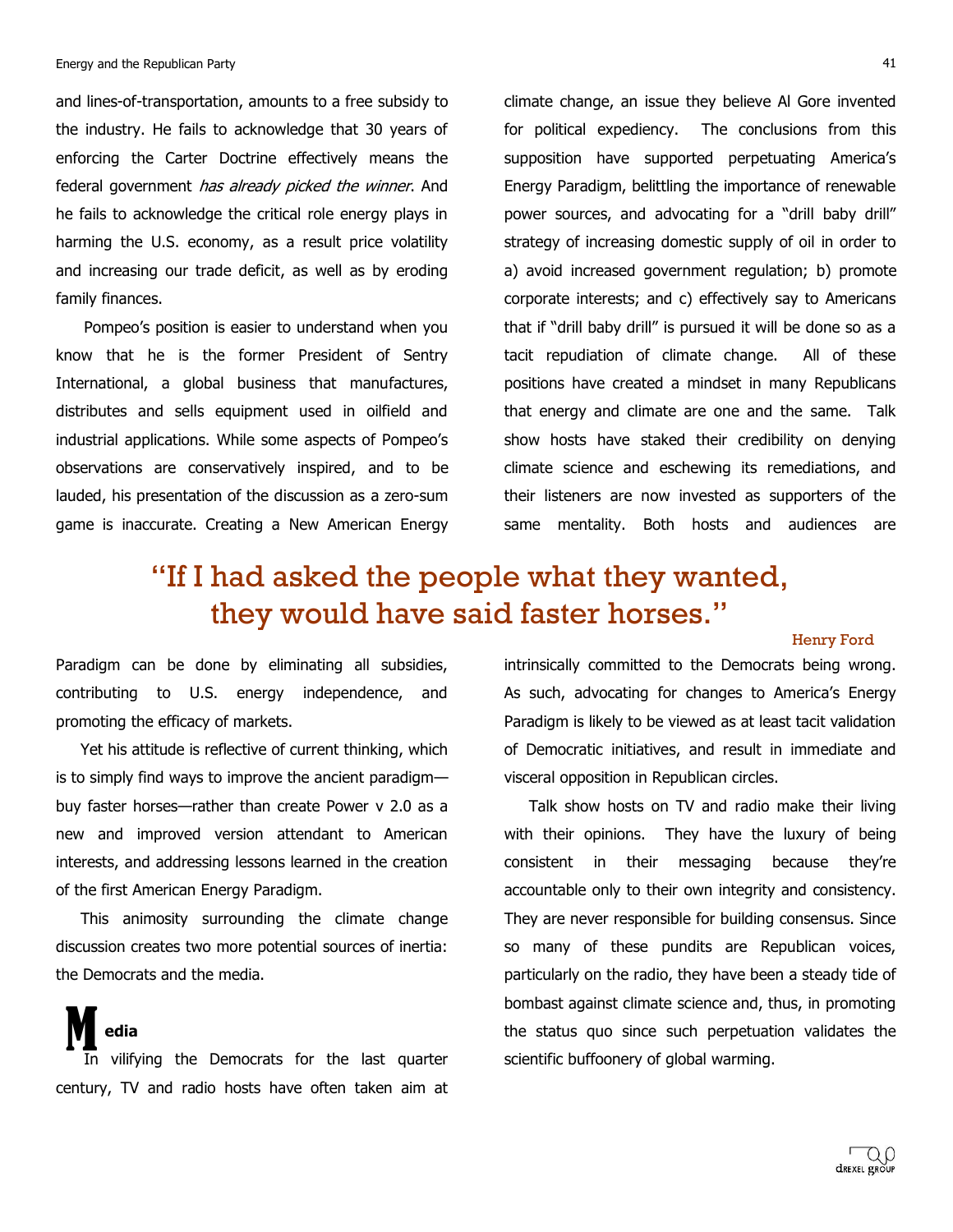While a New American Energy Paradigm might be completely consistent from a conservative perspective, the media might well resist its advocacy for fear that their audiences will believe them to now be supporting the Democrat's agenda.

# '''**emocrats** D

Republican support for a new energy paradigm, even absent any acknowledgement of the veracity of climate change, will no doubt have positive effects on atmospheric carbon levels. Yet, the Democrats may very well oppose Republican leadership and messaging, in order to ensure that the issue of climate change is not invalidated. In the past, attacks on climate science have created' an' atmosphere' where' climate' change' groups' have felt compelled to evangelize for the cause as a form of scientific apologetics, rather than simply to advocate for the implementation of beneficial policies, regardless of the motivation from which they stem. Climate change advocates must become comfortable with political pragmatism and eschew evangelism as a necessary outcome.

Lastly, as in any debate there is room for reasonable people to disagree, and, so, it should not be presumed that the biblical case for stewardship will receive universal acceptance. Disparity of biblical interpretation leaves room for some people of faith to draw different conclusions. For example, previously, Martin Palmer's assertion that the Greek word "kosmos," translated in John 3:16 as "the world," meant "the natural world," was noted. Palmer's interpretation of the greek "kosmos" is most likely textually and contextually inaccurate. Kosmos more likely refers to the people of the earth. But his willingness to see what he wants is

indicative of the broad communication issues when discussing stewardship theology with evangelicals.

Many books have been written, and more will be, on managing change. The conclusion is: people don't like it, particularly when it challenges long-held assumptions and beliefs, and is thought to come at their expense. Changing one's mind is seldom an event, but rather is a process unfolding over time. Even the most openminded person is likely to encounter resistance within himself.

#### conclusion

The current Republican approach to energy is to attack climate science, simultaneously advocating perpetuation of the current American Energy Paradigm while expanding the supply of American petroleum resources through increased drilling for gas and oil. Furthermore, the ubiquity of the national electrical grid and its relative technological soundness, encourages minor tweaks rather than systemic changes. America, in general, and Republicans in particular, are managing the past rather than creating the future, while accepting a paradigm that exists in contrast with our espoused values.'

Roughly a third of America is unmoved by climate change and is content to perpetuate a problematic paradigm despite the fact that virtually all Americans are negatively impacted by the very existence of that paradigm.'

Advocates for clean energy are everywhere todayon the Left and the Right. Yet the only vision being presented' to' America' at' large' comes' from' the political' Left and is based in the perceived truth of global climate change. They have a vision for a "clean energy" economy or some derivative thereof. But that vision is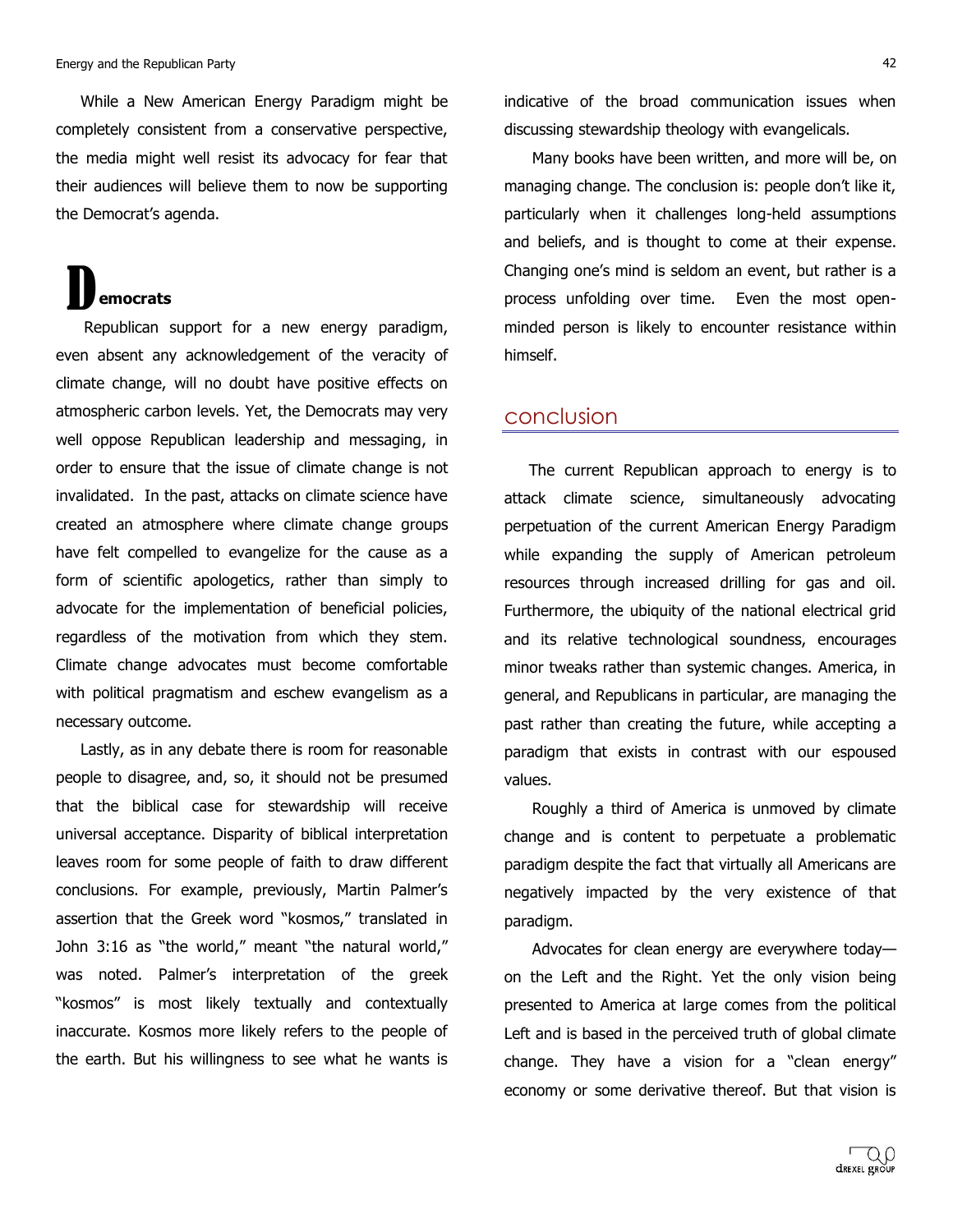not compelling to conservatives and Republicans who are enticed by neither the claims of global climate change nor the policy measures proposed by liberals in pursuit of carbon mitigation.

With carbon mitigation as the foundation of the Left's vision, it is no wonder that the words chosen to communicate that vision have evolved as they have: "green," "clean," "sustainable," "carbon-free," "renewable," "environmental," "climate change," and "global warming." Yet these words comprise several steamer trunks full of baggage for conservatives and Republicans.

In the aggregate, conservatives fail to see climate change as a critical and pressing issue, and, in fact, many would view support for it as perpetuating a destructive lie on the American people. The vision presented so far does not motivate and inspire Republicans. This vision does not paint an exciting future for conservatives who see no need to go where the vision is pointed. This vision is not credible and will not be acted upon by conservatives.

The authors of Leading Organizations through Change, have this to say about "visions:"

- "A vision helps you see the importance of getting where you want to go and understand why some paths there are better suited to some organizations than others." 97
- "... a vision helps contextualize the purpose of everything that gets done in an organization. The vision inspires, motivates and creates a sense of purpose that organizational members can buy into."  $98$
- "A vision articulates where the organization is headed and what it is trying to accomplish. A vision projects an exciting future and is realistic." 99
- "For a vision to serve its function and guide the organization surely forward, it must be believed

and acted on by members at all levels of the organization." 100

How, then, to create a compelling, exciting and inspiring vision for America's future? First, there must be an exciting vision for a New American Energy Paradigm that meets the needs of American citizens, and this is best accomplished by inventing a New American Energy Paradigm consistent with core conservative values. The reasons for proposing changes to a system that,

admittedly, works fairly well, must be based in the core values of the organization.

Yet it must extend beyond Sinek's "why." The destination itself must be one that is worthy of the effort. A New American Energy Paradigm, innovated and designed with conservative principles at its core, has yet to be articulated to the American people. Absent an inspiring destination, decisive action will never occur.

For the Republican Party, an incredible opportunity awaits. A New American Energy Paradigm responds to the personal and relevant needs of every American. Articulating its creation presents Republicans with an opportunity to showcase their values and extend their reach across party lines and highlight the benefits of authentically conservative governance.

The American stories with energy plots and subplots, being written today, are the stories around which the GOP can extend its brand, and promote the core values of the Party that are so often reflected in the homes of all Americans: support for the military, stewardship, the economy, jobs, American exceptionalism, foreign policy, the global war on terror, liberty, business profitability, hunting and land conservation.'

These values are at the center of the conservative mindset. Yet conservatives diminish the advancement of their cherished ideas by allowing the discussion and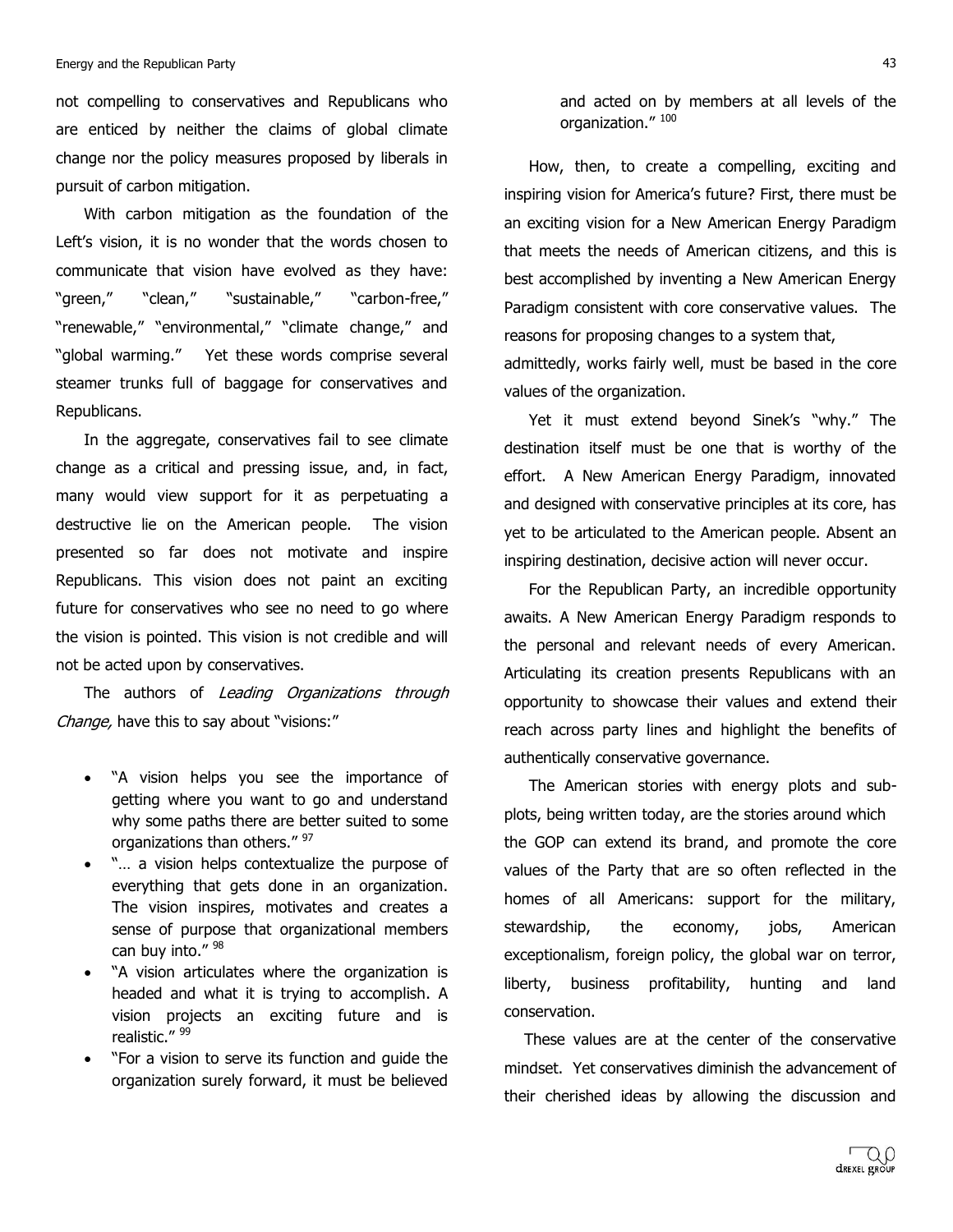treatment of a symptom (climate change) to interfere with addressing the underlying cause of the malady-the current American Energy Paradigm.

It is time for all Americans to rethink their position on America's Energy Paradigm. Not because of a belief

in climate change, but because a New American Energy Paradigm supports everything that is good for America.

Ultimately, a New American Energy Paradigm is the most patriotic pursuit any citizen can support.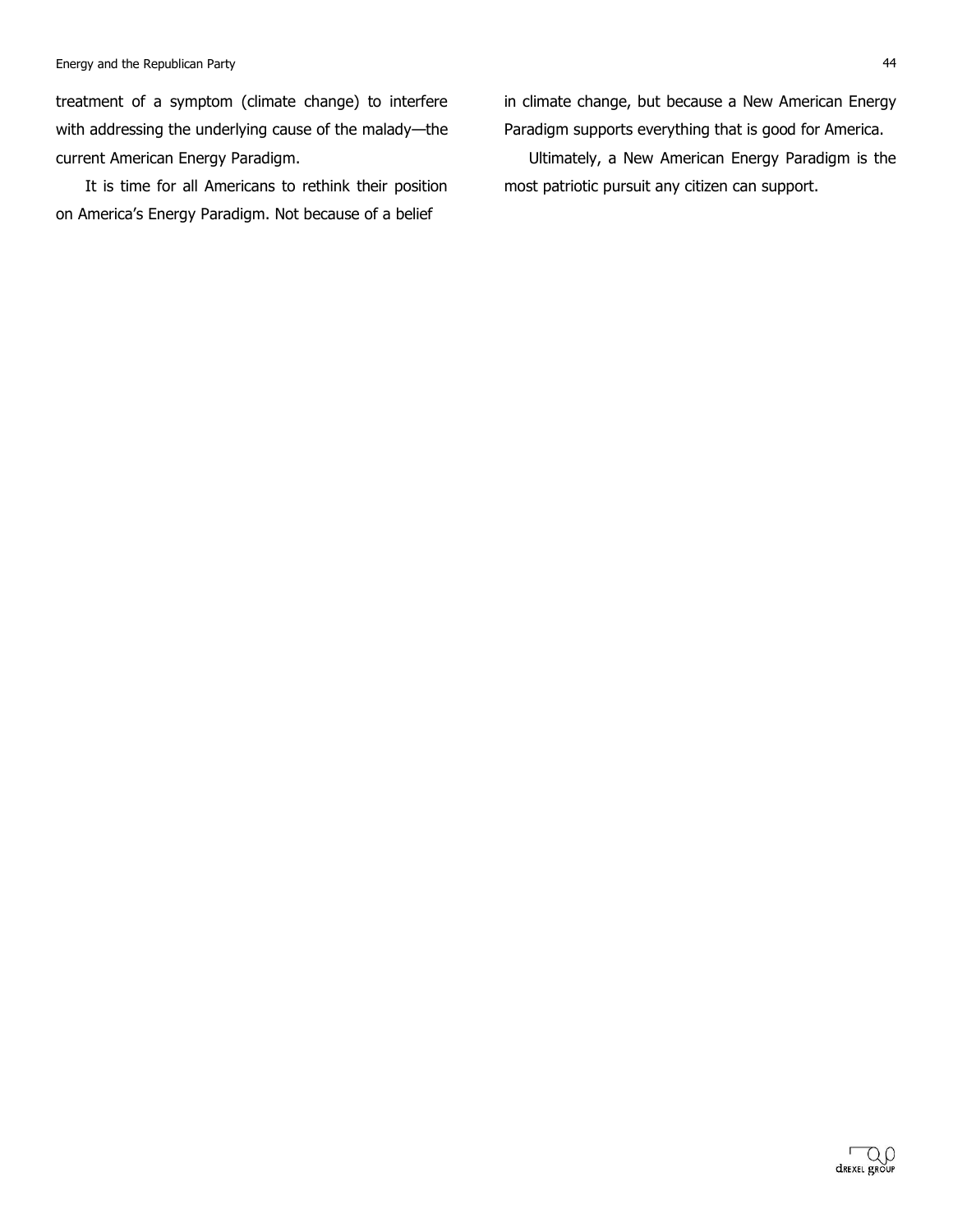#### appendix i

#### **Pondering the Future**

When I was a talk radio host, one of my favorite topics was to pose the following scenario and question. When my grandparents were born in the late 1800s, the day-to-day life was virtually unchanged from 2000 years ago: people burned candles for light, they burned wood to cook and heat their homes, and they rode horses for transportation. You could very well drop one of the twelve apostles into this era, and he would have felt fairly at ease. Yet, just 68 years later, we put a man on the moon. If you had suggested to my grandfather that in just 68 years we would put a man on the moon, he might well have responded, "How are you going to build a ladder that long?" None of the technology existed that would one day make such a flight of fancy a reality. So, what would I have to suggest to you will happen in 68 years-by 2080-that would make you just as incredulous?

The discussion was always interesting, but it was hard to get away from simply improving on technologies that already exist and envisioning their use in a new environment.

The current American Energy Paradigm took 100 years to create. So it seems reasonable to assume that reinventing it may take fifty to one-hundred years or so to make a complete transition. So as we envision what the future might look like, don't think about time frames; just imagine how a new energy paradigm might look.

If I were to advocate for any specific energy future, it would be this: local, diverse and distributed power generation. In some circles these are called Distributed Power Systems (DPS). The Brookings Institute issued a report in October, 2011, titled "Assessing the Role of Distributed Power Systems in the U.S. Power Sector."

The report includes the full range of benefits from local, diverse and distributed power.

> "These include improved efficiency of the distribution system, reduced strain on' the' grid' during' peak' demand' period, greater reliability, environmental and land-use benefits, possible job creation, the harnessing of untapped energy resources, and other region-specific benefits. They also include the security value of DPS, both as a means of decreasing the vulnerability of the civilian grid to disruption and attack" (Brookings, page X).

> The report continues, "Advocates" of' DPS' see' them' as' a' means' of' harnessing local sources of generation to enable commercial, residential and industrial electricity consumers to bypass the centralized system of generation and dispatch and, in many cases to meet their own electricity needs. They also highlight the ability of many distributed technologies to increase the efficiency of power delivery through avoided transmission and distribution (T&D) losses, reduced capital expenditures on T&D, the conversion of waste heat and energy to useful power and the ability to harness distributed renewable resources through systems such as rooftop solar installations. Others stress their potential to decrease electricity- system vulnerability through the diversification of the power supply portfolio and the "islanding" of generation and distribution. They also see the potential for DPS technologies to be adopted by the military to improve the operating efficiency of bases and expeditionary missions. The most ardent supporters of DPS see them as holding the potential to revolutionize the U.S. power sector through the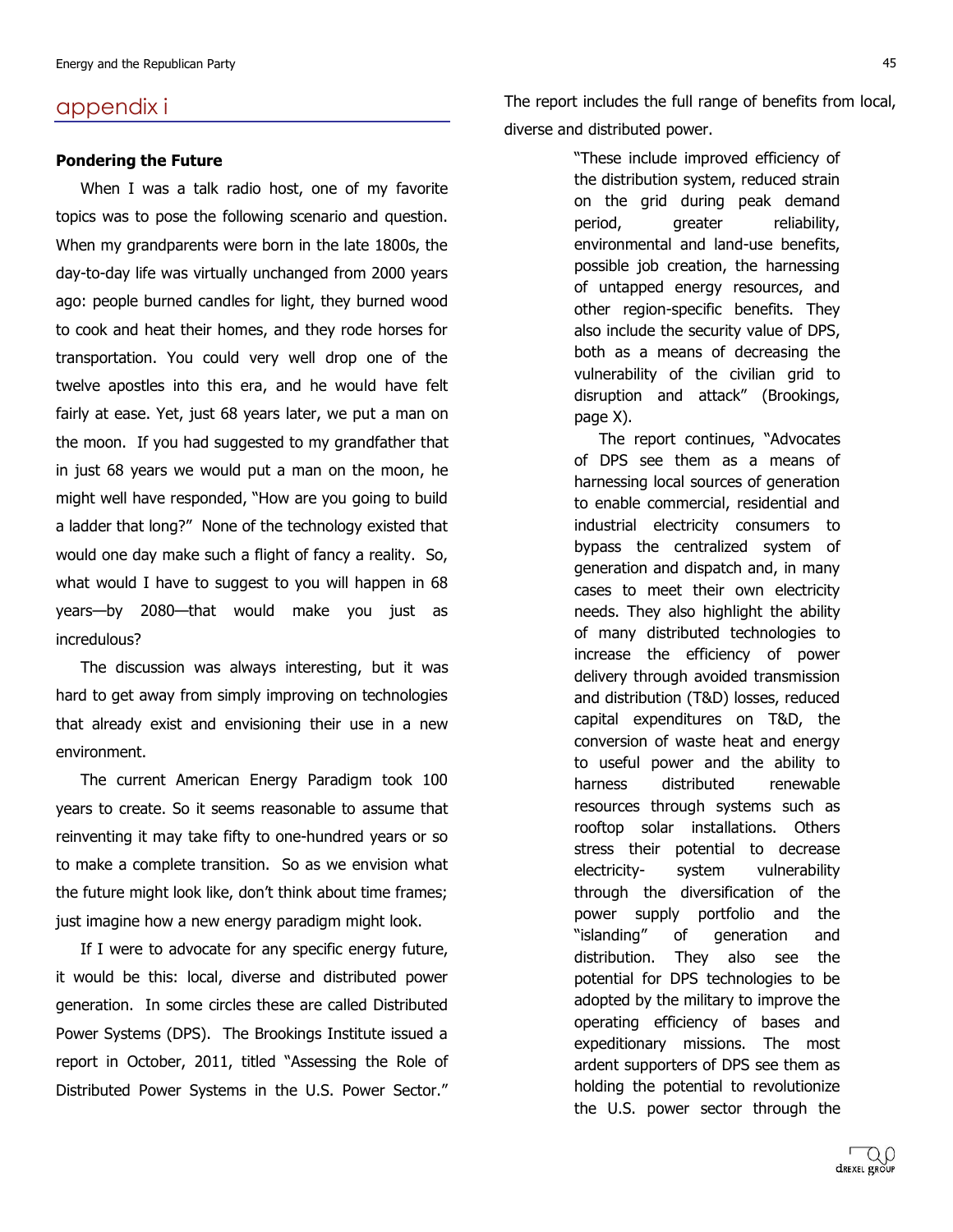replacement of the existing power system with new local markets for electricity based on networks of smallscale generation and informed consumption."103

Each of these benefits is consistent with core conservative values, and, thus, local, diverse and distributed power systems emerge as at least possible vision of the future.

### **Energy as an Appliance: Every Building a Power Plant**

Imagine if there were no such things as a household oven or a home refrigerator. How would that affect your daily food preparation? In short, you'd be forced to eat out all the time. You'd have to go to a restaurant to eat, where they would gather the food and using their big, industrial machines turn the raw product into something that individuals could consume. This would be costly and cumbersome. Yet this is the model we've grown accustomed to for household electricity. We allow big business to take the natural resources and create power, which they then distribute to us.

In a world without home ovens or refrigerators, certainly someone would quickly invent them. In fact, they did. And we ought to be peering over the edge of the horizon for a day when energy generation is also done by an appliance. Only then will we be free to use as much as we want when we want. We will force ourselves to be energy efficient, because we won't want to waste energy on things that aren't productive, such as maintaining the house at 72 degrees or the refrigerator at 36 degrees or the hot water at 120 degrees.

MIT Professor Dan Nocera has discovered a way to make solar power available 24 hours a day perhaps creating the appliance discussed above. This is, of course, one of the knocks on solar power-the sun has a fairly well established history of disappearing every night. However, Nocera has discovered how to inexpensively and safely store unused solar power generated during the day for use while the other side of the planet bellys up to the bar.

Solar panels are fitted to a house or building. The electricity generated powers the building all day. Unused power is directed to a fuel cell where it splits water into its components, hydrogen and oxygen. This is done cheaply and easily by using a cobalt-based catalyst. Cobalt is an inexpensive and plentiful element. The hydrogen and oxygen are stored separately in a fuel cell. At night, the fuel cell recombines the two elements releasing electricity to power the house.

In effect, the house becomes its own power plant. The feasibility of this is fairly short term. Homes and buildings can be made more energy efficient through existing, inexpensive technologies like LED lights, vastly improved insulation, more energy efficient appliances and motion sensors. Heating and cooling can be improved through heat pumps that pull air at a constant temperature from the ground and deliver it to the structure. These simple demand-reduction efforts significantly reduce the power needed from the solar panels. Even with today's technology in solar panel efficiency and demand-reduction measures, the simple inclusion of Nocera's device places this future well within our reach. Imagine the possibilities as solar panel efficiency continues to rise.

The family car will be electric, recharging nightly from the home's power generation and during the day offices and shopping centers will have recharging stations using the power they are generating on-site.

For the consumer and businesses, there are no more utility bills. The homeowner's utility bill is now a part of a home purchase as the power generating infrastructure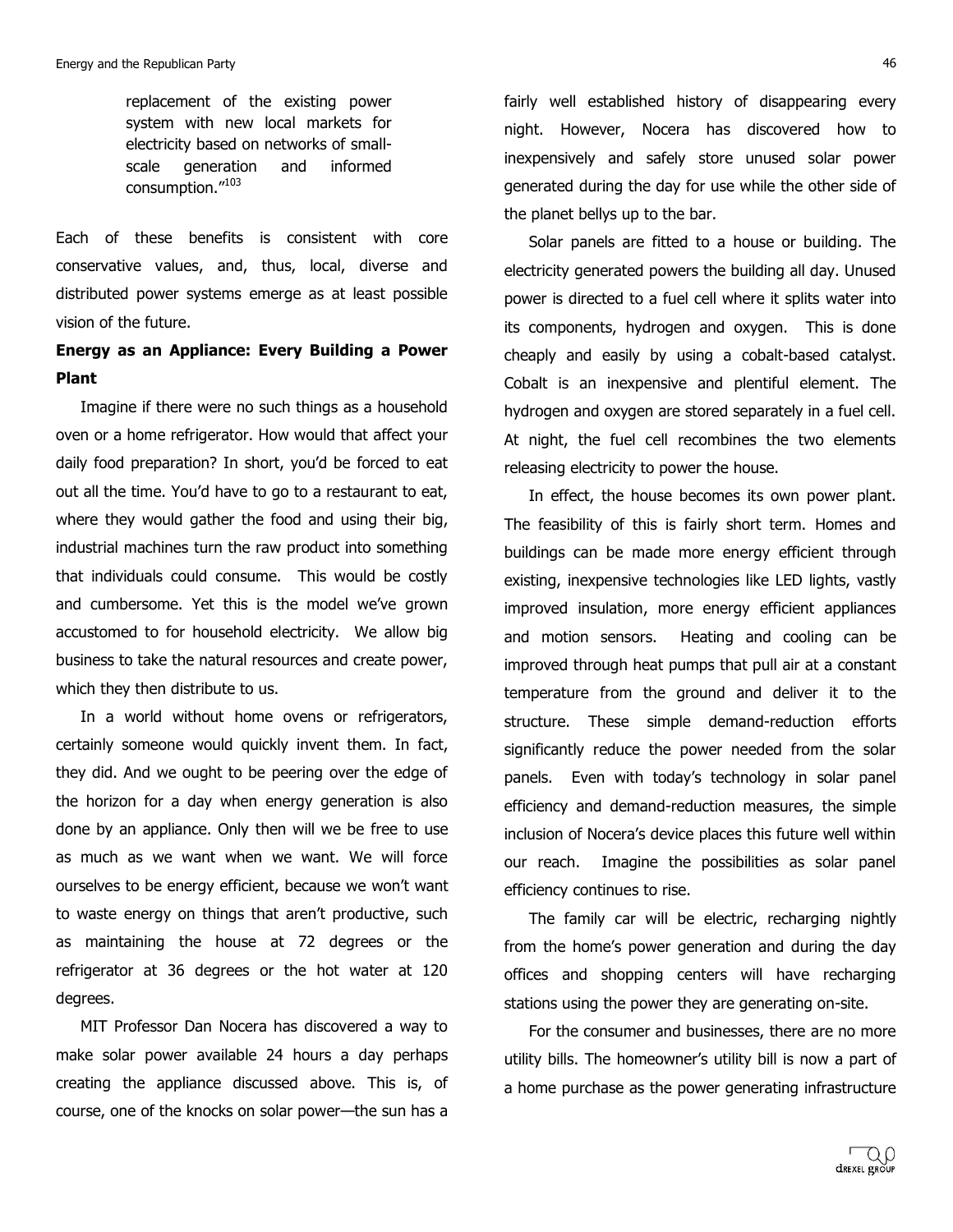is part of the home. This effectively amortizes the utility bill over the life of the mortgage, locking in the charge to create energy. Additionally, because the infrastructure is part of the house and home mortgages are tax deductible, you've essentially made your utility bill a tax asset.

For worst case scenarios, homes can be fitted with a backup propane generator in case the sun doesn't shine for extended periods or if the solar panels fail. Ultimately, the power generation simply becomes another household appliance like an air conditioner or a refrigerator.

#### **Community!Generation**

Businesses with huge power needs and some communities may yet need more power or additional backup power. Doyle Brewington with TST Power Tube may have the answer here. Brewington's company makes the Power Tube. Here's how it works. A deep hole is drilled into the ground, about six inches in diameter, until the hole reaches a point where the earth is about 250 degrees Fahrenheit. The hole is filled with a ceramic "heat riser" that efficiently conducts heat to the surface. In the top of the hole is placed a small turbine engine. The turbine is filled with an isopentane/isobutene fluid that vaporizes at low temperatures. The Power Tube vaporizes the liquid using the heat delivered from below. This heated, expanding vapor drives the turbine to generate electricity. The Power Tube is a closed loop system so the vapor is captured and condensed back into a liquid, where the process repeats itself.

The Power Tube can be sized from one to ten megawatts continuously. Let's assume we have a smaller Power Tube--one megawatt. If it makes this amount of power for one hour, it has made one megawatt hour. Not a megawatt PER hour. That would be 1 megawatt divided by 60 minutes (MW/h). Rather is one megawatt, continuously and instantaneously, FOR AN hour (MWh). A typical U.S. home needs about two kilowatt hours of power. So, a 1MWh Power Tube can supply 500 homes with their needed 2 kwh of power.

Imagine now that communities, military bases and business parks are built around Power Tube stations. The community produces its own power and power is connected only to community users. Again, automobile power is provided in the same way as above.

For the conservative, these visions of the future untether our government from needing to import oil. Our troops are no longer deployed to faraway places to secure oil. Foreign policy makers are free to engage other countries without the looming specter of petroleum repercussions. Our economy becomes an innovative manufacturing juggernaut turning out solar panels, Power Tubes and fuel cells for export. Our land is conserved for future use, unburdened from exploration and exploitation. Home owners are released from crippling and unpredictable utility and fuel bills freeing up money for personal investing, college, and discretionary spending. We can be proud of our stewardship of our gifts from above for future generations. Middle Eastern countries will lose their economic ability to support terrorism until they can reinvent their economies. The U.S. reduces its vulnerability to terrorist attack, solar weather and other grid outages. Military bases operate as energy islands. The power we create on our property is created for us and used by us. Prudence, justice, dignity and restraints on power are all respected.

#### **Space Based Solar**

If you'd really like to expand your horizon (though this image violates "restraints on power"), imagine a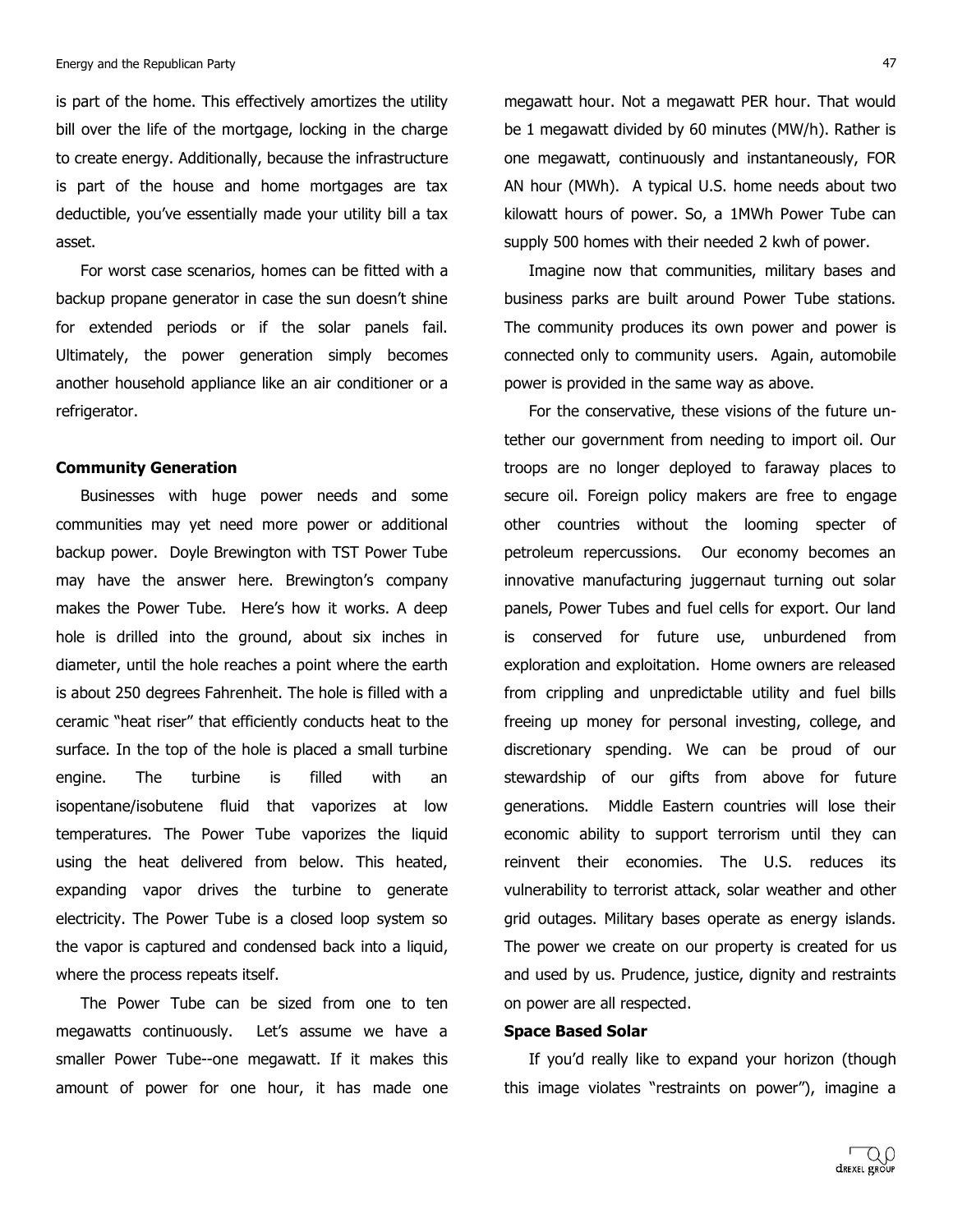world in which solar power is gathered in space and beamed to the earth using microwaves to substations for distribution. However, the electricity is now wireless (Tesla predicted this years ago and it is technically feasible today but with very low efficiencies), and transmitted out in the same way that radio waves or the internet are. Electricity is just a ubiquitous airborne quantity and our homes, cars and electronics simply "connect" to the electricity the same way our computers automatically connect to the internet.

We cannot "Harry Potter" ourselves into this world. Many bridges will be required to get us to this future: natural gas, wind, nuclear, efficiency, and more domestic drilling. Those bridges will not only buy time for technology to catch up, but will ease the transition for individuals and communities whose livelihoods are currently linked to the existing paradigm. These are important considerations.

Oil will probably never disappear, even in the longer term. No matter how big I dream, I simply can't imagine how to power a modern military on anything other than fossil fuels. They have high energy content, they are relatively safe and they are mobile. I just don't know how you fly an F35 using something other than liquid fuels, though the U.S. Air Force and the Navy have both flown aircraft using biodiesel. However, if oil loses its significance in the domestic economy, the U.S. has all the oil it needs. We are still the third largest oilproducing nation in the world.

When our first design criterion is to create a New American Energy Paradigm that is consistent with conservative values, a future of unbridled American supremacy is easy to see. In fact, advocating for a conservatively based New American Energy Paradigm is the most patriotic issue of our time.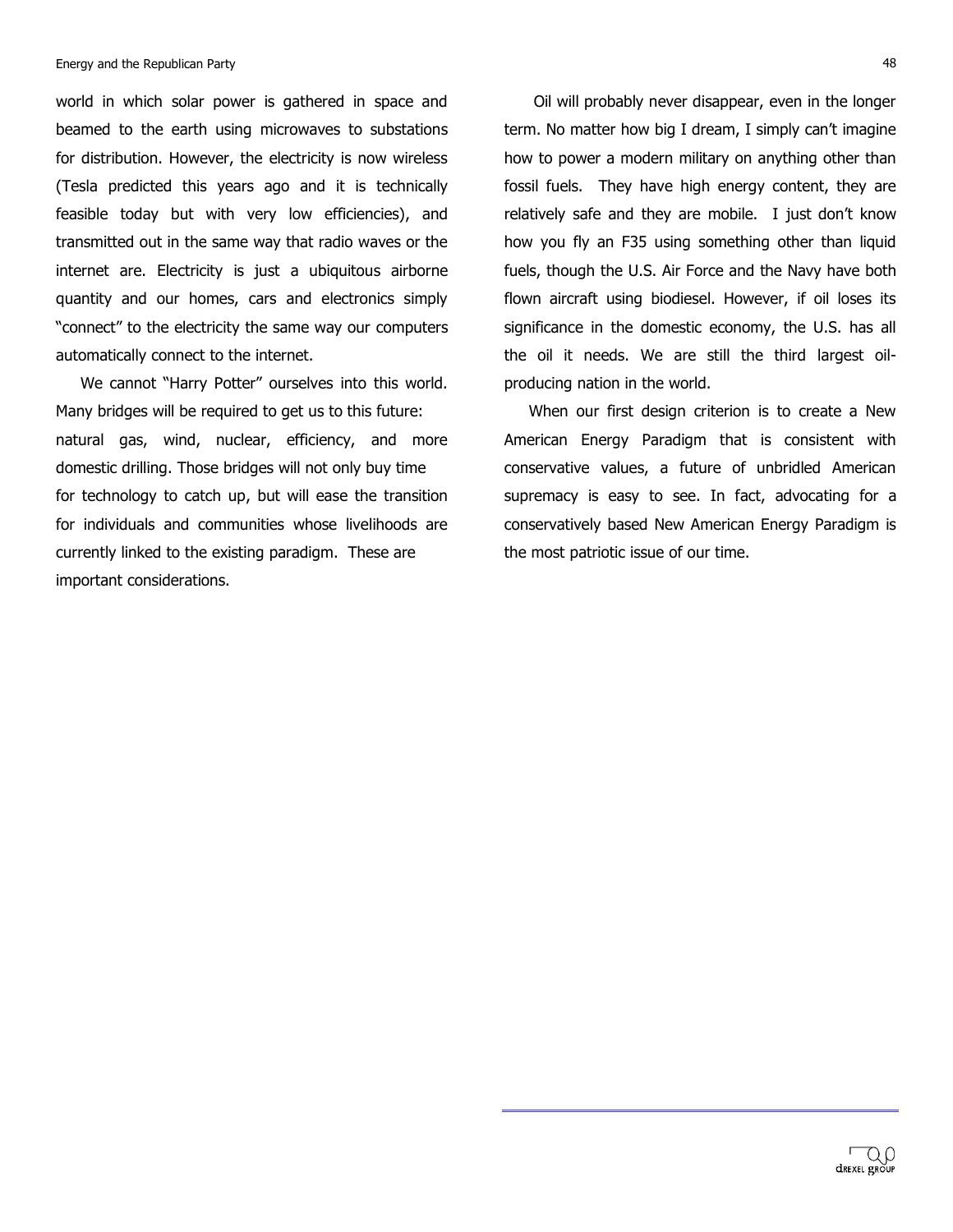### appendix ii

#### **Compromise and the American Political System**

This is another section that could fill a small library. However, in the climate of extreme partisan politics in which we find ourselves, I wanted to make one final observation. There is historical precedence for compromise in American politics that ought to be of great relevance. The Founding Fathers came together in the summer of 1787 to draft a new constitution. These great men were chosen to promote their ideas, and the interests of their constituents, but they ultimately subjected themselves to the greater good represented by the consensus of the group. They had a common goal of creating a new government, and while many spoke loud and long, most went home having compromised on many issues that were important to them.

It is ironic that politicians speak today so highly of the great work done by the Founding Fathers, as if each of the 55 of them was possessed of some divinely inspired insight in which they all miraculously arrived in Philadelphia in one accord, which is not to say they arrived in a Honda.

It is not as if they showed up in Philadelphia and discovered a surprising unity while discussing the agenda. "YOU want a bi-cameral legislature? So do I. With the Senate having equal representation and the House having proportional representation? That's exactly what I was thinking. Checks and balances? I'm for those, too. Slavery? I agree—let's leave that for another day. Okay! We're all in agreement. Cheese-steaks and beer at the Liberty pool!!"

Nor was it the case that each of them was the caretaker of  $1/55<sup>th</sup>$  of a puzzle if only the gatekeepers and the key masters could come together.

Certainly, the individual Founders were great in ways that volumes of books have covered. Though some of the most renowned thinkers were absent. Jefferson was in France; Adams in London.

No, the genius of the Founding Fathers was their collective willingness to compromise. They did not let "great" be the enemy of "good." They did not trifle over attempts to create something perfect. Though several hoped, and voiced their belief, that they were undertaking something of eternal significance, it's safe to say that by the time they left Philadelphia in September, they were hardly convinced they had accomplished that goal. Their first order of business after establishing the form of the government was to address how to change the form of the government, if by chance they'd made a mess of it. (Article I: the Legislature. Article II: the Executive. Article III: the Supreme Court. Article IV: how the states relate to the federal government. Article V: Amendments.) Instead, they did what they could, holding fast to the highest values, and setting aside smaller interests. And from this process of personal submission to the greater good, each of them emerged with their individual historical significance enhanced a hundred-fold.

Today's politicians would do well to reflect on the true genius of the Founding Fathers. Their most instructive legacy was not the product, but rather the process-collectively creating greatness through compromise and a commitment to a shared vision.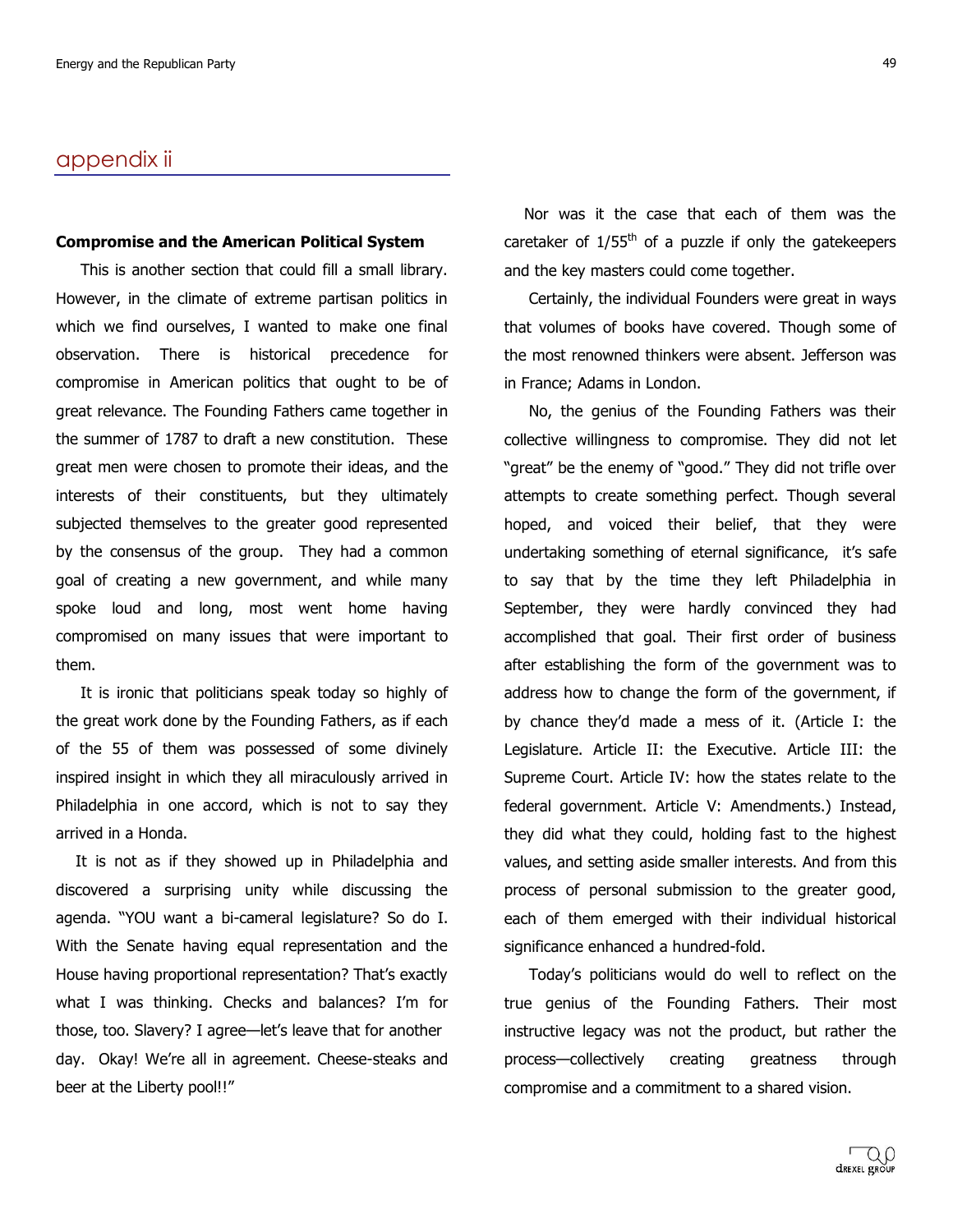# end notes

| 16 2. Phillips, K. (2007). <i>American Theocracy: The Peril and Politics of Radical Religion, Oil and Borrowed Money in the 2f<sup>t</sup> Century, Penguin Group:</i>                                   |
|----------------------------------------------------------------------------------------------------------------------------------------------------------------------------------------------------------|
| Kindle Edition. Page 4.                                                                                                                                                                                  |
| 3. Kauffman, B. (2008). Ain't My America, New York, NY: Henry Holt and Company. Page 233.                                                                                                                |
| 465. Gerson, M., (2007). <i>Heroic Conservatism: Why Republicans Need to Embrace America's Ideals</i> , New York, NY: Harper Collins. Page 267.                                                          |
| 6. Roosevelt, T. (January 20, 1915). The Conservation of Wildlife, Outlook. Recovered on December 9, 2012 from http://www.theodore-roosevelt.com/treditorials.html                                       |
| 7. Goldwater, B. (1970). <i>The Conscience of a Majority</i> , Garden Bay, BC, Canada: MW Books.                                                                                                         |
| 8. Kirk, R., (1993). Ten Conservative Principles, Adapted from <i>The Politics of Prudence</i> , recovered Dec 5, 2011, from                                                                             |
| http://www.kirkcenter.org/index.php/detail/ten-conservative-principles/                                                                                                                                  |
| 9. Cupp, S.E. and Joshpe, B. (2008). Why You're Wrong About the Right, Threshold Editions: New York, NY.                                                                                                 |
| 10. Dreher, R., (2010). Crunchy Cans: The New Canservative Caunterculture and Its Return to Roats, Random House, Kindle Edition. Location 30.                                                            |
| 11. Kirk, R., (1993). Ten Conservative Principles, Adapted from <i>The Politics of Prudence</i> , recovered Dec 5, 2011, from                                                                            |
| http://www.kirkcenter.org/index.php/detail/ten-conservative-principles/                                                                                                                                  |
| 12. Kirk, R., (1993). Ten Conservative Principles, Adapted from <i>The Politics of Prudence</i> , recovered Dec 5, 2011, from<br>http://www.kirkcenter.org/index.php/detail/ten-conservative-principles/ |
| 13. Institute for the Analysis of Global Security, (June 23, 2011). Fueling Terror. Recovered from http://www.iags.org/fuelingterror.html.                                                               |
| 14. Jeffrey, T. (2008). Should We Impoverish the Persian Gulf? Creators.com, Retrieved April 1, 2011 from                                                                                                |
| http://www.creators.com/opinion/terence-jeffrey/should-we-impoverish-the-persian-gulf.html                                                                                                               |
| 15. Center for Naval Analysis, (2011), Ensuring America's Freedom of Movement, CNA, Alexandria, VA                                                                                                       |
| 16. Smith, A. (1776). <i>The Wealth of Nations</i> . Recovered on Dec 1, 2011 from http://www2.hn.psu.edu/faculty/jmanis/adam-smith/Wealth-Nations.pdf                                                   |
| 176 18. Government Accounting Office. (Oct, 2009). GAO Installation Vulnerabilities And Risks Due to Electricity. Washington, D.C.                                                                       |
| 19. Defense Science Board Task Force, (Feb 2008). More Fight, Less Fuel: Report of the Defense Science Board Task Force on DoD Energy                                                                    |
| Strategy.Washington, D.C Recovered November, 2008, from http://www.acq.osd.mil/dsb/reports/ADA477619.pdf                                                                                                 |
| 20. National Earth Science Teachers Association (NESTA), (2000). Blackout: Massive Power Grid Failure, Recovered April 30, 2011, From                                                                    |
| http://www.windows2universe.org/spaceweather/blackout.html                                                                                                                                               |
| 21. Roach, J. (March 7, 2006). Stronger Solar Storms Predicted; Blackout May Result, National Geographic News, retrieved April 28, 2011 from                                                             |
| http://news.nationalgeographic.com/news/pf/61757874.html                                                                                                                                                 |
| 22. Britt, R. (January 9, 2009). Powerful Solar Storm Could Shut Down the U.S. for Months, FoxNews. Com, Recovered on April 28, 2011) from                                                               |
| http://www.faxnews.com/story/0,2933,478024,00.html                                                                                                                                                       |
| 23. Smith, A. (1776). The Wealth of Nations. Recovered on Dec 1, 2011 from http://www2.hn.psu.edu/faculty/jmanis/adam-smith/Wealth-Nations.pdf                                                           |
| 24. Washington, G. (1796). Farewell Address. Recovered Dec 9, 2011, from http://www.csamerican.com/doc.asp?doc=washfarewell                                                                              |
| 25 & 26. Energy Information Administration (2010). Annual Energy Report 2010, Recovered on Nov 29, 2010, from http://www.eia.doe.gov/aer/txt/ptb0511.html                                                |
| 27. Phillips, K. (2007). <i>American Theocracy: The Peril and Politics of Radical Religion, Oil and Borrowed Money in the 2f<sup>t</sup> Century, Penguin Group: Kindle Edition. Page 80.</i>            |
| 28. Phillips, K. (2007). <i>American Theocracy: The Peril and Politics of Radical Religion, Oil and Borrowed Money in the 2f<sup>k</sup> Century, Penguin Group:</i>                                     |
| Kindle Edition. Page 81.                                                                                                                                                                                 |
| 29. Landers, M. and Myers, S. (December 29, 2011). With \$30 Billion Arms Deal, U.S. Bolsters Saudi Ties, The New York Times. Recovered on December 29, 2011, from                                       |
| http://www.nytimes.com/2011/12/30/world/middleeast/with-30-billion-arms-deal-united-states-bolsters-ties-to-saudi-arabia.html                                                                            |
| 30. Joseph Sousa Jamba, interview Feb 26, 2011.                                                                                                                                                          |
| 31. Securing America's Future Energy, (2008). A National Strategy for Energy Security, Recovered December 15, 2011, from                                                                                 |
| http://www.secureenergy.org/sites/default/files/936 A National Strategy for Energy Security.pdf                                                                                                          |
| 32 & 33. Kaplan, R. (2012, February). Why John J. Mearsheimer is Right, <i>The Atlantic</i> , pages 80-89.                                                                                               |
| 34. Phillips, K. (2007). <i>American Theocracy: The Peril and Politics of Radical Religion, Oil and Borrowed Money in the 2f<sup>t</sup> Century, Penguin Group: Kindle Edition.</i>                     |
| 35 & 36. Klare, M. and Volman, D. (May, 2006) <i>The African "Oil Rush" and American National Security,</i> Third World Quarterly, Volume 27, Issue 4. Recovered on Dec 9, 2011 from                     |
| http://concernedafricascholars.org/african-security-research-project/?p=13                                                                                                                               |
| 37. The White House, (January 31, 2006) President Delivers State of the Union Address. Recovered on November 18, 2011 from                                                                               |
| http://georgewbush-whitehouse.archives.gov/news/releases/2006/01/20060131-10.html                                                                                                                        |
| 38. Juhasz, A. (July 3, 2008). Will the Next War for Oil Be in Africa? San Francisco Bay View, News Report, Recovered Dec 2009, from                                                                     |
| http://news.newamericamedia.org/news/view_article.html?article_id=8854137551cf553b8bc6bab08cb09abf                                                                                                       |
| 39. Ploch, L. (2011). Africa Command: U.S. Strategic Interests and the Role of the U.S. Military in Africa, The Congressional Research Service. Recovered on November 18, 2011 from                      |
| http://assets.opencrs.com/rpts/RL34003 20110322.pdf                                                                                                                                                      |
| 40. Energy Information Administration (2010). Annual Energy Report 2010, Recovered on Nov 29, 2010, from http://www.eia.doe.gov/aer/txt/ptb0511.html                                                     |
| 41. Center for Naval Analysis, (2011), Ensuring America's Freedom of Movement, CNA, Alexandria, VA.                                                                                                      |
| 42. Rosenthal, E. June 9, 2011. Falling Behind in the Business of 'Green', The New York Times.                                                                                                           |
| 43. United Nations, Recovered on April 12, 2012, from http://mjperry.blogspot.com/2011/04/decline-of-manufacturing-is-global.html                                                                        |

- 44 & 45. Davidson, A. (2012, February). Making it in America, *The Atlantic,* 58-70.
- 46. Bolick, K. (November, 2011). All the Single Ladies, The Atlantic Magazine..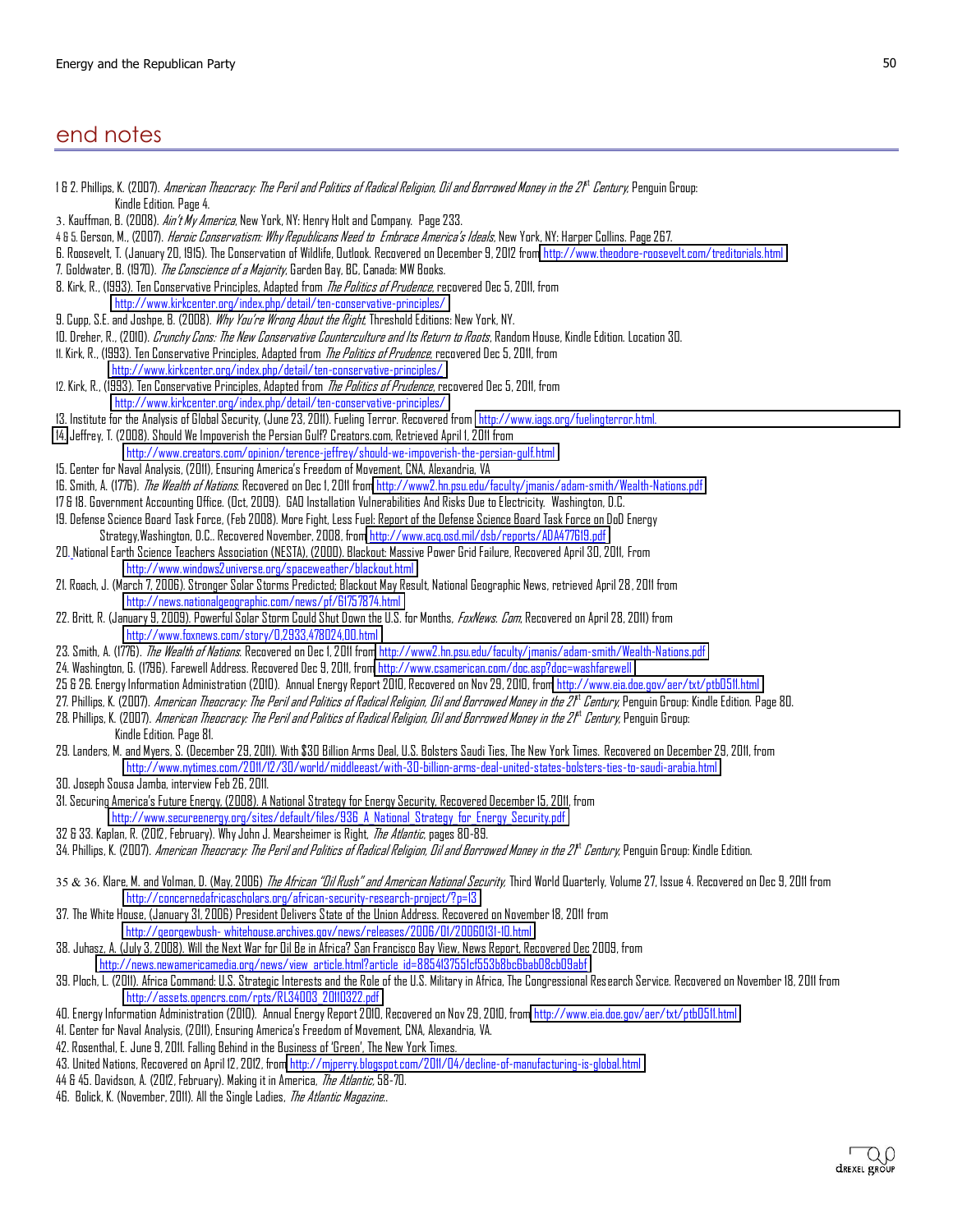- 47. Energy Information Administration (2010). Annual Energy Report 2010, Recovered on Nov 29, 2010, fro[m http://www.eia.doe.gov/aer/txt/ptb0511.html](http://www.eia.doe.gov/aer/txt/ptb0511.html)
- 48. Kirk, R., (1993). Ten Conservative Principles, Adapted from *The Politics of Prudence*, recovered Dec 5, 2011, from http://www.kirkcenter.org/index.php/detail/ten-conservative-principles/
- 49 50. Tverberg, G. (2011). High Oil Prices and Recession, OilPrice.com, Recovered December 15, 2011 from http://oilprice.com/Energy/Dil-Prices/High-Dil-Prices-and-Recessions.html
- 51. Rosenthal, E. June 9, 2011. Falling Behind in the Business of 'Green', The New York Times.
- 52. Pollin, R., Garrett-Peltier, H. Heintz, J. and Scharber, H. (Sept 2008). Green Recovery, Center for American Progress.
- 53. Empire State Building White Paper, *A Landmark Sustainability Program for The Empire State Building*. Recovered on January 26, 2011 from [http://esbnyc.com/documents/sustainability/ESB\\_White\\_Paper\\_061809.pdf](http://esbnyc.com/documents/sustainability/ESB_White_Paper_061809.pdf)
- 54. Anthony Malkin, personal interview, March 28, 2011.
- 55. Paul Rode, personal interview, September 12, 2011.
- 56. ESBNYC.com, internet website, data recovered on January 26, 2012 from http://esbnyc.com/sustainability projects in detail.asp#8
- 57. Empire State Building White Paper, A Landmark Sustainability Program for The Empire State Building. Recovered on January 26, 2011 from [http://esbnyc.com/documents/sustainability/ESB\\_White\\_Paper\\_061809.pdf](http://esbnyc.com/documents/sustainability/ESB_White_Paper_061809.pdf)
- 58. Brown, G. (2009). Shade Tree Conversions, purchased on January 20, 2012 from
- [http://shadetreeconversions.com.](http://shadetreeconversions.com/)
- 59. Barnett, R. (June 6, 2011). S.C. Legislator Wants to Cap Gas Prices, USA Today, Recovered on February 18, 2012 from http://www.usatoday.com/money/industries/energy/2011-06-06-south-carolina-gas-cap\_n.htm
- 60 & 61. Stauffer, R. (1995). Nature's Power on Demand: Renewable Energy Systems As Emergency Power Sources, U.S. Department of Energy. Recovered on February 26, 2012 from<http://www.freshstart.ncat.org/articles/enrgsyst.htm>
- 62. Edwards, M. (2008). *Reclaiming Conservatism*, New York, NY: Oxford University Press, page 26.
- 63. Libertarian Party Platform, recovered on March 20, 2012, fro[m http://www.lp.org/platform.](http://www.lp.org/platform)
- 64. James, R. (July 9, 2009). America: Still Stuck in Traffic. Time Magazine. Recovered on February 26, 2012 from <http://www.time.com/time/nation/article/0,8599,1909417,00.html>
- 65. Press, B. (2008). Trainwreck: *The End of the Conservative Revolution (and Not a Moment Too Soon)*, Hoboken, NJ: John Wiley and Sons. Page 16.
- 66. Hiebert, T. (1996). Rethinking Dominion Theology. Direction Journal. Fall 1996 Vol 25. No 2, pages 16-25. Recovered on February 26, 2012 from <http://www.directionjournal.org/article/?922>
- 67. Martin Palmer, CEO Alliance of Religions & Conservation, personal interview, June 17, 2011.
- 68. Gingrich, N., (2009). Our Oil Tanks are on Full, Newsweek Magazine, Recovered on Dec 15, 2011, from http://www.thedailybeast.com/newsweek/2009/04/03/our-tanks-are-on-full.html
- 69. Edwards, M. (2008). Reclaiming Conservatism, New York, NY: Oxford University Press. Page 180.
- 70. Sportsmen Alliance for Marcellus Conservation, (2011). Website a[t http://sportsmenalliance.org/](http://sportsmenalliance.org/)
- 71. Pinedale Anticline Area Project Fact Sheet, recovered December 9, 2011 from http://www.trcp.org/assets/pdf/pinedale-anticline-fact-sheet.pdf
- 72 & 73. Tanner, T. Wild Heritage, (April 26, 2011), recovered on Nov29, 2011 fro[m http://www.castingwest.com/site/energy.html](http://www.castingwest.com/site/energy.html)
- 74. Chaney, R. (2010). Gulf Oil Spill Threatens Birds Migrating South from Montana, Recovered on December 13, 2011 from http://missoulian.com/news/local/article\_01db1468-8702-11df-9943-001cc4c03286.html
- 75 & 76. Cart, J. (February 18, 2012). The Cost of Going Solar, Stars and Stripes. The article may also be found through the LA Times, Feb 6, 2012 at
	- http://readersupportednews.org/news-section2/312-16/9836-sacrificing-the-desert-to-save-the-earth
- 77. Theodore Roosevelt Conservation Project, (2011). Hunting and Angling on The Line, Recovered August 14, 2011, fro[m http://www.trcp.org/assets/pdf/Hunting\\_and\\_Angling\\_on\\_the\\_Line.pdf](http://www.trcp.org/assets/pdf/Hunting_and_Angling_on_the_Line.pdf)
- 78. Creamer, R. (December 20, 2011). The Real Attack on the Spirit of Christmas Comes from the Right Wing, Recovered December 22, 2011 from http://www.huffingtonpost.com/robert-creamer/the-real-attack-on-the-sp\_b\_1160170.html
- 79. Press, B. (2008). Trainwreck: *The End of the Conservative Revolution (and Not a Moment Too Soon)*, Hoboken, NJ: John Wiley and Sons. Page 7.
- 80. Biden, J. April 1, 2012. Face the Nation with Bob Schieffer. CBS. New York, NY
- 81. Edwards, M. (2008). *Reclaiming Conservatism*, New York, NY: Oxford University Press. Pages 168-169.
- 82. Edwards, M. (2008). Reclaiming Conservatism, New York, NY: Oxford University Press. Page 172.
- 83. Press, B. (2008). Trainwreck: *The End of the Conservative Revolution (and Not a Moment Too Soon)*, Hoboken, NJ: John Wiley and Sons. Page 11.
- 84. Sinek, S. (2009). *How Great Leaders Inspire Action*. TED.com. Retrieved November 24. 2011. from
- [http://www.ted.com/talks/simon\\_sinek\\_how\\_great\\_leaders\\_inspire\\_action.html.](http://www.ted.com/talks/simon_sinek_how_great_leaders_inspire_action.html)
- 85. Tea Party Platform, (2011). Recovered on December 21, 2011 from <u>http://www.teaparty-platform.com/Tea\_Party\_Movement\_Platform.html</u>
- 86. Thompson, J. (February 6, 2012), Fearful of Agenda 21, an alleged U.N. plot, Activists derail land-use planning. High Country News. Recovered On February 8, 2012 from http://www.hcn.org/issues/44.2/fearful-of-Agenda-21-an-alleged-united-nations-plot-activists-derail-land-use-planning
- 87. Thompson, J. (February 6, 2012), Fearful of Agenda 21, an alleged U.N. plot, Activists derail land-use planning. High Country News. Recovered On February 8, 2012 from http://www.hcn.org/issues/44.2/fearful-of-Agenda-21-an-alleged-united-nations-plot-activists-derail-land-use-planning
- 88. Sanger, D. and Lowrey, A. (December 27, 2011). Iran Threatens to Blockade U.S. Oil Shipments, New York Times, Recovered on March 21, 2012 from http://www.nytimes.com/2011/12/28/world/middleeast/iran-threatens-to-block-oil-route-if-embargo-is-imposed.html?pagewanted=all
- 89. Leiserowitz, A., Maibach, E., Roser-Renouf, C., Smith, N. & Hmielowski, J. D. (2011) Climate change in the American Mind: Americans' global warming beliefs and attitudes in November 2011. Yale University and George Mason University. New Haven, CT: Yale Project on Climate Change Communication. <http://environment.yale.edu/climate/files/ClimateBeliefsNovember2011.pdf>
- 90. Kloor, K. (February 17, 2012). An Eclectic Group of Thinkers and Scholars Tackles Global Warming, Recovered on February 24, 2012 from http://www.yaleclimatemediaforum.org/2012/02/thinkers-and-scholars-tackles-global-warming/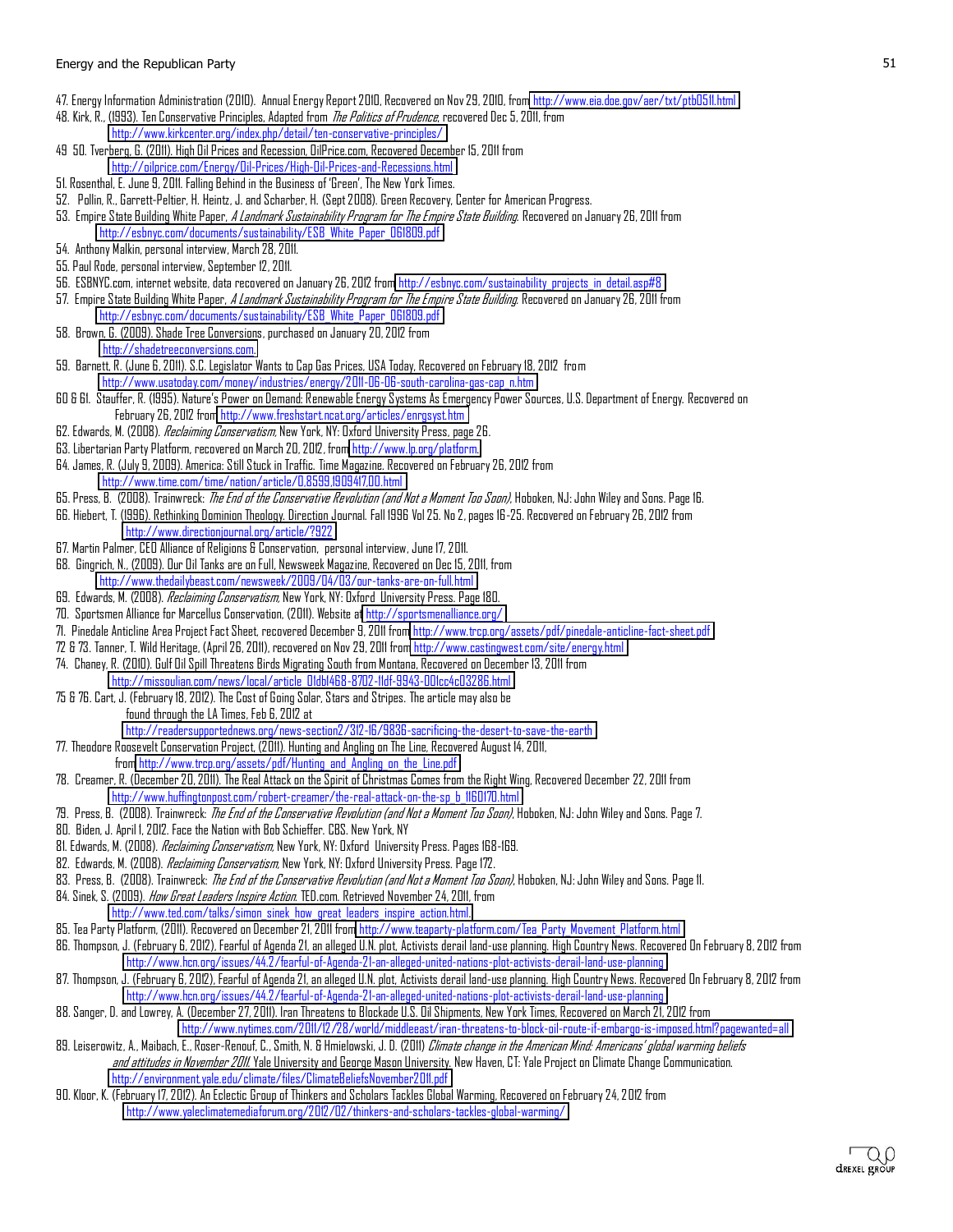- 91. Associated Press, April 12, 2012. Recovered on April 12, 2012 from http://dfw.cbslocal.com/2012/04/12/natural-gas-below-2-for-first-time-since-2002/
- 92. EnvironmentalLeader.com (Feb 3, 20120). Ecologix Launches Fracking Water Treatment System. Recovered on February 3, 2012 from http://www.environmentalleader.com/2012/02/03/ecologix-launches-fracking-water-treatment-system/
- 93. Walsh, B. April 9, 2012. *The Future of Oil.* Time Magazine. Pages 28-35.
- 94. Loyola, M. (April 2, 2012). "Past the Pump: Exploiting our oil reserves would transform our economy." National Review, pages 22-25.
- 95. Pompeo, M. and Flake, J.. Sept 15, 2012. Free Market Energy Salutions Dan't Jeapardize National Security. The Washington Examiner. Recovered on April 14, 2012 From http://washingtonexaminer.com/2011/09/free-market-energy-solutions-dont-jeopardize-national-security/118252.
- 97. Deetz, S., Tracy, S., and Simpson, J. (2002*). Leading Organizations Through Change*. Thousand Oaks, CA: Sage Publications, page 51
- 98. Deetz, S., Tracy, S., and Simpson, J. (2002*). Leading Organizations Through Change*. Thousand Oaks, CA: Sage Publications, page 51
- 99 & 100, Deetz, S., Tracy, S., and Simpson, J. (2002*). Leading Organizations Through Change*. Thousand Oaks, CA: Sage Publications, page 54.
- 103. Brookings Institution (2011). Assessing the Role of Distributed Power Systems in the U.S. Power Sector. Recovered on December 18, 2011 from http://www.recycled-energy.com/images/uploads/Brookings\_Hoover\_DPS\_study.pdf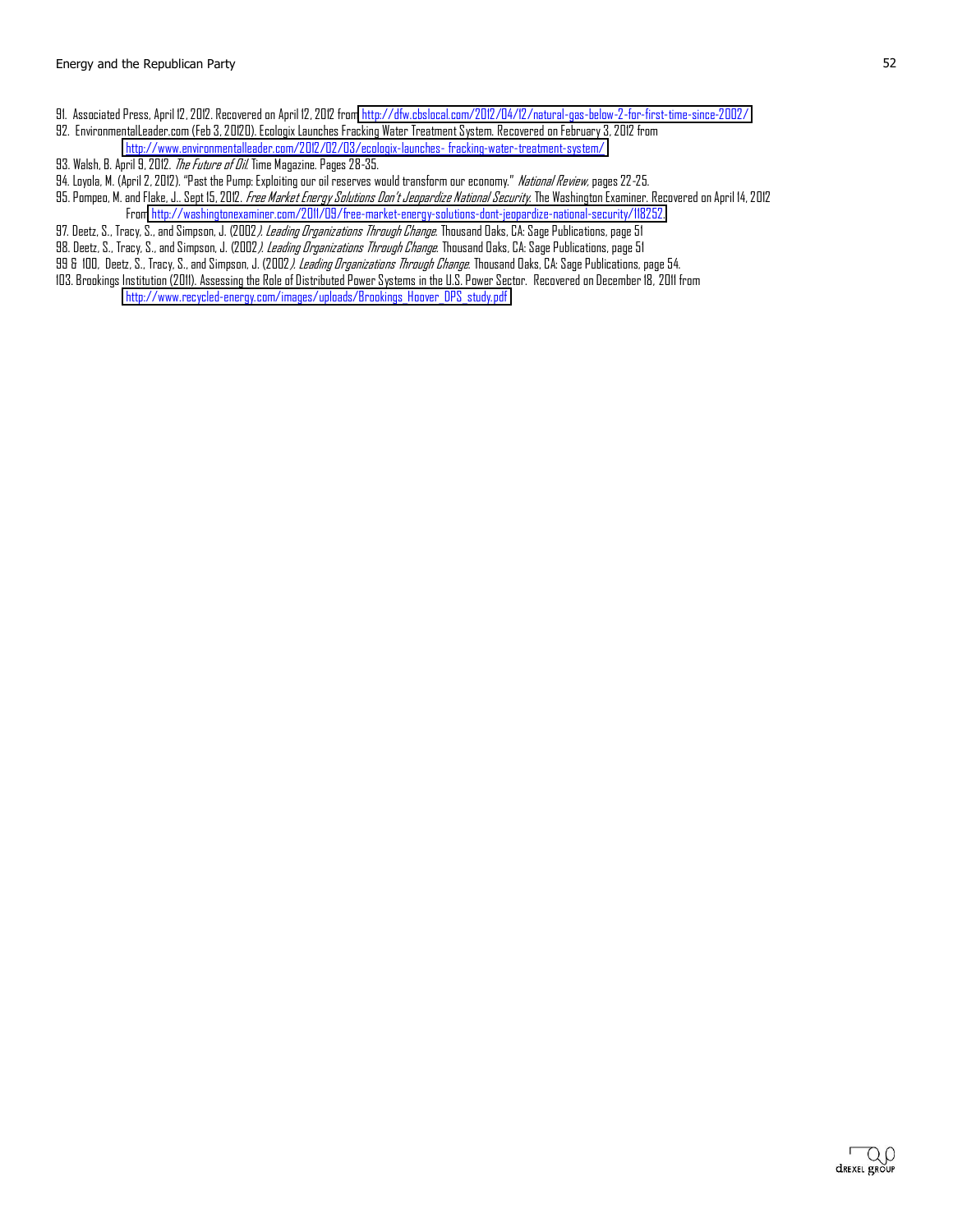### about the author



Drexel Kleber is the President of The Drexel Group, Ltd. A 1988 graduate of the United States Air Force Academy in Colorado Springs, Colorado, Mr. Kleber subsequently flew KC-10 air-refueling aircraft in'Gulf War I. Afterwards, he flew the Boeing 737 at Randolph Air Force Base in San Antonio, Texas, where he also began taking seminary classes through Dallas Theological Seminary and Southwest Baptist' Theological Seminary. His studies were cut short when United Airlines came calling after fourteen years of active duty military service. After flying and instructing for United Airlines for six

years, and in the wake of 9/11, Mr. Kleber left United and returned to San Antonio with his family of five children to pursue more entrepreneurial endeavors. This experience highlighted the difficulties facing small business owners and budding entrepreneurs. Meanwhile, he also pursued stand-up comedy which subsequently opened the door to hosting a conservative talk radio program, Kicking the Anthill with Drexel Kleber, on AM 930, KLUP. It was here, on conservative talk radio, that Mr. Kleber began to notice the decidedly unconservative nature of the American Energy Paradigm and its far reaching affects into the lives of everyday Americans. In the economic slowdown of 2008, the program lost its primary sponsor and Mr. Kleber took a job in Washington, D.C., with a former quest on the program, at the Office of the Secretary of Defense's Power Surety Task Force whose mission it was to "help reduce the use and transportation of fossil fuel at DoD Forward Operating Bases." Mr. Kleber was a frequent public speaker on the importance of making energy a strategic consideration in order to make the military more lethal, more expeditionary and more mission capable. After two years at the Power Surety Task Force, Mr. Kleber returned to flying, this time in Afghanistan with Presidential Airways where he simultaneously completed his Master's Degree in Strategic Communication and Leadership from Seton Hall University.